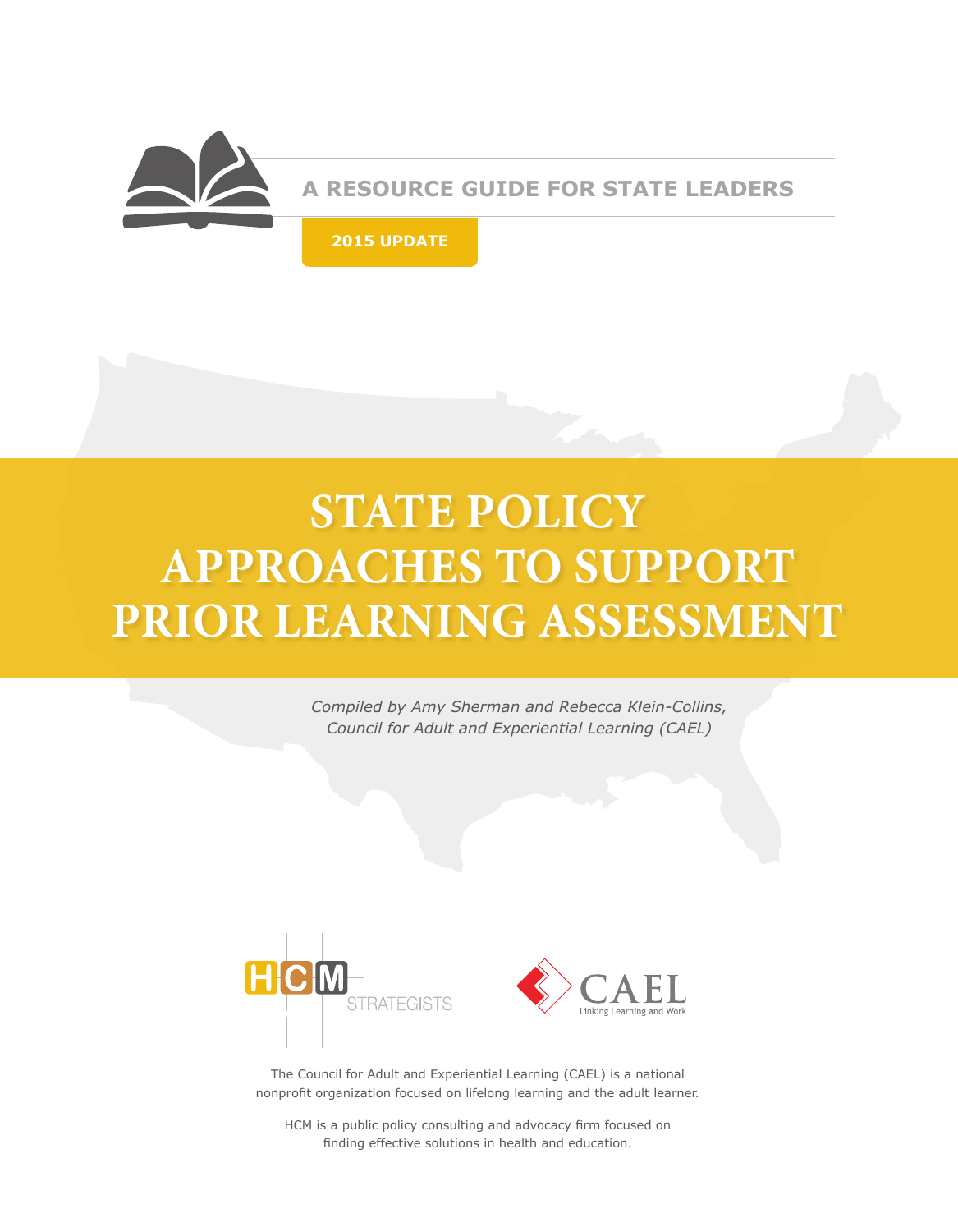#### **ACKNOWLEDGMENTS**

CAEL is grateful to HCM Strategists, LLC for its ongoing support of state efforts to improve higher education credential attainment—and particularly for its contributions to this Resource Guide.

Both CAEL and HCM are grateful to Lumina Foundation for its support of this work.

*The views expressed in this publication are those of the authors and do not necessarily represent those of Lumina Foundation, its officers or employees.*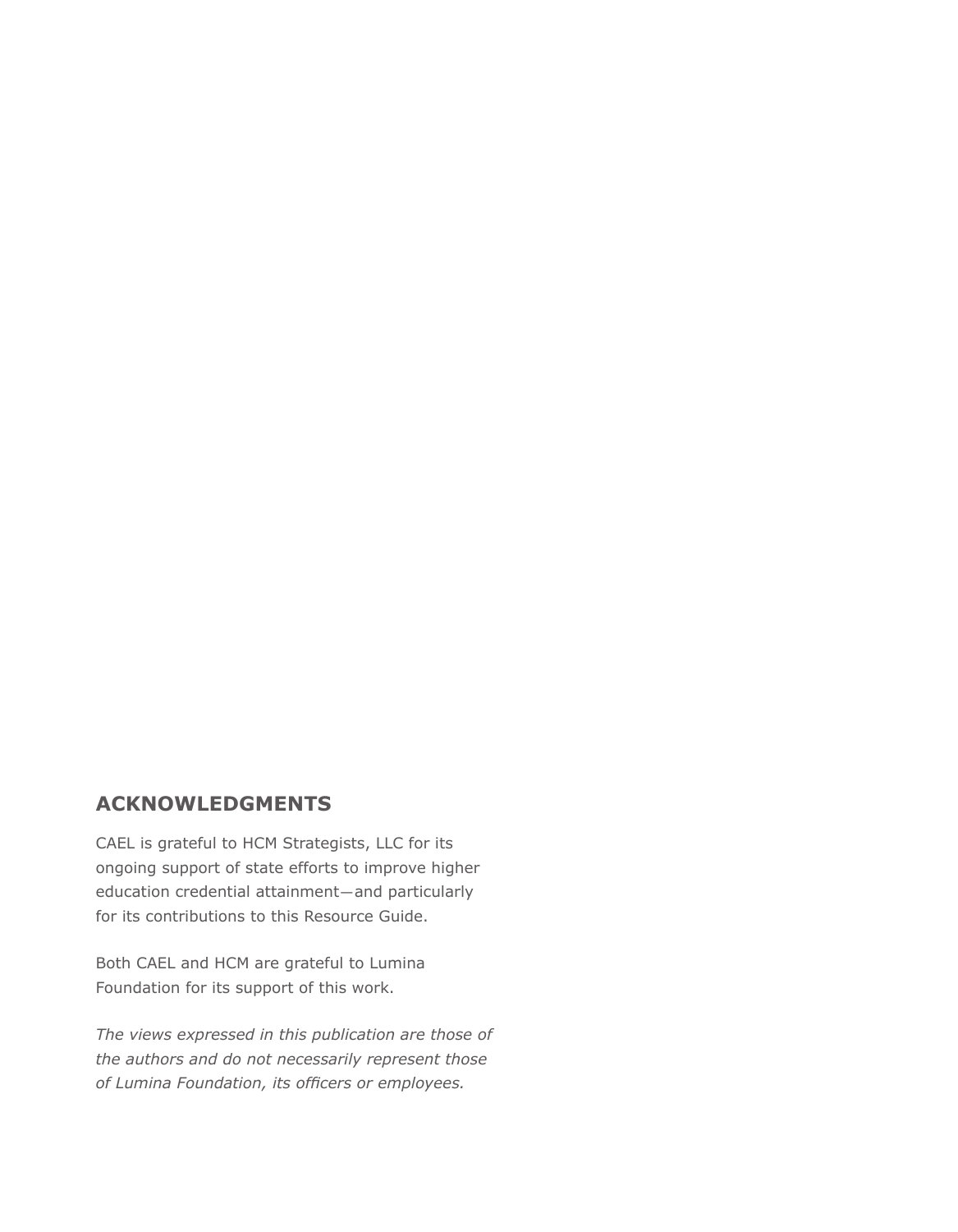## **CONTENTS**

| Pennsylvania Community College Collaboration: College Credit FastTrack  21                                                                                                  |
|-----------------------------------------------------------------------------------------------------------------------------------------------------------------------------|
| Case Studies on State Approaches to PLA with Military and Veteran Populations 24<br>Minnesota State Colleges and Universities Veterans Education Transfer System (VETS)  25 |
| . 28<br>Next Steps.                                                                                                                                                         |
| Appendix A: Sample Roadmap to Guide Statewide or Systemwide PLA Policy  29                                                                                                  |
|                                                                                                                                                                             |
| Appendix C: State-by-State Reference List of Prior Learning Assessment Policy 32                                                                                            |
|                                                                                                                                                                             |

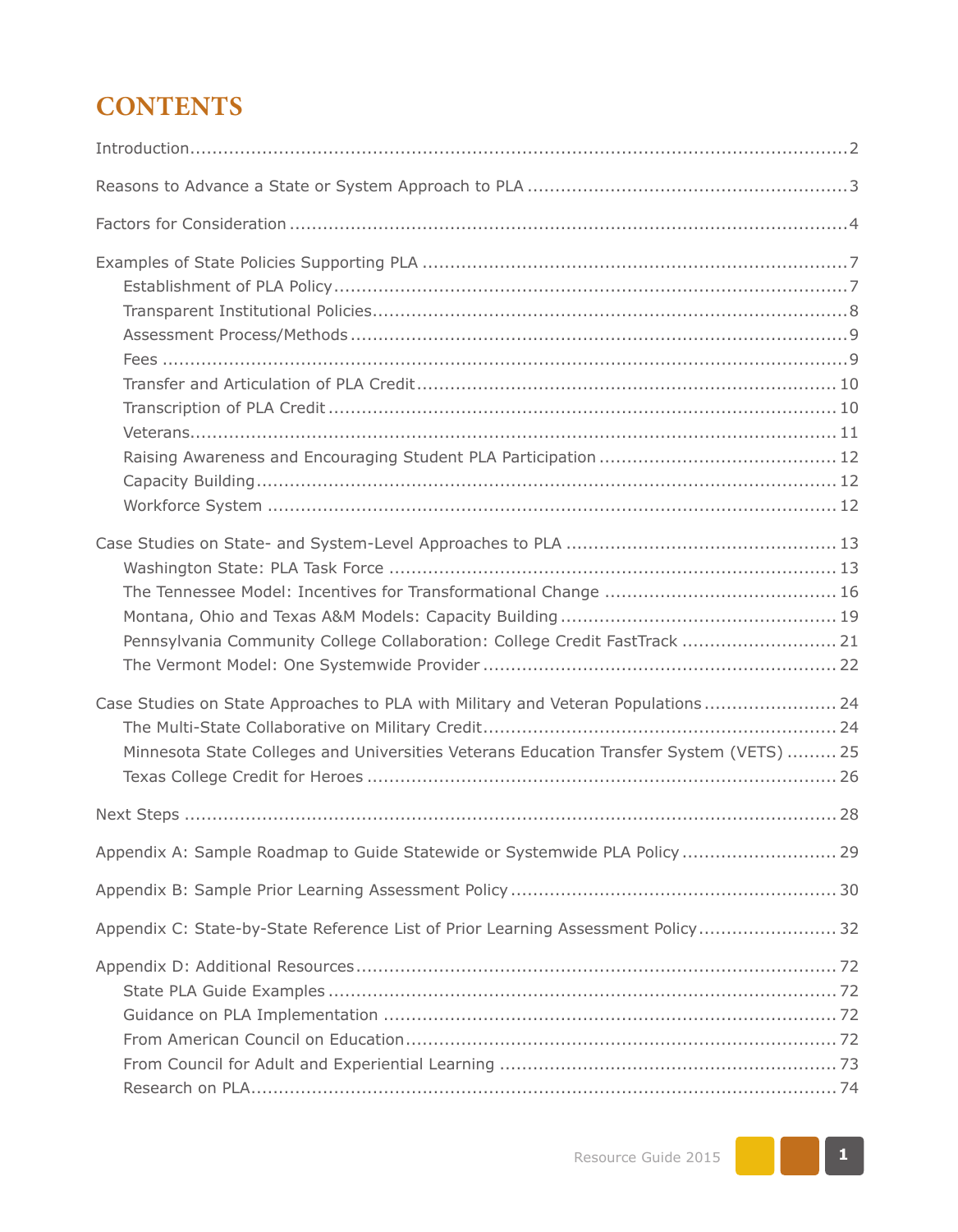## **STATE POLICY APPROACHES TO SUPPORT PRIOR LEARNING ASSESSMENT**

### **INTRODUCTION**

According to Lumina Foundation's 2015 *A Stronger Nation* report, the U.S. economy will need 106 million Americans to hold postsecondary credentials in 2025. Based on current attainment rates, the country is projected to fall 19.8 million credentials short of that goal. Increased enrollment in—and successful completion of—postsecondary learning programs is critical to achieving it. Prior learning assessment, or PLA, can help more workers complete training and degree programs sooner by giving them college credit for knowledge and competencies they've gained outside of the classroom. PLA can save students time and money, and the boost in credit earning might also have a motivating effect for some students. CAEL's 2010 multi-institutional study, *Fueling the Race to Postsecondary Success*, found that students with PLA credits were *2.5 times more likely to persist to graduation* than students without PLA credits. (See Appendix D for information on how to access the full report.)

State leaders are increasingly aware of PLA's value in helping adult learners complete a degree faster and at a lower cost. Many are taking steps to encourage the offering and use of PLA throughout entire systems of colleges and universities.

This guide is intended to serve as a resource for state leaders who wish to promote PLA policy, whether through new higher education policy or through legislation. It includes background information on PLA and why a state- or systemwide approach can be helpful, information on the kinds of policies that other states and systems are adopting, and case studies of both general approaches to state- or systemwide PLA and approaches designed specifically to benefit veterans. An appendix provides a sample roadmap, considerations for developing a state- or system-wide policy, a state-by-state list of specific policies currently in place, and additional resources.

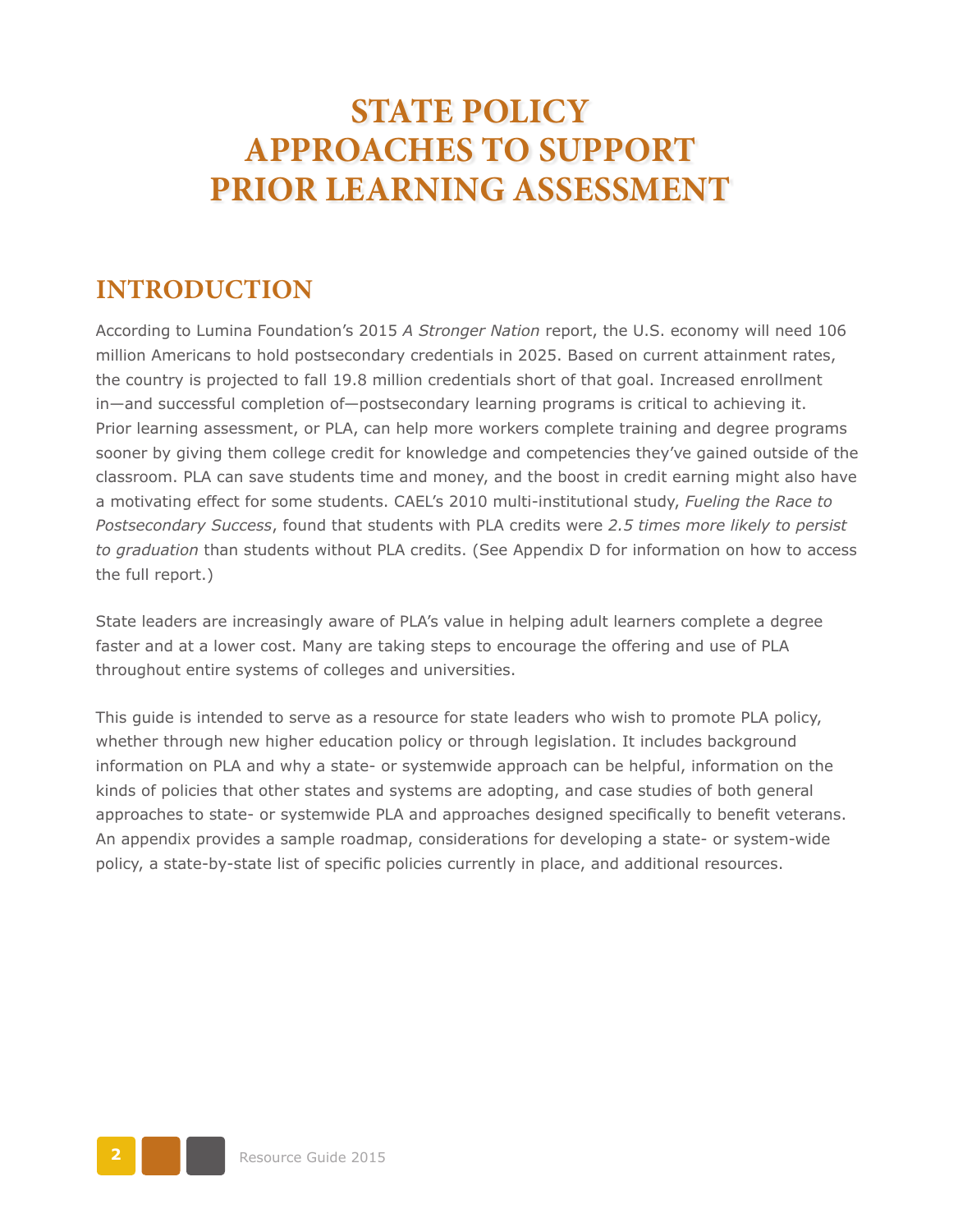#### **DEFINING PLA**

**Prior Learning Assessment is not just one method or tool. It includes methods such as:** 

- **Individualized student portfolios** or portfolio assessments, conducted by individual colleges or a third party like CAEL's LearningCounts. org, a national online prior learning assessment service;
- **Evaluation of corporate and military training** by the American Council on Education (ACE); ACE publishes credit recommendations for formal instructional programs offered by noncollegiate agencies, or the ACE Guides;
- **Program evaluations** done by individual colleges of noncollegiate instructional programs that award credit for those who achieve recognized proficiencies, also known as local evaluation of training;
- **Challenge exams** or customized exams offered by some colleges to verify learning achievement; these may be current course final exams or may be other tests developed at the department level for assessing general disciplinary knowledge and skill; and
- **Standardized exams** such as Advanced Placement Examination Program, or AP Exams, offered by the College Board; College-Level Examination Program, or CLEP Exams, also offered by the College Board; Excelsior College Exams (formerly Regents College Exams or ACT/PEP Exams); and The DANTES Subject Standardized Tests, or DSST Exams, conducted by the Chauncey Group International, a division of Thomson Prometric.

## **REASONS TO ADVANCE A STATE OR SYSTEM APPROACH TO PLA**

A state- or systemwide approach to PLA may be a good option for several important reasons:

• **A state- or systemwide initiative on PLA can help to expand PLA options for all students.** By starting a cross-institutional conversation about PLA, the initiative can educate faculty and administration at each institution about what PLA is, how it meets the needs of students while recognizing college-level learning, and how it can be administered with rigor and academic integrity. This can help dispel misunderstandings about PLA and foster greater acceptance of it among all stakeholders.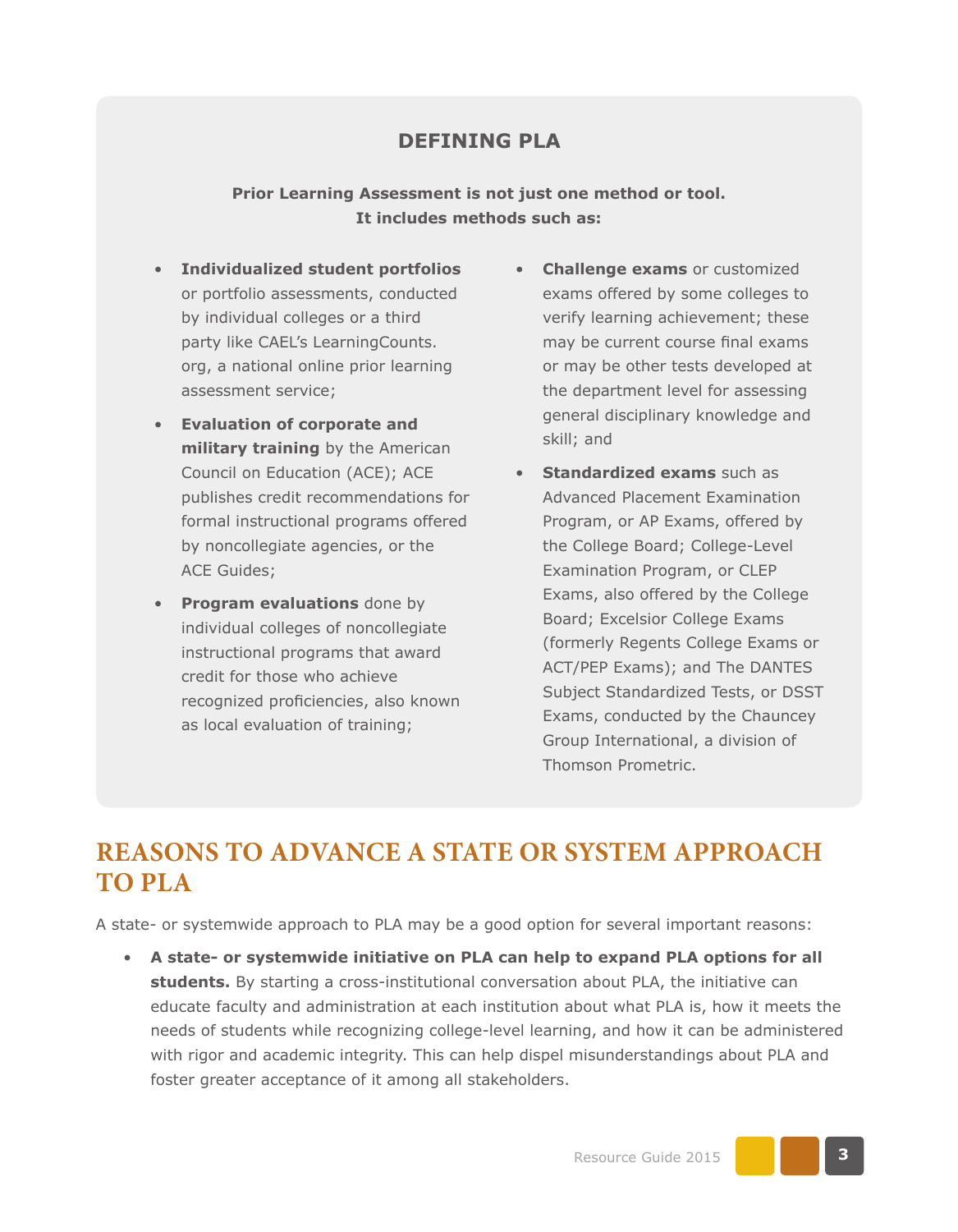- **State- or systemwide policies can establish consistency where there is typically a lot of variation.** Institutional practices vary in terms of which PLA methods are offered and whether offerings are limited to specific majors or degree programs. Institutional policies also vary in terms of how PLA credits can count toward a student's degree—for example, toward elective credits only or also for meeting general education or major requirements. State- or systemwide policies may refrain from trying to "harmonize" all of these differences, but they may impose some important consistencies in terms of establishing common quality standards, similar assessment fees, a common approach to portfolio assessment or common policies for awarding credit for standardized exams like CLEP or DSST.
- **State- or systemwide policies can address the challenge of students who transfer with PLA credit.** Policies can clarify how the transfer of PLA credits is handled between and among institutions in the system. This policy can then be clearly communicated to students so that they know what will transfer and what may not. Alternatively, the discussion about transfer may lead to changes in transfer policies, particularly if all institutions are adhering to the same quality standards in the administration of the various PLA methods.
- **A state- or systemwide PLA effort can find ways to realize economies of scale and common messaging.** Establishing state- or systemwide policies may lead to collaboration on PLA activities where costs can be shared across multiple organizations, such as joint training of PLA advisors or faculty assessors. Institutions may also join together in developing a common marketing campaign with shared costs as well as consistent messages to students about what PLA is and how to access more information about it.
- **A state- or systemwide approach can lead to common approaches to tracking and reporting how students use PLA to accelerate their degree completion.** State data tracking on PLA allows for better cross-institutional comparisons on PLA usage to better understand trends, particularly related to the use of specific methods of PLA and use within specific degree programs or areas of study.

## **FACTORS FOR CONSIDERATION**

Before you examine the various strategies to advance PLA policy, there are several factors to consider about your state's or system's current PLA policy and practices. These factors include the accessibility, consistency, transferability and transparency of PLA offerings at colleges and universities in your state or system. It is also important to understand how PLA services are implemented, managed, promoted and supported.

Because PLA policies can be very different across institutions, an important first step is to gather information about current PLA availability, usage and administration. Below are some of the types of questions you might want to consider asking of your college and university and system administrators:

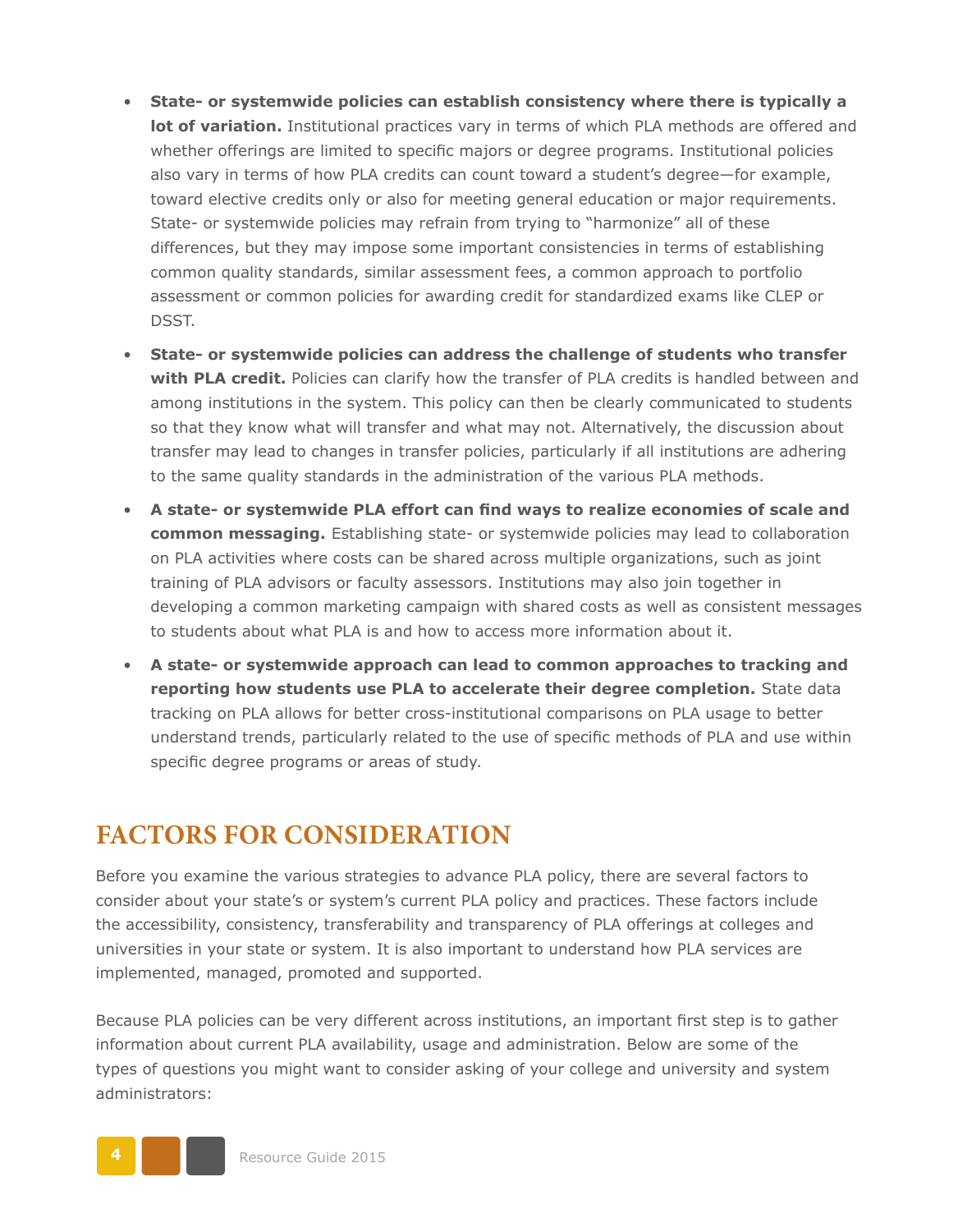#### **1. Gather Existing PLA Policies and Practices at Colleges and Universities**

- a. Is PLA offered by all of the institutions?
- b. What specific PLA methods are used to evaluate prior learning and award credit? *As noted above, there are several methods for assessing prior learning, and policies may vary based on the methods.*
- c. What are the costs for PLA, including any fees? *Costs typically include the assessment itself, transcription or posting fees, and other administrative costs. They can vary widely among institutions and systems. They can also vary by PLA method.*
- d. How are credits earned through PLA reflected on the student transcript? *Does it vary by PLA method?*
- e. Do institutions apply their PLA policies and practices consistently across all divisions and departments, or do policies vary within institutions?
- f. Can PLA credits be applied to degree/major requirements? *Many PLA credits become wasted credits because of institutional and system policies that limit their application only to general education and elective requirements. For other institutions, specialized degree completion programs targeted at adult students may enable more recognition of PLA credits. Making this information available and easy for students to understand is very important.*
- g. Is there a cap on the number of PLA credits that can be earned by the student?
- h. Can PLA credits count toward residency requirements? *Most schools have a requirement that a student take a certain number of credits at the home institution, typically based on accreditation requirements. Some institutions allow certain forms of PLA credits to count toward the residency requirement (for example, those involving faculty evaluation of learning). Some institutions treat certain forms of PLA credit as residential or native.*
- i. What are the transfer policies for credits earned through PLA? *Because of accreditation requirements and internal policies, institutions generally have a cap on the number of PLA credits that can transfer from other institutions, or they may not accept any PLA credits in transfer.*
- j. Is there consistency among institutions within the state system? *In many states, each institution sets its own PLA policy, leading to inconsistency and confusion for today's mobile students.*
- **2. Authority.** How are PLA policies decided? Are there any statewide PLA policies? How often are they reviewed? States are increasingly considering statewide policies to encourage consistency and ease of transfer of PLA credits.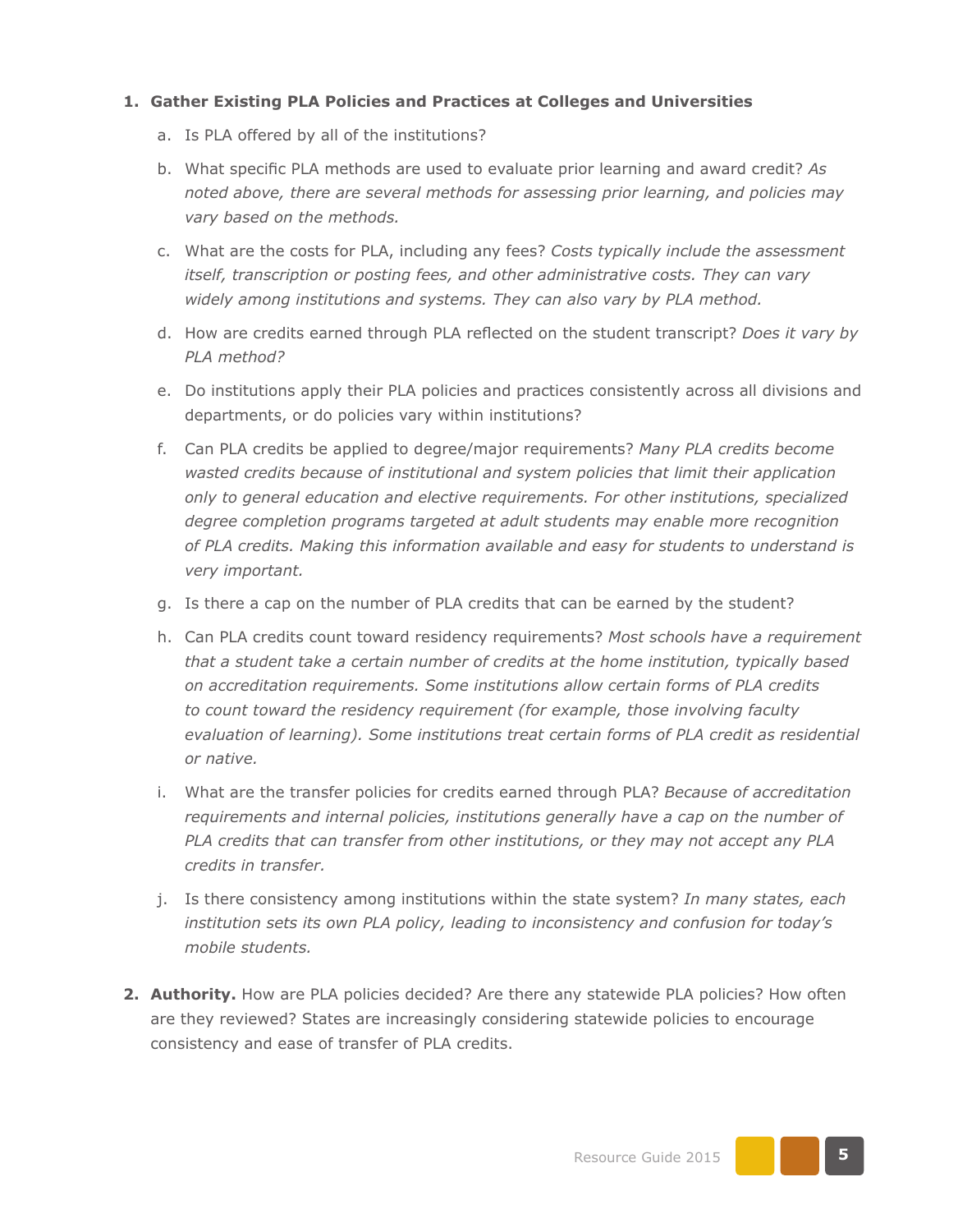- **3. Impact.** Do institutions or systems regularly track the usage of PLA by students? Are there data showing overall PLA usage, usage by specific PLA method and usage within specific degree programs?
- **4. Capacity**. Are faculty, advisors and student support staff aware of PLA? Have they received guidance on how to knowledgeably speak about PLA to students or other audiences? Do they support it as an important strategy for degree completion? Do they understand what the specific PLA policies and offerings are at their institutions? Is there a cadre of faculty trained to develop and evaluate challenge exams, or to assess prior learning portfolios? Does the institution invest staff time and resources in the administration and marketing of PLA?
- **5. Business model.** Is there a clearly defined business model for PLA at the institutional level? For example, some institutions may set fees intentionally at a level that would cover all costs associated with PLA offerings, or they may set nominal fees with PLA treated as an important part of the institution's comprehensive support of students' degree completion. How are faculty compensated for assessment of prior learning?
- **6. Transparency**. How do current and prospective students find out about PLA opportunities? For example, is information about PLA opportunities and policies easy to find on your colleges' websites? Is it clear to an inquiring student how PLA credits might count in his or her degree plan? Is there a single point of contact for PLA at each college? If your state or system has a strategy for increasing the number of adult students with degrees, certificates and other credentials, a website devoted to this policy and transparency of information related to PLA is an important communication tool.
- **7. Champions.** Are there other PLA champions in your state, including other legislators, leaders at the higher education institutional or system level, workforce agency, veteran affairs department, business and industry groups, etc.? These champions can help you build the case for improved PLA policies and practices and potentially serve as subject matter experts.
- **8. Faculty Engagement.** Since faculty are critical players in PLA implementation, are there strategies in place to provide them with training and professional development related to PLA? Are faculty members involved in defining PLA policies and procedures?
- **9. Barriers**. Are there any existing policy barriers to PLA? For example, can PLA costs be covered under state financial aid or workforce programs? How can limits imposed by accreditation requirements be addressed?

Determining the answers to these questions will require investigation and cooperation from key stakeholders, including higher education agencies and boards, two- and four-year institutions/ systems and other interested parties such as the workforce system. Some states and systems have found that it can be helpful to move forward on PLA policies by establishing a task force to collect this information and then use that to inform a larger process for developing policies and creating a plan for implementation.

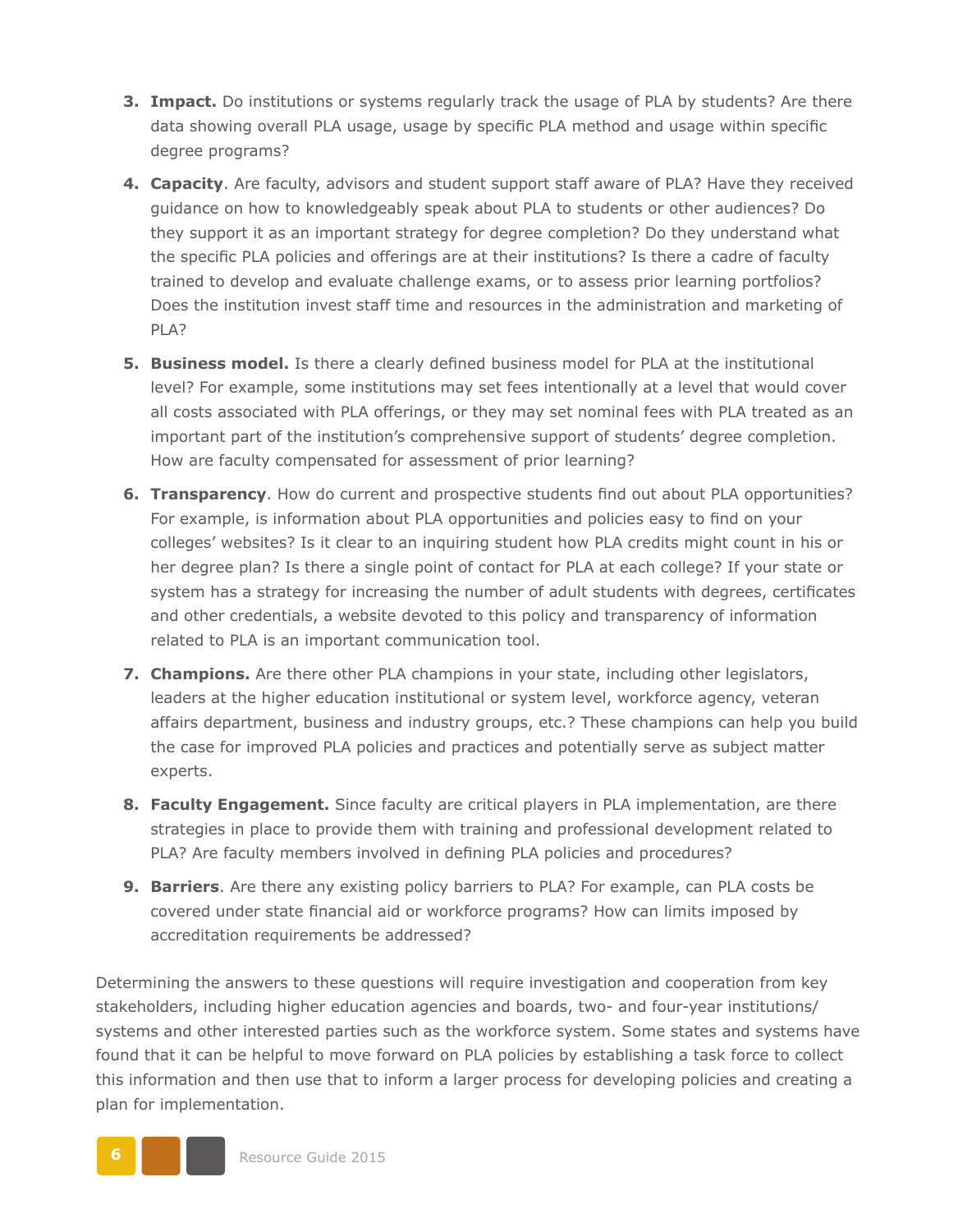## **EXAMPLES OF STATE POLICIES SUPPORTING PLA**

CAEL conducted a limited scan of state policies that support PLA and discovered a wide range of approaches. PLA policy can be crafted through legislation or higher education policy. Policies can address a variety of issues regarding PLA in a given state and can address a number of different topics, such as:

- Establishment of PLA policy;
- Transparent institutional policies;
- Assessment processes and methods;
- Fees;
- Transfer of PLA credit;
- Transcription and credit recognition;
- Veterans;
- Raising awareness and encouraging student PLA participation;
- Capacity building; and
- Workforce system and PLA.

Each of these topics is explained in greater detail below, along with references to a few specific examples of states and systems with policies addressing that particular topic.

*A detailed state-by-state list of PLA policies, along with a summary table, is provided in Appendix C.*

#### **ESTABLISHMENT OF PLA POLICY**

State and system policy initiatives sometimes begin with the legislature and sometimes with the governor. One type of PLA policy merely establishes that PLA exists. States vary in their approaches to this issue. Most state policy directs a state-level higher education agency to develop PLA policies, rather than stipulating a statewide PLA policy. This approach reflects long-standing recognition that higher education policy is best determined by the higher education system or by individual institutions. For example, **Colorado** directs the state's Commission on Higher Education as follows: "Beginning in the 2013-14 academic year, each public institution of higher education shall adopt and make public a policy or program to determine academic credit for prior learning." **Washington** similarly directs the State Board for Community and Technical Colleges to "develop policies for awarding academic credit for learning from work and military experience, military and law enforcement training, career college training, internships and externships, and apprenticeships." Similar policies are in place for all public institutions in **Oregon** and **Maryland** through their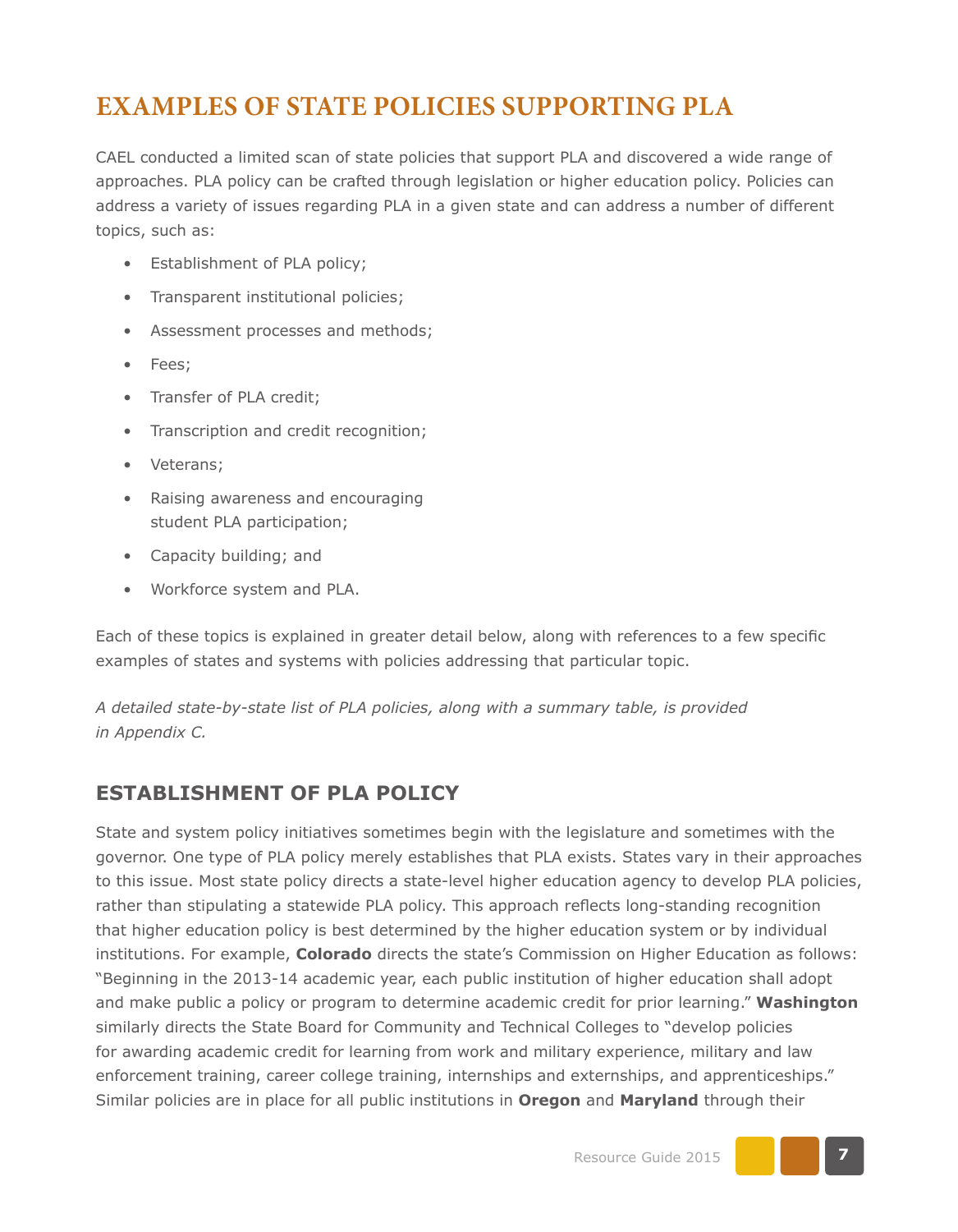respective coordinating boards, for the University of **Hawai`i** Community Colleges, and for the Technical College System of Georgia.

Higher education agencies themselves also may take steps to establish a comprehensive and consistent statewide PLA policy. As with the legislative approach, a system may choose to encourage, rather than dictate, the establishment of a PLA policy. Such policies exist for both governing and coordinating agencies. **Minnesota** State Colleges and Universities, for example, is a governing board with a policy stating, "Each system college and university shall provide students with a means for evaluation of prior learning and shall develop policies and procedures consistent with Procedure 3.35.1 Credit for Prior Learning." Such policies have also been adopted by other governing boards such as the **Idaho** State Board of Education, the **Nevada** Board of Regents, the **North Dakota** University System, the **Tennessee** Board of Regents, the University of **Wisconsin** System and the **Kansas** Board of Regents. Coordinating boards such as the **Ohio** Board of Regents and the **Oklahoma** State Regents for Higher Education have similar policies in place.

Often, the system or board will establish a task force to work on establishing state- or systemwide PLA policies and guidelines.

Higher education systems sometimes establish prescriptive systemwide policies. **Colorado's** State Board for Community Colleges and Occupational Education, a governing board, states, "The State Board supports the concept of life-long learning to meet the retraining, upgrading, and personal enrichment needs of students. It is the policy of the Board that a student's experience outside the college classroom shall be evaluated for college credit at the student's request." The University of **Maine** System's Prior Learning Task Force has made similar recommendations to its systemwide governing board.

#### **TRANSPARENT INSTITUTIONAL POLICIES**

In addition to establishing a policy, legislation and regulatory language can address the transparency of those policies to students. This language ensures that students have access to information about what PLA methods are used at each institution, what degree programs accept PLA credit, specific policies regarding the transfer of PLA credit, PLA credit limits, limits on applying PLA credits to major requirements, whether certain types of PLA credits may count toward the residency requirement and so on. For example, transparency is specifically required for all public higher education institutions in **Washington** and **Oregon**, and is also referenced in the policies of the Colorado State Board for Community Colleges and Occupational Education, the **Minnesota** State Colleges and Universities System and the **Alabama** Community College System. Whether or not a formal policy on transparent PLA policies is in place, state-level agencies or boards could serve as a clearinghouse for this kind of information.

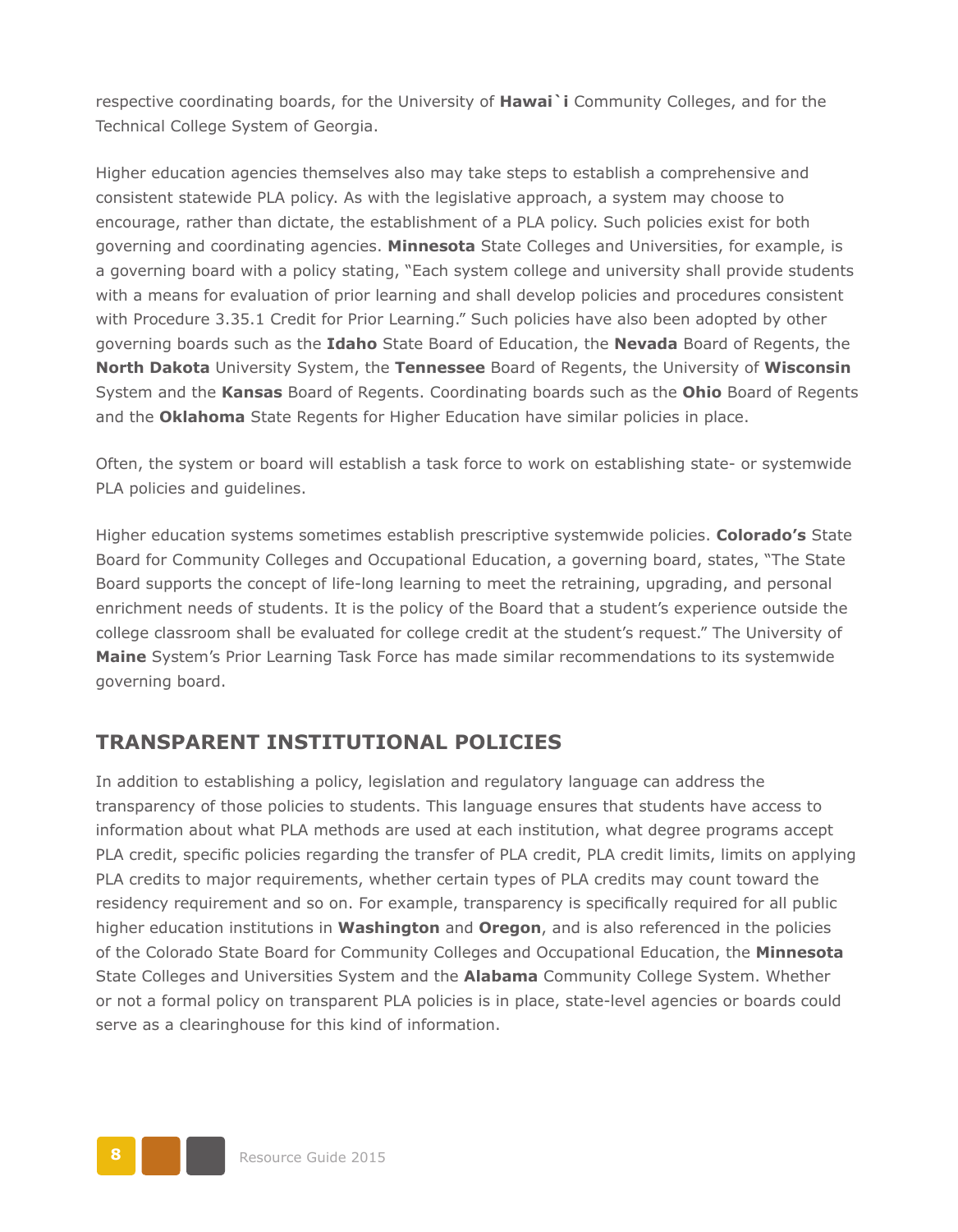#### **ASSESSMENT PROCESS/METHODS**

State policies can be very specific in defining which methods of PLA are considered to be accepted. For example, the **Maryland** Higher Education Commission, the Board of Regents of the University of **Wisconsin** System and the **West Virginia** Higher Education Policy Commission have state policies on CLEP exam credit; the **Kentucky** Council on Postsecondary Education requires public postsecondary educational institutions to grant credit for Advanced Placement (AP) exams; and **South Carolina** and **Virginia** both require all public postsecondary institutions to have policies regarding both AP and International Baccalaureate (IB) exams. The **Ohio** Board of Regents has state policy for CLEP and AP, and the **Florida** state legislation has set policy on CLEP, AP and IB exams. **Washington** state has a policy stipulating that public institutions are to grant credit for AP, IB and other "recognized college-level proficiency examinations."

The **Minnesota** State Colleges and Universities Board of Trustees stipulates that all system colleges and universities must "provide opportunities for an admitted student to demonstrate college-level learning through nationally recognized examinations" such as CLEP, IB, AP and others, and it requires colleges to accept the credit recommendations from ACE, but it allows individual institutions to decide whether to offer other PLA methods such as portfolio evaluation. The **North Dakota** State Board of Higher Education defines "additional forms of degree credit" as including standardized examination, challenge examination, evaluated non-college coursework, portfolio evaluation and "articulated credit." The **Utah** State Board of Regents has a policy that accepts as valid "the concept of credit by examination," which includes standardized exams, challenge exams (referred to as "departmentally devised examinations") and "Prior Learning Assessment developed by the Council for Adult and Experiential Learning."

The **Alabama** Community College System provides guidelines for PLA, along with details on how portfolio assessment is to be administered. The detail addresses staff training, who should be assessing the portfolio, and the circumstances in which the portfolio assessment process is appropriate.

The **Colorado** State Board for Community Colleges and Occupational Education has a formal document outlining the procedures for PLA, including a standard PLA definition, guidelines for communicating information about PLA to students, standards for awarding PLA credit, approved methods for awarding PLA credit, and guidelines for the student transcript, assessment fees and transfer policies. The policy includes guidelines for portfolio evaluation practices.

#### **FEES**

Some state systems stipulate what their colleges and programs should charge for PLA services. The **Oklahoma** State Regents for Higher Education provides some basic guidelines, in that "Costs to students for establishment of credit should be comparable throughout the State System, and should reflect as closely as possible the actual costs for institutional administration of the program."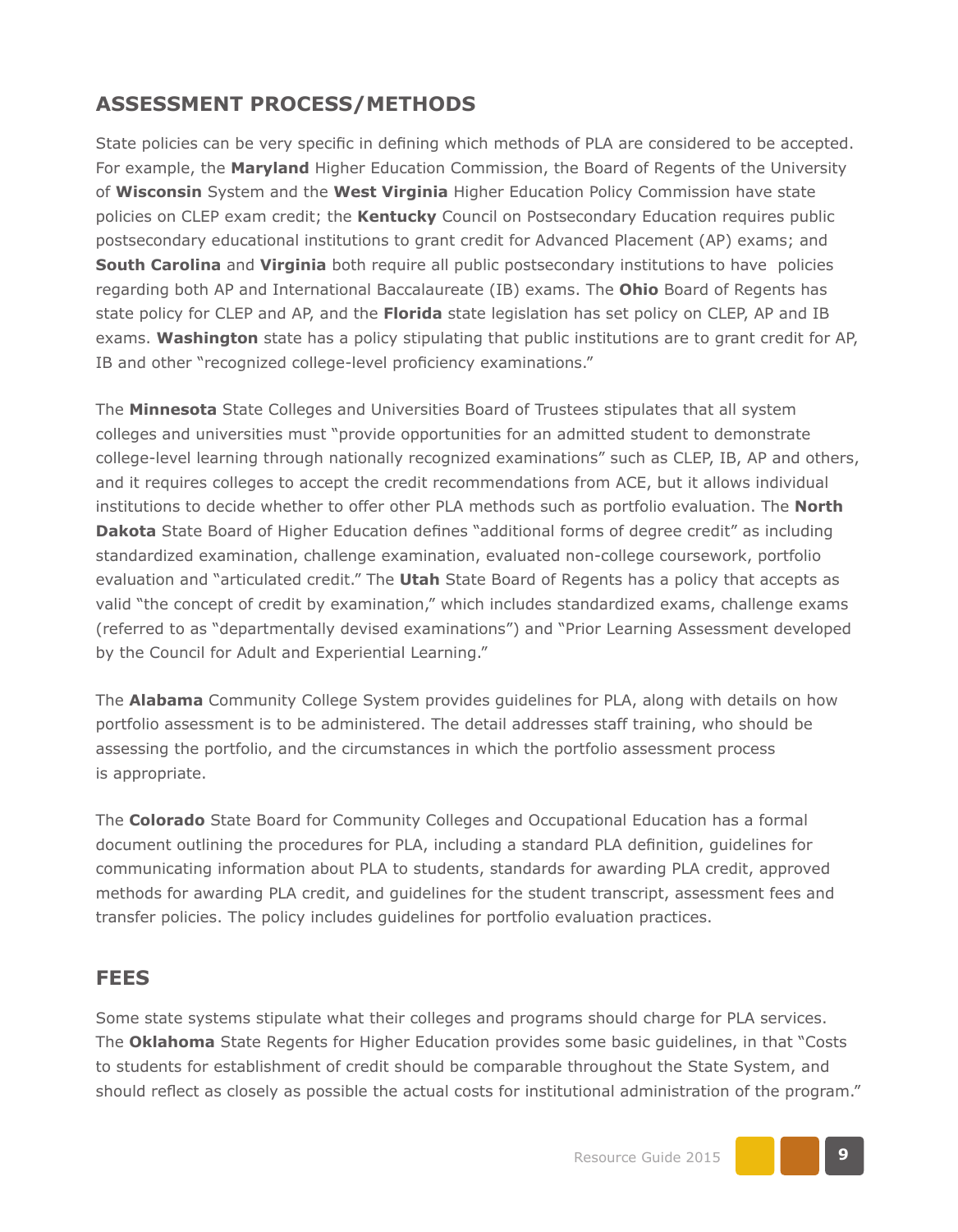The **Minnesota** State Colleges and Universities Board of Trustees policy provides similar guidelines but adds that fees may also be charged for entering the credits awarded into the transcript. The **Colorado** State Board for Community Colleges and Occupational Education policy stipulates, "The individual college determines fees for evaluation of Portfolio Credit or for Challenge Exams. The per-credit charge will not exceed one-half of the current in-state per-credit tuition." **Alabama** Community Colleges System policy specifies that the charge for portfolio review shall be \$25 for each portfolio (one portfolio for each course for which credit through experiential learning is requested), and students seeking credit "through examination or nationally recognized guidelines are not charged a fee for PLA or for credits awarded through PLA."

#### **TRANSFER AND ARTICULATION OF PLA CREDIT**

One challenge for students earning credit through PLA is the reality that many institutions will not accept such credit in transfer. **Oklahoma** State Regents for Higher Education, a coordinating board, addresses this problem directly by stipulating that institutions must accept each other's PLA credits in transfer: "Credit for extra-institutional learning, once recorded at a State System institution, is transferable on the same basis as if the credit had been earned through regular study at the awarding institution." In addition, Oklahoma's policy states that institutions must accept PLA credit that is awarded and transcripted by other accredited institutions. A new policy adopted in 2015 by the **Colorado** State Board for Community Colleges and Occupational Education also stipulates that PLA credit granted "shall be accepted as transfer credit by all of the State System community colleges."

Similarly, many students who have participated in non-credit programs may find that those programs represent college-level learning and can be evaluated for credit through PLA. The **Oregon** Higher Education Coordinating Commission's policy directs institutions that award PLA credit to "work with receiving institutions to promote transferability" of that credit. Similarly, University of **Hawai'i** Community Colleges policy establishes a "college-credit equivalency program" that outlines various methods for awarding PLA credit with the intent of ensuring seamless transfer of credits among participating campuses. Taking a different approach to the needs of transfer students, the University of **Wisconsin** System has a policy that transfer students have the same access to PLA as continuing students.

Both the **Tennessee** Board of Regents' Prior Learning Assessment Task Force and the University of **Maine** System's Prior Learning Assessment Task Force recommend that a general transfer of PLA credit policy be adopted.

#### **TRANSCRIPTION OF PLA CREDIT**

States may choose to specify how PLA credit is presented on a student's transcript. **Minnesota** State Colleges and Universities' policy states that "Credit awarded for prior learning or earned by examination may be noted either in the term when it was earned or in the transfer section"

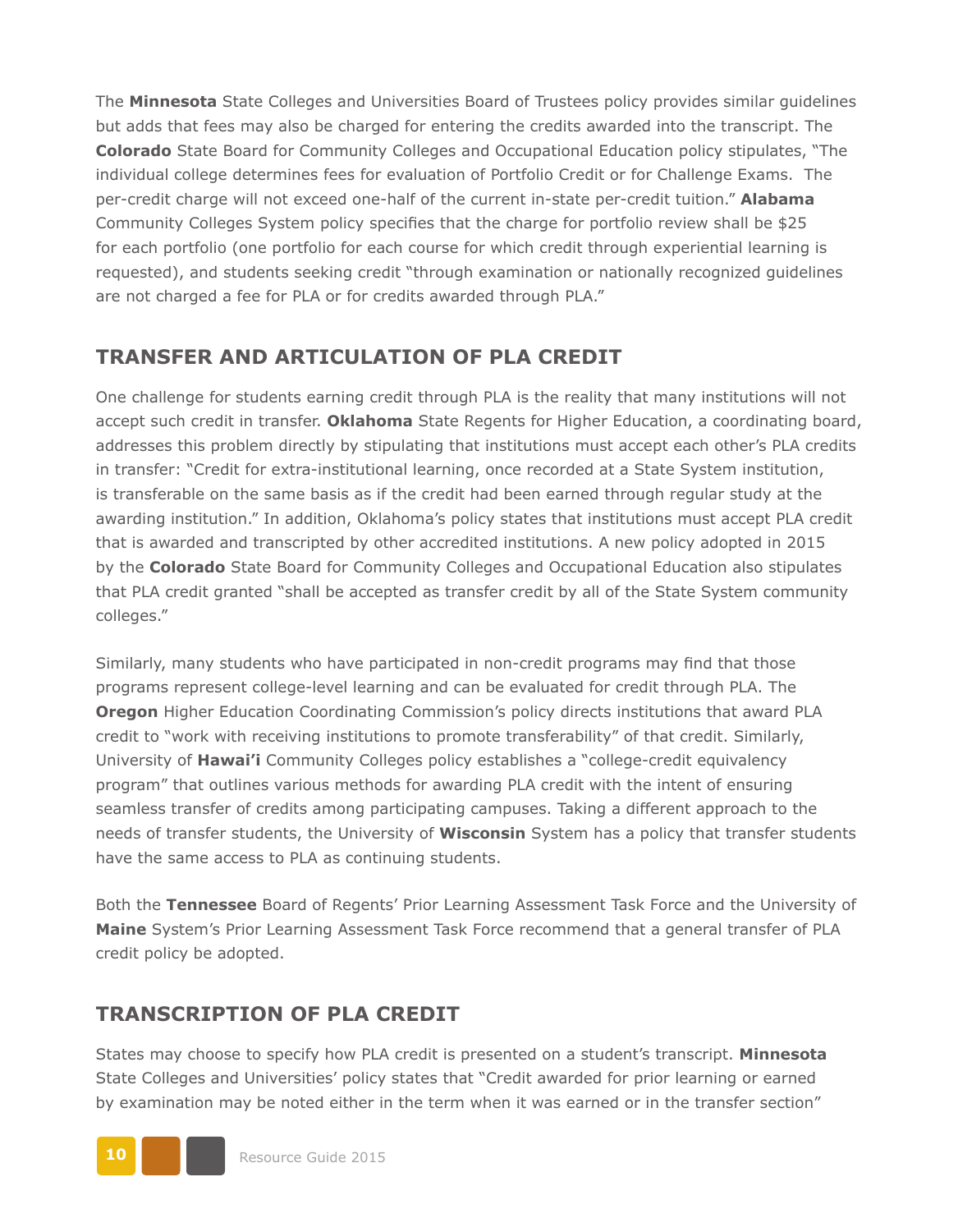and that the type of special credit must be noted in parentheses immediately below the course. Similarly, the **Colorado** State Board for Community Colleges and Occupational Education policy states simply that the transcript shall note credit only and no grade. These two examples are common approaches for listing PLA credit on the student transcript.

However, some institutions choose to list certain forms of PLA credit as "transfer credit" because it is seen as fundamentally the same idea: credit for learning acquired outside of that institution. This is an option that state leaders could consider including in policy directives as well.

#### **VETERANS**

About two-thirds of all states have established policies—often originating with the legislature regarding the recognition of skills and other learning that veterans have acquired through training and experience in the military.

Some states require commissions or boards to examine what might be the best process for awarding credit for military training. For example, **Texas** legislation directs the Texas Workforce Commission "to identify, develop, and support methods to maximize academic or workforce education credit awarded by institutions of higher education to veterans and military service members for military experience, education, and training obtained during military service." A similar measure was passed in 2015 for the **Illinois** Board of Higher Education.

Other states direct their agencies and boards to establish policies for military PLA. **Idaho** legislation, for example, directs the state board of education, the board of regents of the University of Idaho, the board of trustees of a community college and the state board for professionaltechnical education to develop policies relating to the award of academic credit for military education, training or service, and to "work cooperatively with one another and with other state agencies as needed in the development of such policies."

Still other states *require* institutions to adopt policies to award credit for learning acquired through the military. One example is **Ohio**, where the Board of Regents issued guiding philosophies around military PLA policies at individual institutions, including that "The policy should recognize prior-learning acquired through military training, experience, and coursework, and Ohio's public institutions of higher education should award appropriate college credit for such learning." **Indiana's** policy also requires the Commission for Higher Education to establish uniform guidelines for state educational institutions to follow when implementing the requirements. Indiana further allows occupational or professional licensure boards to issue a license, certificate, registration or permit to a military service applicant or military spouse who meets certain requirements, or to issue a temporary practice permit or provisional license while the military service applicant or military spouse is satisfying certain requirements as determined by the board.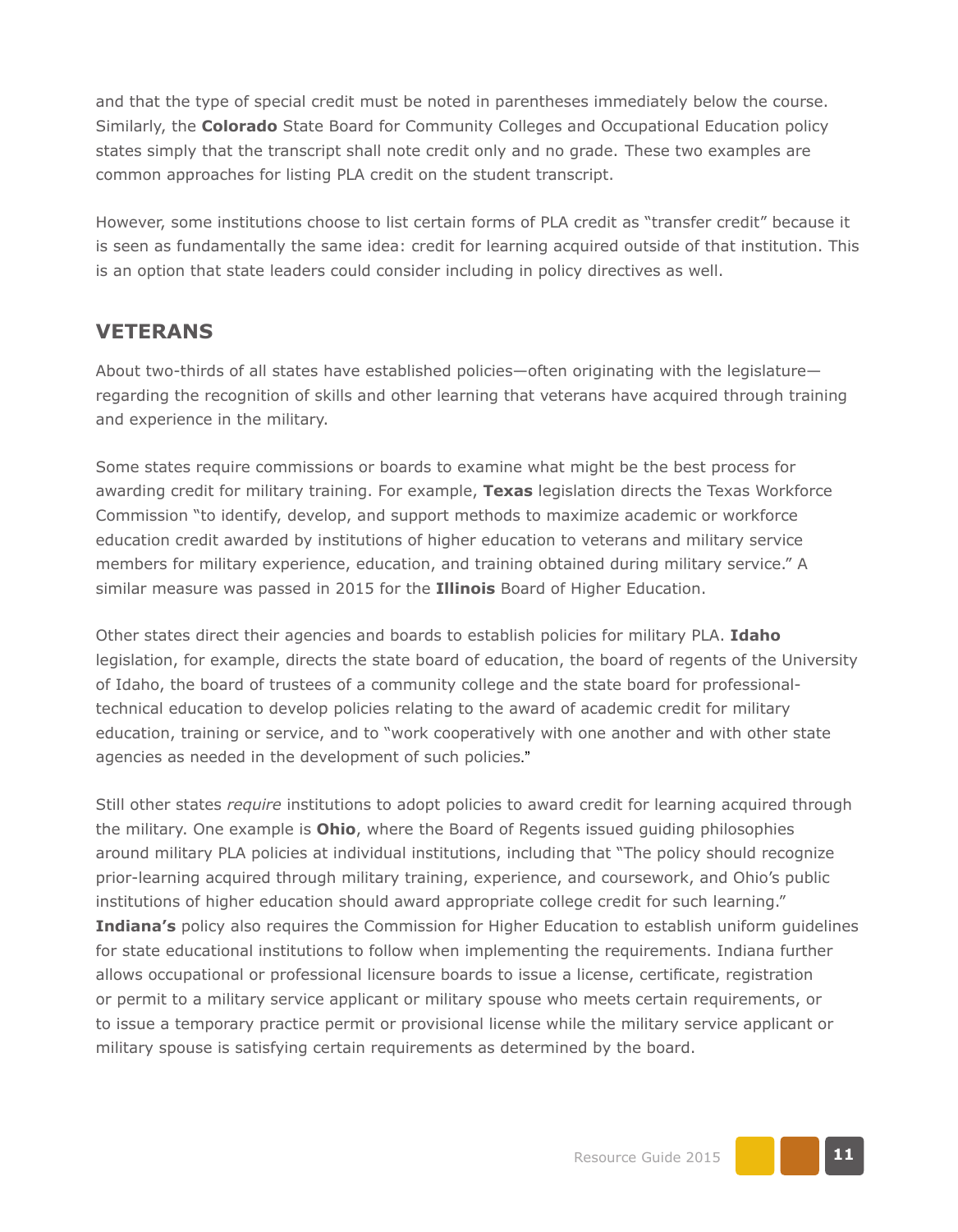In addition, some states have launched special initiatives around PLA for military populations. Three examples—the Multi-State Collaborative on Military Credit, Minnesota's Veterans Education Transfer System and Texas' College Credit for Heroes—are profiled in the case study section of this report.

#### **RAISING AWARENESS AND ENCOURAGING STUDENT PLA PARTICIPATION**

Just because an institution offers PLA does not necessarily mean that students will know about it or know how to ask for it. **Oregon's** legislation directs the Higher Education Coordinating Commission to set goals for increasing student participation in PLA and establish an advisory group to track progress in meeting those goals. Raising PLA participation is also an articulated goal in **Washington** state for the Student Achievement Council, the state board for community and technical colleges, the council of presidents, the four-year institutions of higher education, the private independent higher education institutions and the private career schools.

#### **CAPACITY BUILDING**

State policy can also be used to build the capacity of PLA offerings at colleges and universities. **Oregon's** Higher Education Coordinating Commission is instructed to "improve prior learning assessment practices across all institutions of higher education" and "create tools to develop faculty and staff knowledge and expertise in awarding academic credit for prior learning and to share exemplary policies and practices among institutions of higher education." Similar legislation was passed in **Washington** directing the various councils, boards and institutions to work together to "Create tools to develop faculty and staff knowledge and expertise in awarding credit for prior learning and to share exemplary policies and practices among institutions of higher education."

#### **WORKFORCE SYSTEM**

The examples so far have focused primarily on the higher education system's use of PLA. In addition, states might also consider crafting policy that encourages or directs the workforce system to promote and support PLA in its own programs. In **Indiana**, the Department of Workforce Development provided guidance to the state's workforce investment system on "how Workforce Investment Act Funds may be utilized to provide prior learning assessments to eligible participants enrolled in occupational skills training."

Launching PLA within a workforce initiative may be a good starting point for PLA in a state. The U.S. Department of Labor's Trade Adjustment Assistance Community College and Career Training (TAACCCT) program has encouraged grantees to incorporate PLA into their grant-funded programs, and several grantees are doing so. For example, the TAACCCT project led by Northeast **Wisconsin**  Technical College and involving the Wisconsin Technical College System has PLA as a key focus of

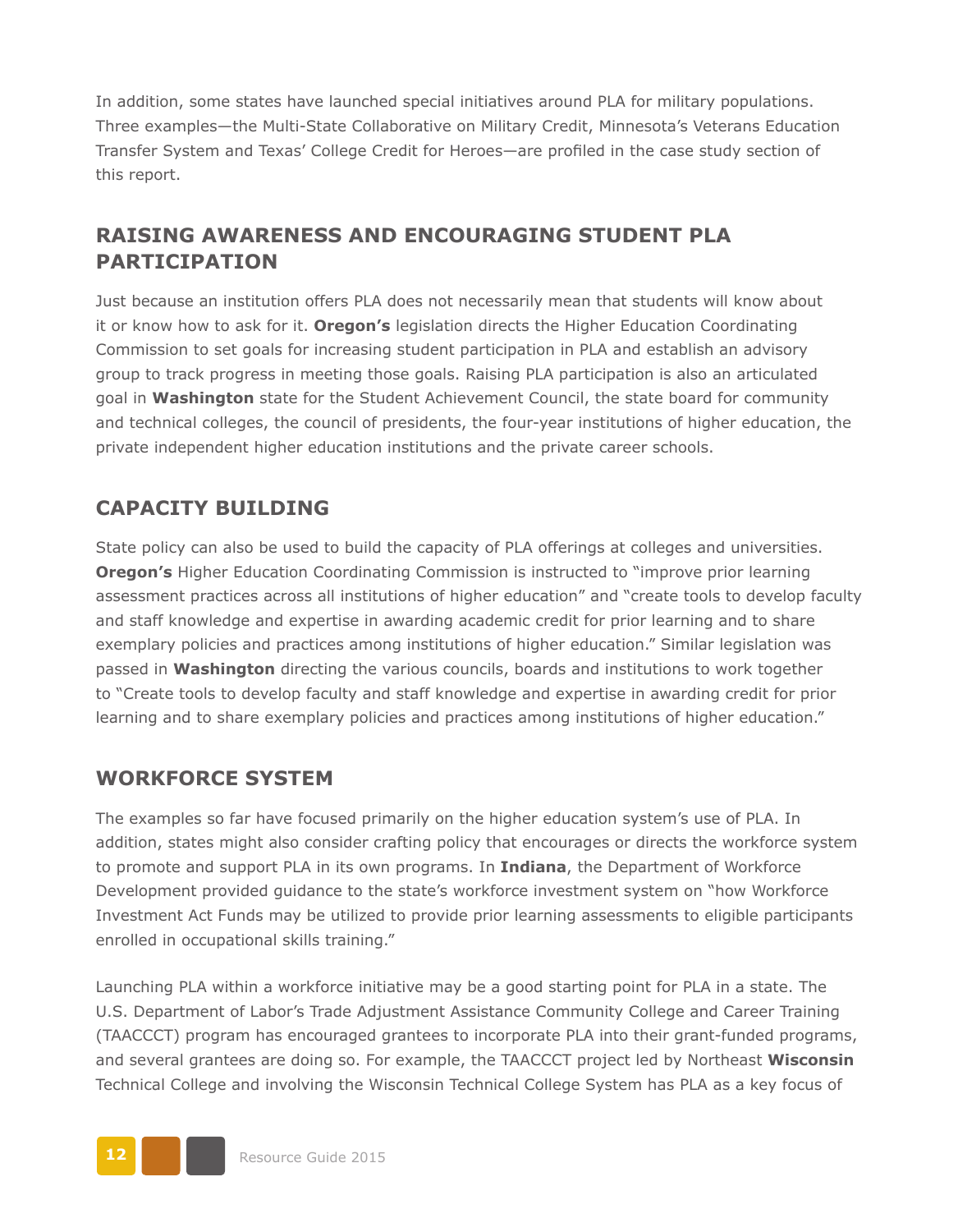its work, as do the seven technical colleges in **South Carolina's** SC ACCELERATE initiative. The positive experiences with PLA in these initiatives are now creating some political will to advance PLA discussions at the state level.

## **CASE STUDIES ON STATE- AND SYSTEM-LEVEL APPROACHES TO PLA**

The following case studies provide sample system approaches to PLA. Systems profiled are those in the states of Washington, Tennessee, Montana, Ohio, Texas, Pennsylvania and Vermont.

#### **WASHINGTON STATE: PLA TASK FORCE**

Several states have passed legislation that orders the formation of a task force or working group to assess PLA practices in the state and develop policies and procedures. This interim step is a way to motivate the key players in PLA—higher education institutions, government and employers to take action without a prescriptive mandate. States that passed this type of legislation include Washington, Oregon and Colorado. The activities in Washington are summarized below.

In 2010, the Washington State Legislature passed a bill (http://lawfilesext.leg.wa.gov/ biennium/2009-10/Pdf/Bills/Senate%20Passed%20Legislature/6357-S.PL.pdf) that required the Higher Education Coordinating Board (HECB) and the State Board for Community and Technical Colleges (SBCTC) to work with other stakeholders to develop policies for awarding academic credit for experiential learning. Other stakeholders included the Workforce Training and Education Coordinating Board, business leaders and representatives from higher education institutions. It was the intent of the legislature that transparent policies be developed and that PLA activities be consistently applied at all Washington institutions of higher learning. In late 2010 a report was submitted to the legislature with proposed policies and procedures ([http://app.leg.wa.gov/ReportsToTheLegislature/Home/GetPDF?fileName=FINAL%20report%20](http://app.leg.wa.gov/ReportsToTheLegislature/Home/GetPDF?fileName=FINAL%20report%20120610_2ebd9942-a301-4966-abfe-d033958a2409.pdf) [120610\\_2ebd9942-a301-4966-abfe-d033958a2409.pdf.](http://app.leg.wa.gov/ReportsToTheLegislature/Home/GetPDF?fileName=FINAL%20report%20120610_2ebd9942-a301-4966-abfe-d033958a2409.pdf))

Legislation in 2011, codified as ESSHB 1795 and reaffirmed in 2012 by ESSHB 2483 (codified as <http://apps.leg.wa.gov/RCW/default.aspx?cite=28B.77.005>), was more direct in its approach. This law abolished the HECB and established the Washington Student Achievement Council (WSAC) as a new cabinet-level agency. The law required WSAC to convene a PLA workgroup comprising representatives of the State Board for Community and Technical Colleges, the Council of Presidents, the four-year institutions of higher education, the private independent higher education institutions, private career schools and representatives of the military and private sector. The workgroup is directed to achieve the following goals outlined in RCW 28B.77.230 [\(http://apps.leg.wa.gov/RCW/](http://apps.leg.wa.gov/RCW/default.aspx?cite=28B.77.230) [default.aspx?cite=28B.77.230](http://apps.leg.wa.gov/RCW/default.aspx?cite=28B.77.230))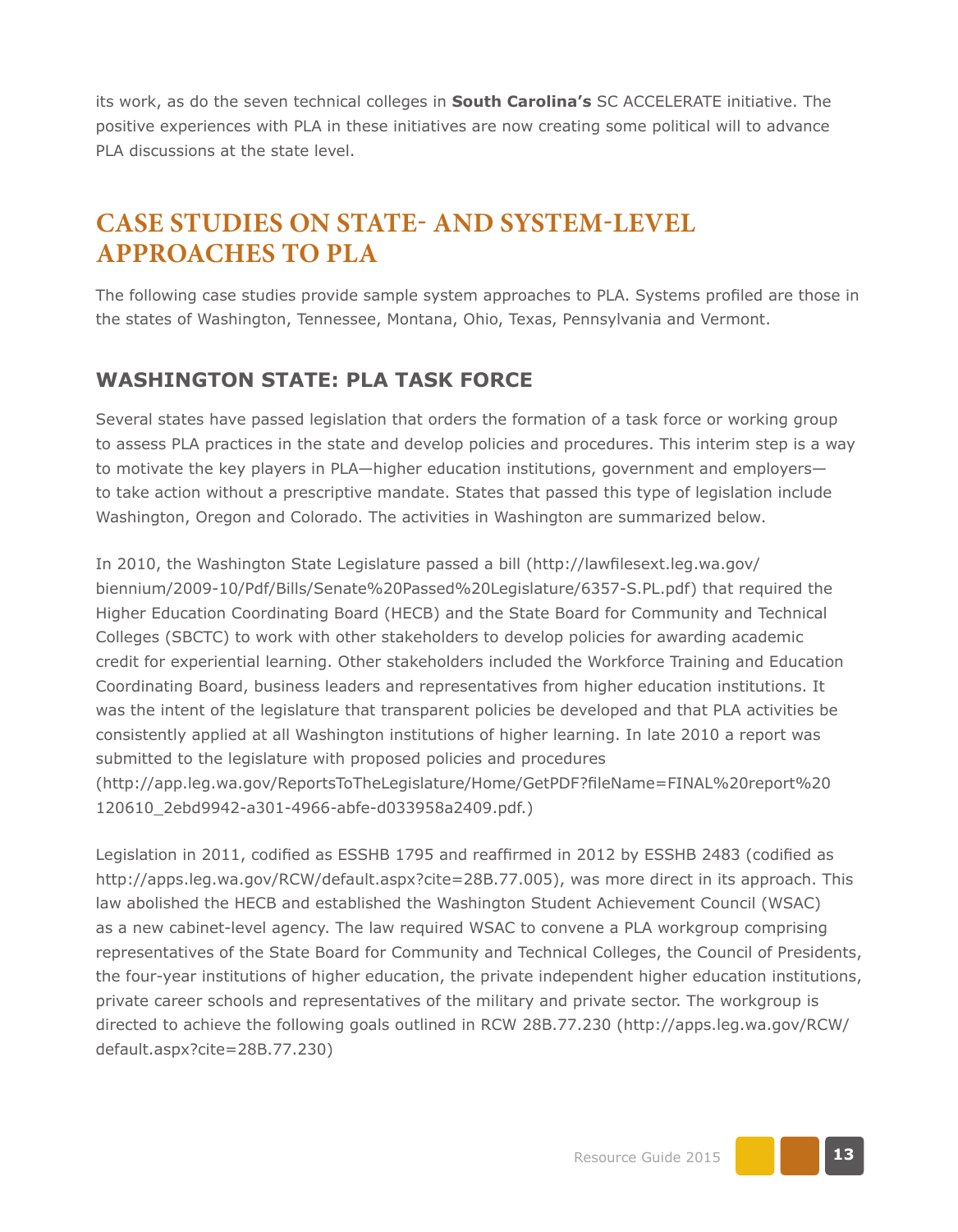- Increase the number of students who receive PLA credits;
- Increase the number and type of PLA credits that count toward a major or earn a degree, certificate or credential, while ensuring quality;
- Develop transparent PLA policies and practices in awarding academic credit for prior learning;
- Create PLA tools to develop faculty and staff and share exemplary policies and practices;
- Develop articulation agreements; and
- Develop outcome measures to track progress on goals.

RCW 28B.77.230 defines prior learning as "the knowledge and skills gained through work and life experience; through military training and experience; and through formal and informal education and training from in-state and out-of-state institutions including foreign institutions."

The workgroup does not set policy. Rather, it facilitates collaboration and communication across the system to implement the goals and develop transparent policies and practices in awarding academic credit for prior learning. WSAC submits an annual report to the legislature on workgroup progress in carrying out its goals.

Pursuant to the legislation, the PLA workgroup has been meeting quarterly since 2012 to address the goals outlined in legislation. Accomplishments to date include:

- Creation of sample coding procedures for colleges to track increases in the number of students receiving PLA credit and increases in the number of PLA credits that count toward their major, degree, certificate or credential among Washington colleges. A coding methodology modeled on these recommendations was adopted by the community and technical college system in 2014 and updated in 2015.
- Significant increase in the number of students receiving PLA credit, and the number of credits awarded: **12,987** students received academic credit for prior learning that counted toward their major or earning their degree or certificate in academic year 2013-2014. This is an increase of 182 percent over the previous year. A total of **306,308 academic credits** were accepted by colleges and universities toward degrees, certificates or credentials in academic year 2013-14. This is an increase of 261 percent over the previous year and equivalent to approximately 6,800 annual full-time equivalent students.
- Review and update of crosswalks between work-based and other common training programs and community and technical college courses. Additional templates for various career clusters—e.g., medical assisting, automotive, business technology, computer information systems and fire science—were developed by colleges to assist others in establishing program articulations with community-based training programs.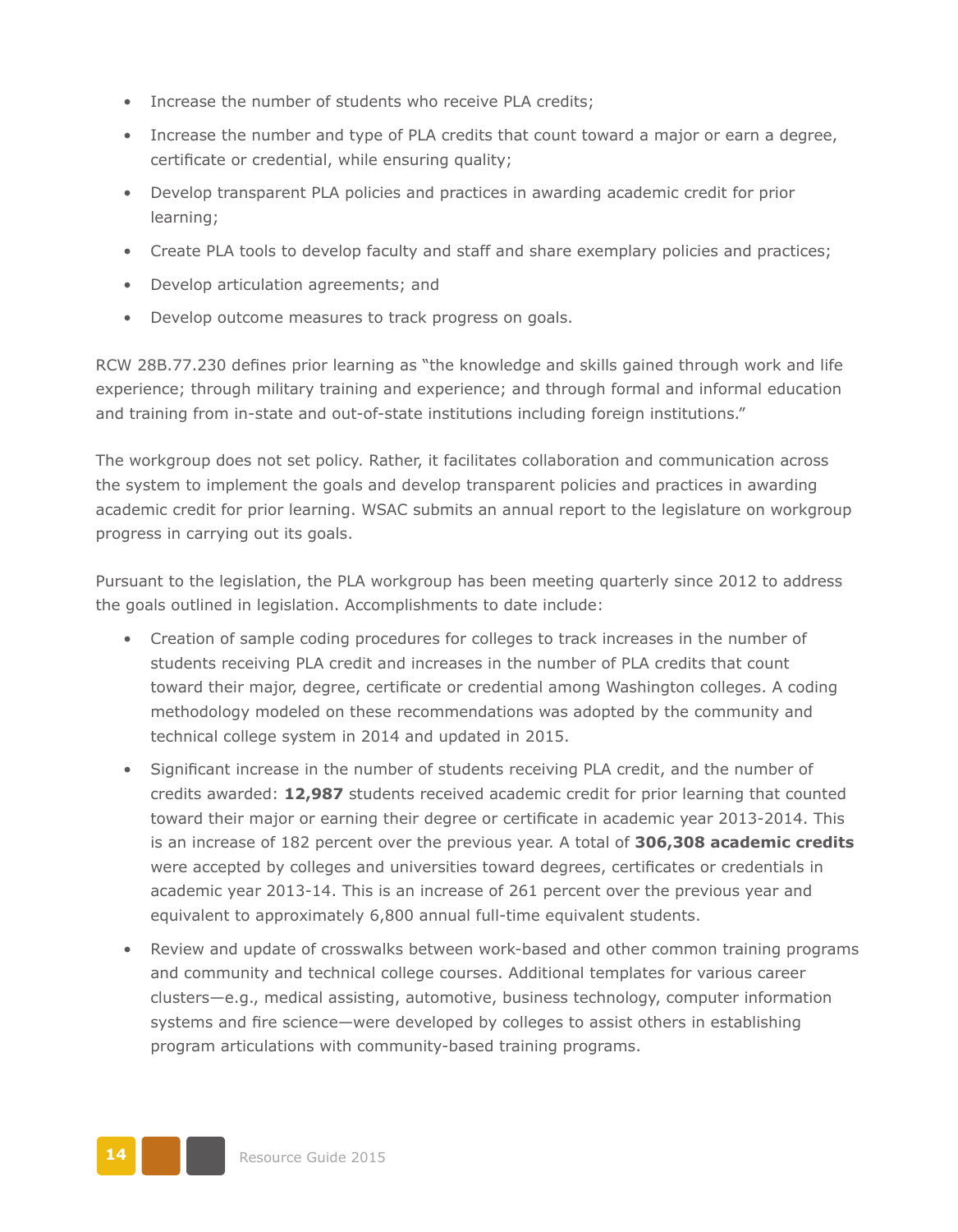- Sharing of examples of college and university websites that provide better information about PLA practices, and encouragement of institutions to incorporate best practices.
- Hosting of an annual statewide PLA conference. Over 120 participants annually gather for a full-day conference to share best practices and develop strategies for increasing PLA opportunities for all students. The 2014 conference focused on implementing SSB 5969 an act related to awarding academic credit for military training that was passed by the legislature in 2014 (<http://app.leg.wa.gov/billinfo/summary.aspx?bill=5969&year=2013>).
- Development of the Prior Learning Assessment Handbook for faculty and staff. This handbook is the result of cross-sector collaboration by PLA workgroup members and incorporates input from their colleagues and fellow educators to assist all implementing PLA on their campuses.
- Establishment of a PLA Wiki that includes all historical documents of the workgroup, research, annual reports, the PLA Handbook and news about PLA in Washington. In addition, a PLA listserv was established to improve communication across the state. For more information on the workgroup activities, see [http://wa-priorlearningassessment.wikispaces.](http://wa-priorlearningassessment.wikispaces.com/) [com/.](http://wa-priorlearningassessment.wikispaces.com/)

James West, associate director of academic affairs and policy at the Washington Student Achievement Council, who convenes the workgroup, observed several lessons of the group to date:

**1. Encourage broad workgroup** 

**participation.** The broader the workgroup representation, the better the conversation. Representatives from all sectors have been invited: public/private, nonprofit/for-profit, military, workforce and unions, department of labor, apprenticeship programs.

- **2. Invite legislative staff participation.** Staff members have acted as a conduit directly to the legislature, helping the workgroup interpret legislative intent, informing the legislators of progress and improving transparency between the higher education system and legislature.
- **3. Engage both faculty and college administrators.** PLA is faculty-driven in Washington, and college administrators implement policy and help to create workable procedures that benefit students and the institution.

*Progress made by the PLA Workgroup over the past three years has brought a new awareness of the value students with prior learning bring to campuses. Granting PLA credit is a strategy to achieve one of our state's educational attainment goals: At least 70 percent of Washington adults (ages 25-44) will have a postsecondary credential by 2023. Continued collaboration, integration, and focus will be needed to affect change.*

> **JAMES WEST, Associate Director of Academic Affairs and Policy, Washington Student Achievement Council**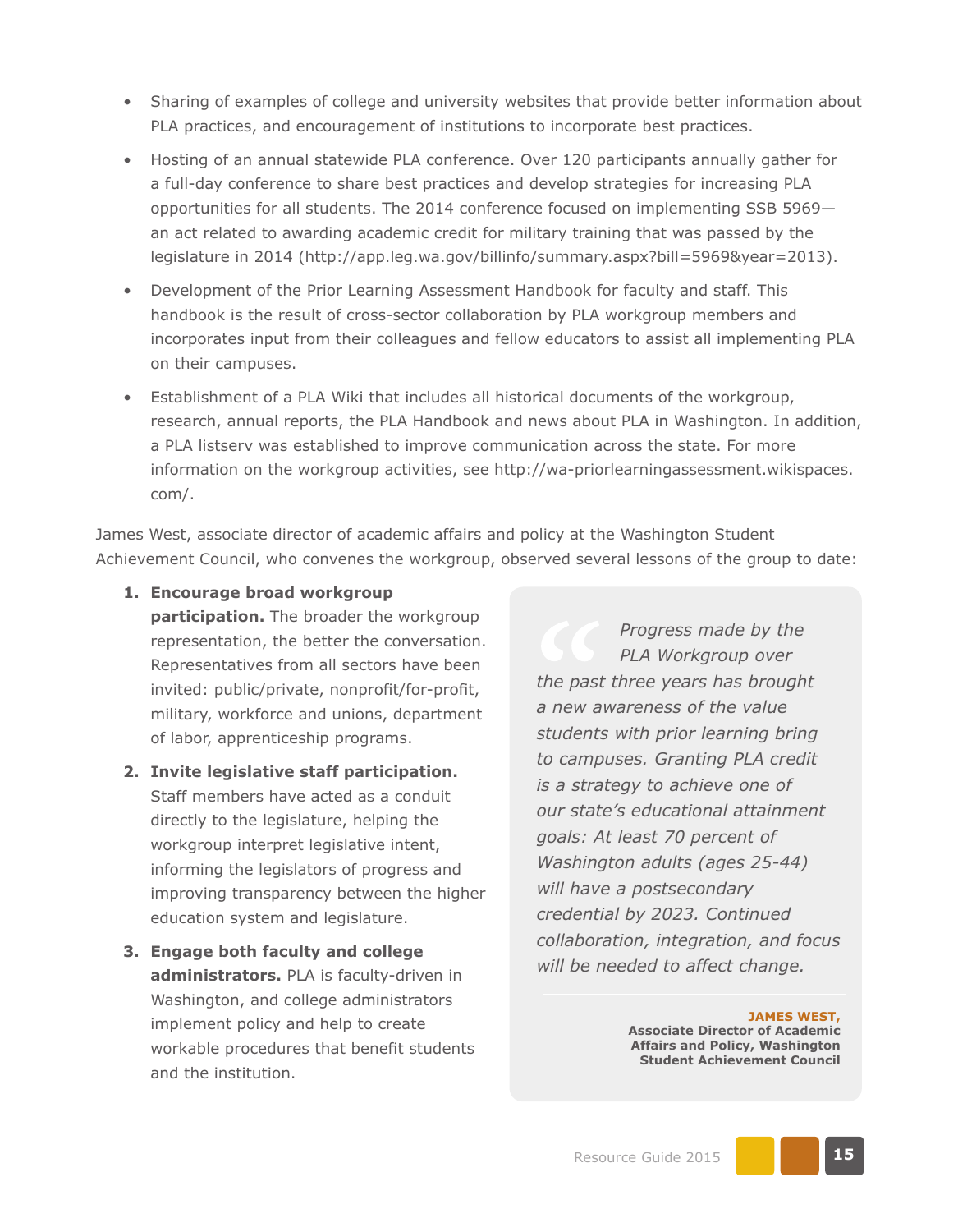- **4. Keep open communication.** The group has a robust wiki for workgroup participants to share information and work together on issues. The wiki is public, so information about the group's goals and progress is widely accessible. You cannot have too much communication, and it takes time.
- **5. Maintain momentum.** As West noted, "System change takes time. It is important to manage expectations while continually making progress." Meetings are time-consuming, but face-to-face work is where progress is made.

The state's 2015 progress report is available at [http://www.wsac.wa.gov/sites/default/files/2015.](http://www.wsac.wa.gov/sites/default/files/2015.PLA.Report.pdf) [PLA.Report.pdf](http://www.wsac.wa.gov/sites/default/files/2015.PLA.Report.pdf).

#### **THE TENNESSEE MODEL: INCENTIVES FOR TRANSFORMATIONAL CHANGE**

The Tennessee Higher Education Commission (THEC) has introduced transformational change through a compelling model that brought key institutional and system entities together. The Complete College Tennessee Act of 2010 recognized the state's need to increase degree completion and offer residents opportunities to return to college in order to prepare for new workforce opportunities. Tennessee's comprehensive approach included a change in how it disseminates funding to its public institutions in order to focus on and incentivize outcomes such as progression and degree completion. The specialized formula provides funding based upon:

- a. Number of degree recipients and successful transfers.
- b. Number of students who achieve progression milestones (such as accumulating 12, 24 and 36 credit hours at community colleges, and 24, 48 and 72 credit hours at four-year universities).
- c. Higher levels of funding for Pell-eligible students and those who are 25 years old or older when they meet the progression milestones and ultimately complete a degree or certificate. Institutions report the number of adults and students from low-income families—identified as subpopulations—who meet the progression and undergraduate degree and certificate completion metrics during the academic year. A 40 percent premium is applied to these outcomes as a way to recognize the added assistance provided to these populations and the importance of success for these populations to state goals. For example, this means that if 100 degrees were awarded to adults at an institution, those degrees are actually reflected in the model as if 140 undergraduate degrees were conferred over that time period.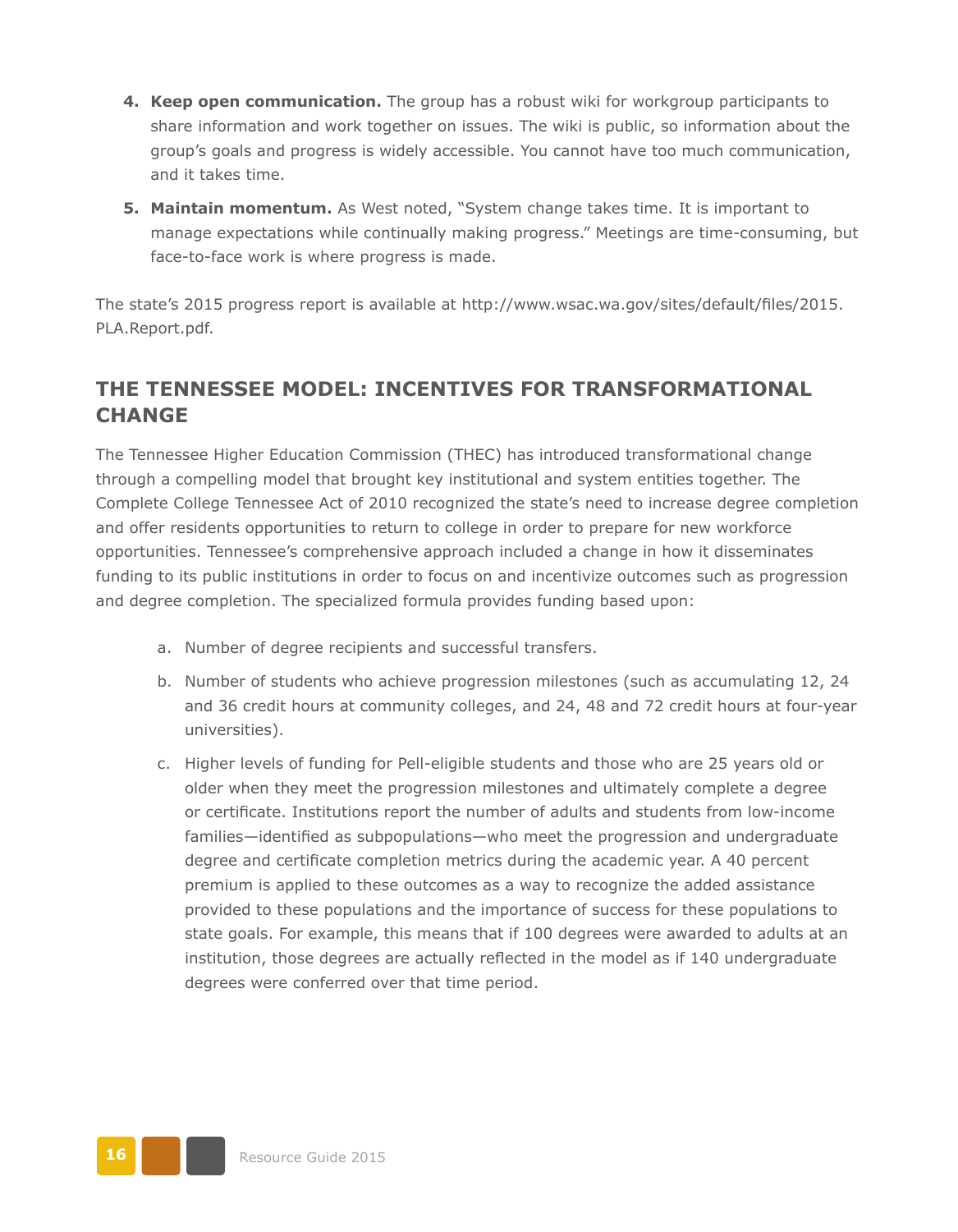d. Other funding incentives aligned with institutional mission. Outcome data are also weighted to reflect institutional mission, indicating both the priority of that outcome at a particular institution and—in the case of universities—an institution's Carnegie Classification. Higher weights are applied to higher-priority outcomes at each institution. These weights for universities and community colleges were developed in consultation with campus leaders through a funding formula review committee.

In 2011, Tennessee received a Complete College America grant to support a PLA initiative, at the center of which was the formation of a PLA task force, led by THEC with representation from public and private institutions and both higher education systems. The primary purpose of this task force was to develop statewide, comprehensive, high-quality PLA standards and to increase PLA options available to students.

Cooperation and collaboration between the institutions has been remarkable. After three years, Tennessee has seen an increase in PLA participation within its adult student population. Institutions have increased their PLA offerings, implemented more flexible policies and improved the availability of and access to PLA information. THEC staff have visited many institutions and have addressed student advisors, faculty, chief academic officers, presidents, student services professionals and professional organizations on behalf of the statewide PLA initiative.

The Tennessee Board of Regents (TBR) has since adopted the PLA Task Force's recommended standards in their entirety as system policies and guidelines, while certain components (including transferability, tracking and transcription of PLA credits) have also been accepted by the University of Tennessee system. Additionally, the Tennessee Independent Colleges and Universities Association (TICUA) has also formally endorsed these recommended standards in PLA policy and practice. In the summer of 2012 the task force also launched a PLA website, where students can access detailed information on PLA, including which institutions will accept certain types of PLA and the ability to conduct a preliminary self-assessment of potential credit.

To improve PLA advising services, college advisors (academic, career, admissions) from many public colleges and universities have been trained in how PLA works, and best practices in advising students about its benefits and utilizing it. Training regarding portfolio assessment as a PLA option was also provided by CAEL to faculty throughout the state.

Perhaps the most challenging aspect of the task force's work was to determine each institution's policies (including acceptable CLEP scores, credit caps and residency requirements) in order to understand both the variability from institution to institution and the need for updated PLA policies. These conversations were essential among institutional leaders in order to advocate change. For example, in April 2012, the academic affairs subcouncil of the Tennessee Board of Regents focused on CLEP policies, resulting in a standard policy for cutoff scores for the community colleges, hours awarded and course equivalencies for students who pass CLEP exams; in addition, the subcouncil addressed the transferability of CLEP credit between institutions. The credit recommendations for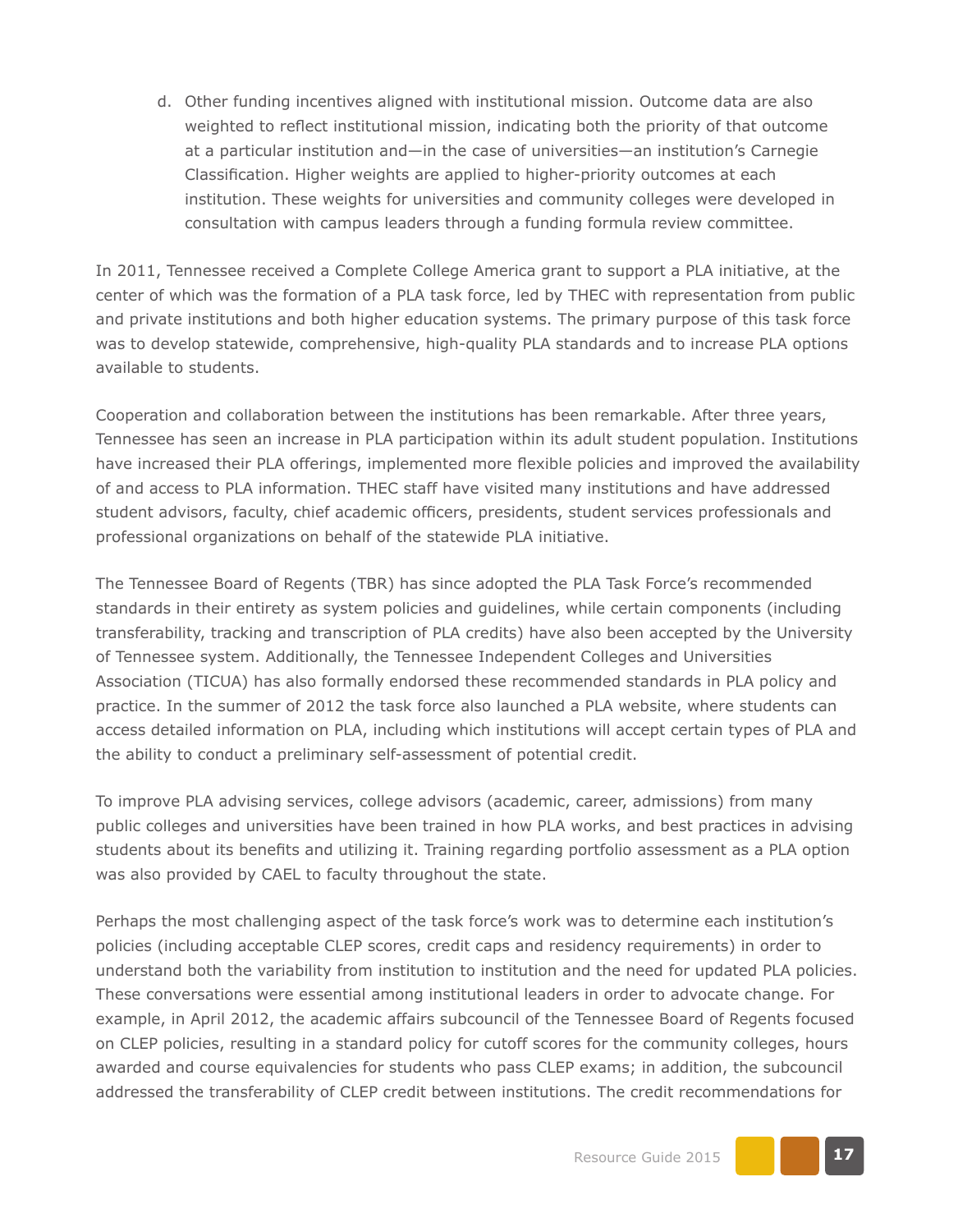the AP exam have also been standardized, and those for DDST, UExcel and Thomas Edison Credit by Exam Program (TECEP) exams will soon be standardized as well.

PLA can be utilized as a tool to reach adult learners. Tennessee recognized that partnerships with employers and with the state's Career Centers were important to spread the word about completing a credential and using PLA to do it. THEC hosted three PLA summits in the fall of 2012 to gain more traction among employers. A primary goal was to promote the use of PLA to employers and their inclusion of it in their employee tuition assistance programs; in addition, the summits presented innovative ways to support their employees' pursuit of a postsecondary credential. Also in 2012, THEC partnered with several local workforce investment boards, as well as the Tennessee College Access and Success Network, to host a one-day PLA workshop for more than 100 career center coaches. Co-facilitated by CAEL and ACE, the workshop provided career coaches with information and resources for serving adult clients who want to return to school. More recently, THEC developed the Tennessee Talent Toolkit. The toolkit is targeted at human resource directors, providing information a business may need to institute its own resources and supports for employees returning to higher education.

Changing PLA policy statewide is challenging, yet attainable. The Tennessee effort benefited from recognizing the following lessons:

- **1. Start with champions, but don't ignore others.** The task force comprised representatives who have a strong commitment to PLA, some of whom were champions from the beginning and some who have become so since. Often the biggest champions begin as the biggest skeptics.
- **2. Align with and leverage complementary policy agendas.** In Tennessee, the college completion agenda provided the perfect platform for discussions around PLA policy.
- **3. Make the time to talk with all of the stakeholders.** THEC and the PLA task force have made a concerted effort to engage administrators, faculty, advisors, workforce development professionals and businesses, so that information and messaging about PLA is consistent.
- **4. Frame the conversation about PLA.** The conversation about PLA in Tennessee frames PLA as an existing service that needs better clarity, utilization and consistency, and a tool that institutions can leverage to help native students complete degrees faster and to bring more adult students into their institutions.
- **5. Put policy into practice.** A good set of systemwide policies is just the beginning. Institutions will need support as they implement new programs and expand existing ones.

*The governor's support of PLA has laid the foundation for a comprehensive PLA system as a part of a larger degree completion agenda in Tennessee.*

> **JESSICA GIBSON, Assistant Executive Director Tennessee Higher Education Commission**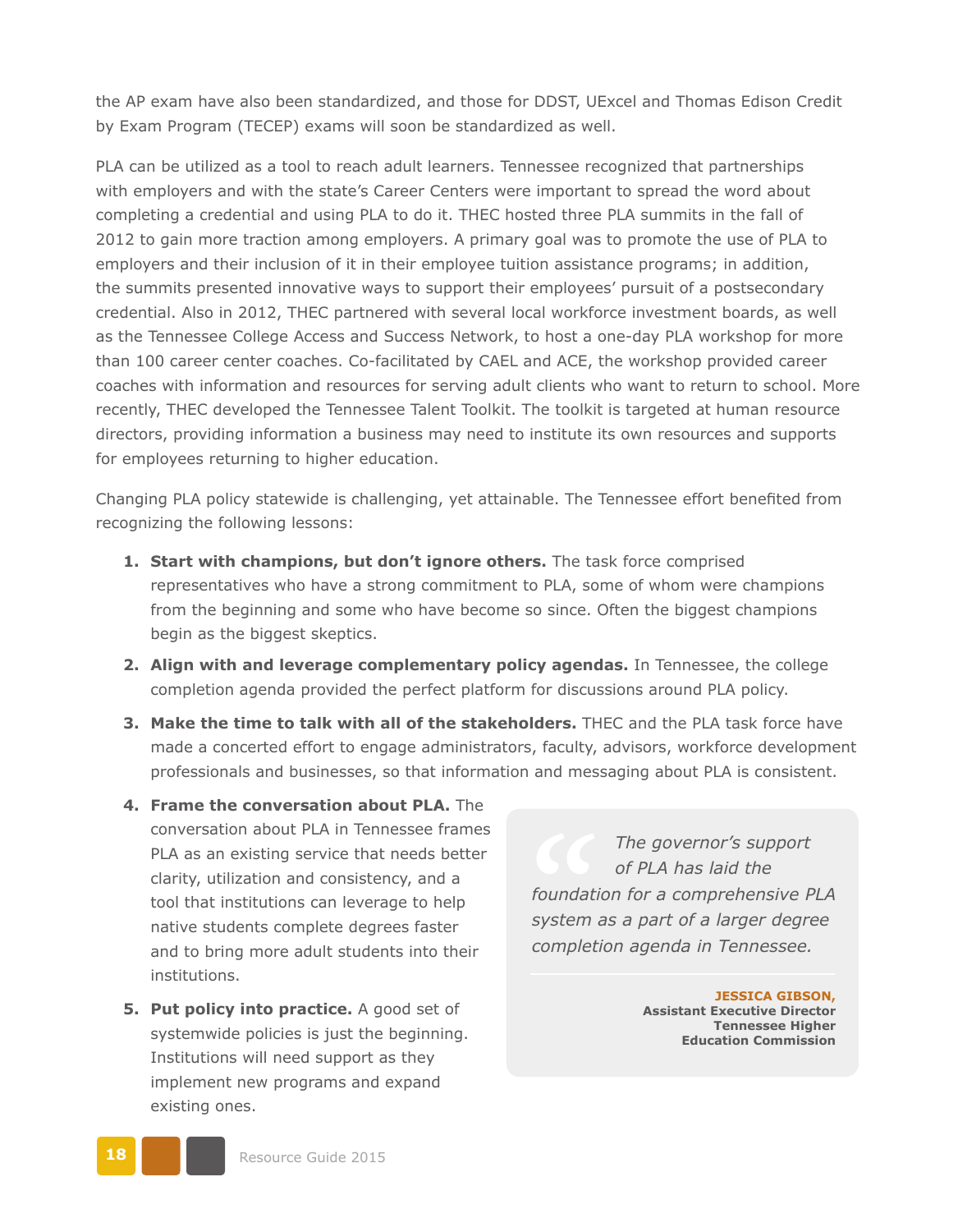#### **MONTANA, OHIO AND TEXAS A&M MODELS: CAPACITY BUILDING**

In the past several years, Montana, Ohio and Texas have each initiated system- or statewide initiatives designed to advance the adoption and widespread implementation of PLA. Led by Montana University System (MUS), Ohio Board of Regents (OBOR) and Texas A&M University System (A&M System), these states have engaged in a similar trajectory of activities to increase levels of awareness, acceptance, consistency and professional capacity for PLA practices across their systems.

Within a similar span of time between 2011 and 2013, Montana, Texas and Ohio state legislatures passed the following actions, which demonstrated that state leaders were interested in advancing PLA, especially as it relates to the particular needs of military and veteran students:

- Montana's legislature passed HB 317 prompting the Board of Regents to update Policy 301.5, which now requires campuses to develop for approval policies to ensure that military/veteran students are offered appropriate and timely access to PLA options for their military experiences.
- In Texas, an initiative called College Credit for Heroes was written into Section 302 of the state's Labor Code. Although this is a broader initiative than the A&M System-led efforts profiled here, it set the stage for statewide interest in PLA. The program is described in this publication as part of the case study focused on military PLA.
- In Ohio, following a 2013 executive order by Gov. Kasich mandating a state-level review of institutional policies on granting credit for veterans and service members, Ohio's state legislature passed HB 488. The bill includes provisions for serving and engaging the military community on campuses and requires improved standardization in the way that colleges and universities award college credit for military training and experience.

Around the same time, postsecondary leaders in these three states also began building a state system approach to PLA policies and practices more generally. In May 2013, MUS, OBOR and A&M System were all selected to participate in a two-year, Lumina Foundation-funded State System PLA Adoption project. This project, managed by CAEL, is designed to help guide public higher education systems in supporting the statewide adoption of PLA. That same year, Ohio launched a statewide initiative called PLA with Purpose, which established a PLA network led by OBOR that has been working collaboratively with campuses across the state to identify and promote best practices for PLA in Ohio.

An initial inventory of PLA policies and practices in each of the three systems revealed, among other important results, that PLA practices across campuses were highly varied and decentralized. In response, each system began taking steps toward encouraging standardization. Montana secured a grant from the Bill & Melinda Gates Foundation to support this work and created a PLA task force, which developed a set of policy recommendations that were adopted by the Board of Regents. OBOR and Ohio's PLA network have made significant progress on a guidebook, or "Design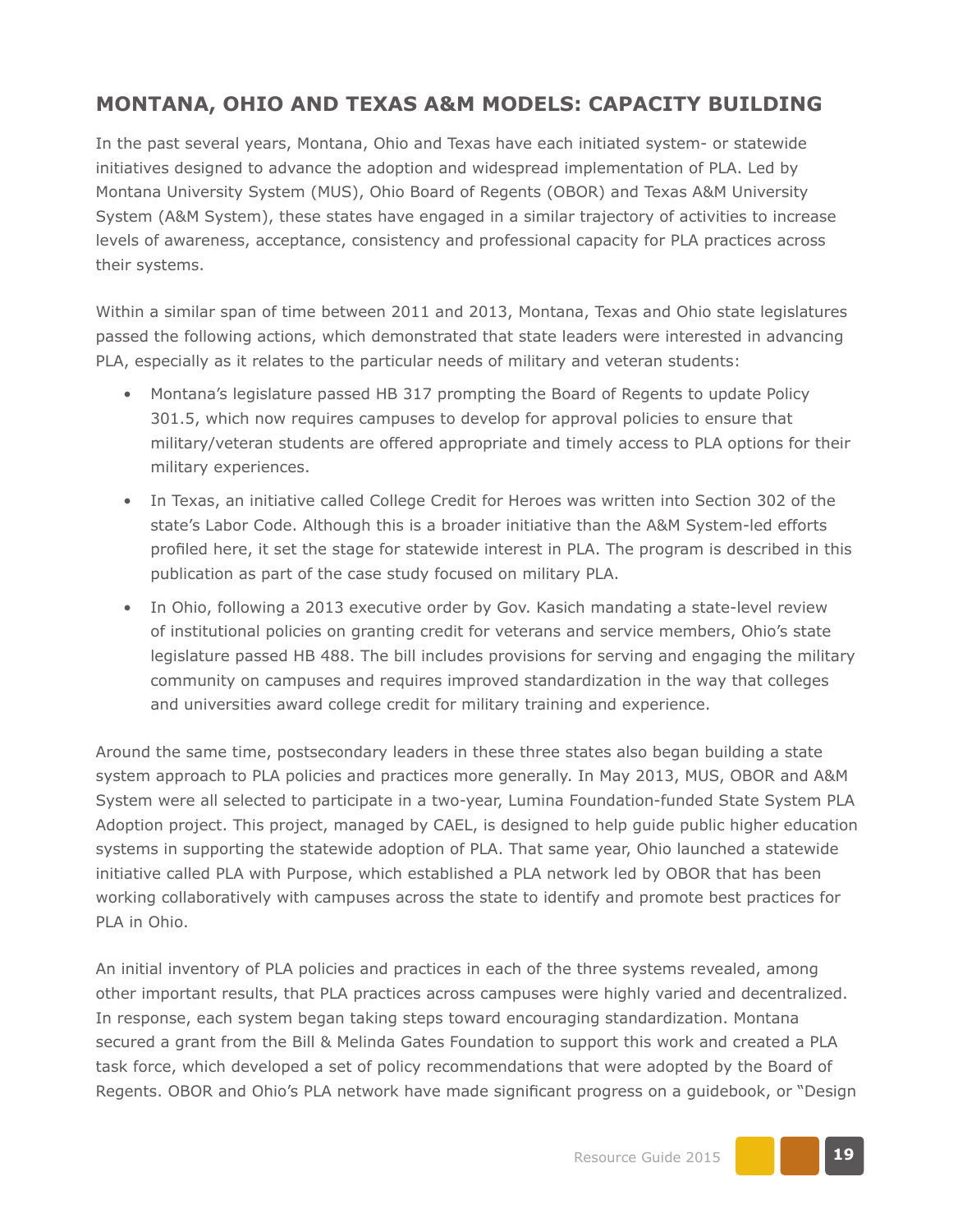to Delivery" resource, for PLA implementation in Ohio. A&M System is working on a PLA guidebook in Texas that leverages successful frameworks used by other states.

The systems also implemented strategies designed to raise general awareness of PLA among stakeholders throughout their states, including faculty and campus staff. Convened by MUS, stakeholders in Montana gathered in September 2014 for a PLA Summit, which helped to promote greater understanding of PLA across the state. As another way to advance understanding and acceptance, as well as to develop staff capacity to implement PLA, the three systems have dedicated efforts to educating various groups of practitioners through the following professional development trainings:

- A three-part webinar series titled "Becoming a PLA Expert" for faculty and staff;
- Customized training on advising adult students on PLA;
- Upcoming webinar trainings on how to effectively market PLA to students; and
- An upcoming webinar discussion on best practices for tracking PLA.

As part of the Lumina-funded PLA adoption initiative, several schools in each system were supported in becoming Featured Network Institutions in LearningCounts, which is CAEL's online PLA portfolio development service. Participating in LearningCounts provided an opportunity for the systems to build capacity and understanding around portfolio assessment as an important method of PLA. It has been particularly useful in Texas, where the institutional survey of A&M System campuses indicated that previously there had been very little engagement with the portfolio approach.

Through these efforts to raise awareness, develop consistent policies and practices, and enhance professional capacity and understanding of PLA, Montana University System, Ohio Board of Regents and Texas A&M University System have made significant progress toward advancing PLA on a system level. These successes have come with a number of important lessons:

- **1.** Policy changes in the absence of increased understanding and awareness of PLA are unlikely to have significant impacts at an institutional level.
- **2.** Like any other effort to adopt new practices and systems, it is important to recognize that time and education are critical for addressing resistance and fears around PLA.
- **3.** PLA adoption efforts must ensure transparency and include faculty in all stages.
- **4.** All the appropriate stakeholders must be engaged.
- **5.** There are challenges in implementing a systemwide strategy without a dedicated staff person.
- **6.** Developing consistent policies within systems that are highly diverse and **widespread**  presents unique challenges.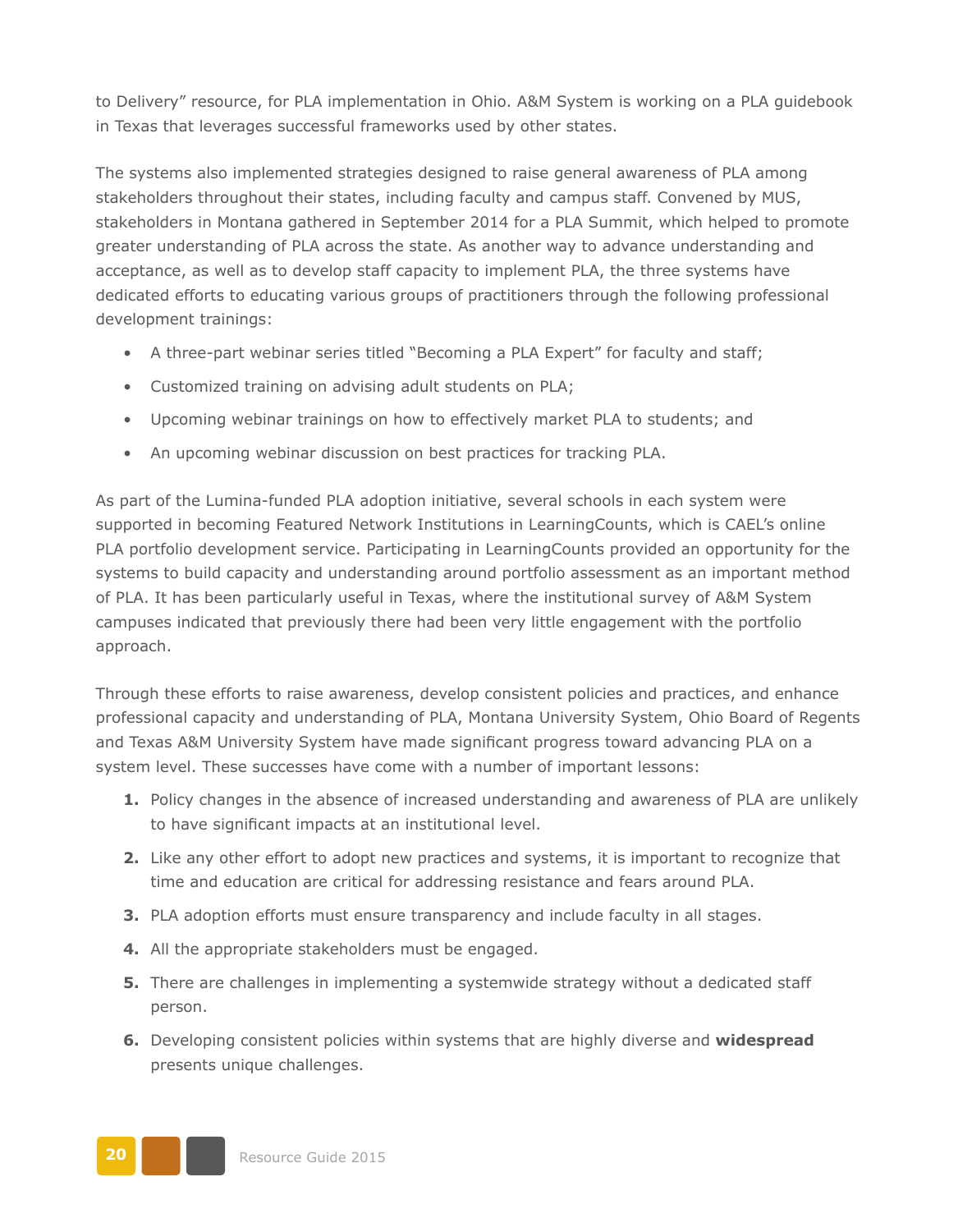#### **PENNSYLVANIA COMMUNITY COLLEGE COLLABORATION: COLLEGE CREDIT FASTTRACK**

Given the national imperative for a more skilled and credentialed workforce, the state of Pennsylvania has had an increasing focus in recent years on efforts to accelerate degree and credential completion among its adult students and job-seekers. Postsecondary leaders recognized that opportunities for students to get academic credit for their prior college-level learning was an important way to save them time and money toward completing a degree or credential. However, students across the state have had low levels of awareness and understanding of their PLA options.

In response to these challenges, in February 2015 the Pennsylvania Commission of Community Colleges (PACCC), a membership association that represents the state's 14 community colleges, launched an innovative, systemwide PLA solution called College Credit FastTrack. This program was designed by a task force of postsecondary leaders to provide a streamlined opportunity for adult learners across Pennsylvania's community college system to access PLA. Using a technology-based platform, College Credit FastTrack aims to capture the attention of a broad range of adult students in the state, standardize the PLA experience, ensure the transferability of credits, and collect data to track the progress of participating students systemwide. The program's lead institution is Montgomery County Community College.

The College Credit FastTrack initiative was supported by a \$2.5 million Trade Adjustment Assistance Community College and Career Training (TAACCCT) grant from the U.S. Department of Labor. Each community college in the state assigned a representative to a designated working group, which met monthly to identify commonalities in PLA practices across institutions and develop guiding principles for a standardized PLA procedure. About a year after the development process began, the working group engaged AcademyOne, a consulting and software development firm that works exclusively in the higher education space, to build the software infrastructure and user interface for the program. College Credit FastTrack now offers a single, web-based entry portal for all students who are interested in PLA.

The College Credit FastTrack website guides students through a number of stages in exploring their PLA options. After creating an online account, students select a targeted institution (typically the institution at which they are currently enrolled) and can begin exploring existing courses that may correspond with their learning experiences. Students are connected with a PLA advisor who provides a one-on-one consultation about the various PLA options and offers guidance in submitting an application for the program. Each community college has selected a group of internal advisors for this role, which ensures that contextual factors at individual institutions are incorporated into the advising process.

Upon approval of a student's application and the payment of a \$125 assessment fee, the system guides students through a standardized process for developing and submitting an e-portfolio to demonstrate their college-level learning. The portal offers guidelines, tutorials and other materials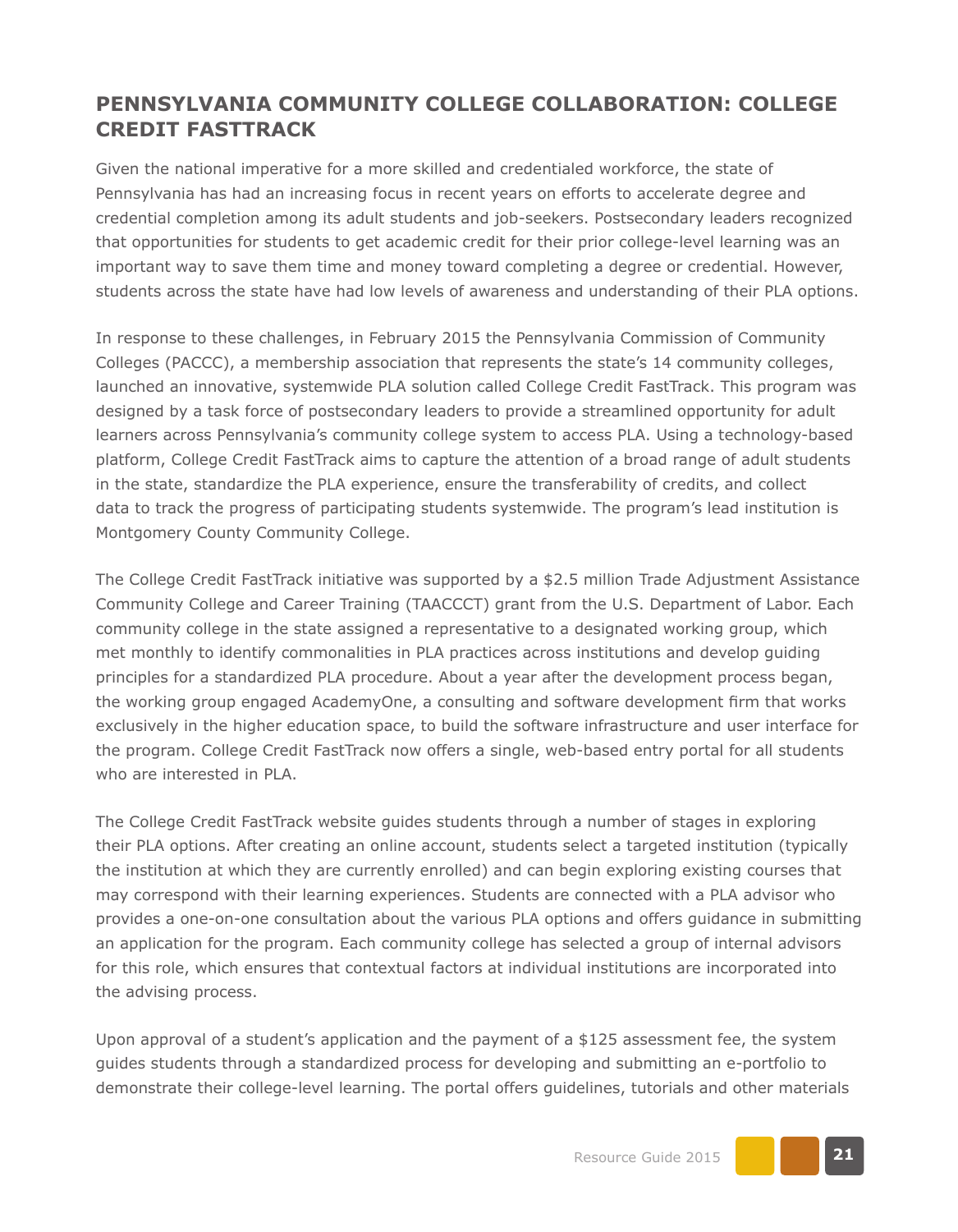to assist students in this process. An assessor is then assigned to evaluate the e-portfolio. Each community college has a designated group of assessors who evaluate all portfolios submitted for their institution. Assessors were provided with systemwide training on portfolio evaluation, and PACCC is expanding the pool of trained assessors.

Following the submission and evaluation of each portfolio, assessors make recommendations for potential academic credit. All participating institutions have agreed that the credit recommendations produced through the College Credit FastTrack system are transferable across all community colleges in the state.

In addition to the portfolio development and assessment system, the website contains a collection of information and resources about other PLA options offered at the state's various community colleges, which students may choose to explore. The College Credit FastTrack system includes mechanisms to track and record the activity of participating students.

As an innovative systemwide strategy, College Credit FastTrack presents an exciting opportunity for a consistent approach to PLA in Pennsylvania. Through its streamlined web-based portal, the program ensures standardized messaging and institutional procedures, as well as a consistent overall student experience and transferable PLA credit opportunities for adults across the state who are interested in engaging in PLA.

#### **THE VERMONT MODEL: ONE SYSTEMWIDE PROVIDER**

In 1975, the Vermont State Colleges (VSC) system created its Office of External Programs (OEP), which is responsible and available for the assessment of prior learning in the VSC system. It is administered by the Community College of Vermont, one of the five Vermont State Colleges. Prior Learning Assessment options include individual course challenges, CLEP/DSST testing and two portfolio preparation courses: the Assessment of Prior Learning class (APL) and the Focused Portfolio Development (FPD) class. OEP is also available to assess corporate or other organizational training for credit equivalency.

The APL class is a one-semester, three-credit course that guides students through the creation of a portfolio that articulates and documents their college-level learning from experience. Students may request credits from any academic discipline. There is no limit to the amount of credit students may request. Portfolios are submitted to OEP, which sets up advanced standing committees of four faculty members (or occasionally credentialed practitioners) to determine the award of appropriate college credit. Students can earn credit for the cost of the three-credit course tuition and a \$300 fee to cover the faculty evaluator honorarium. Eighty percent of students who take the class complete it successfully and earn an average of 30 credits.

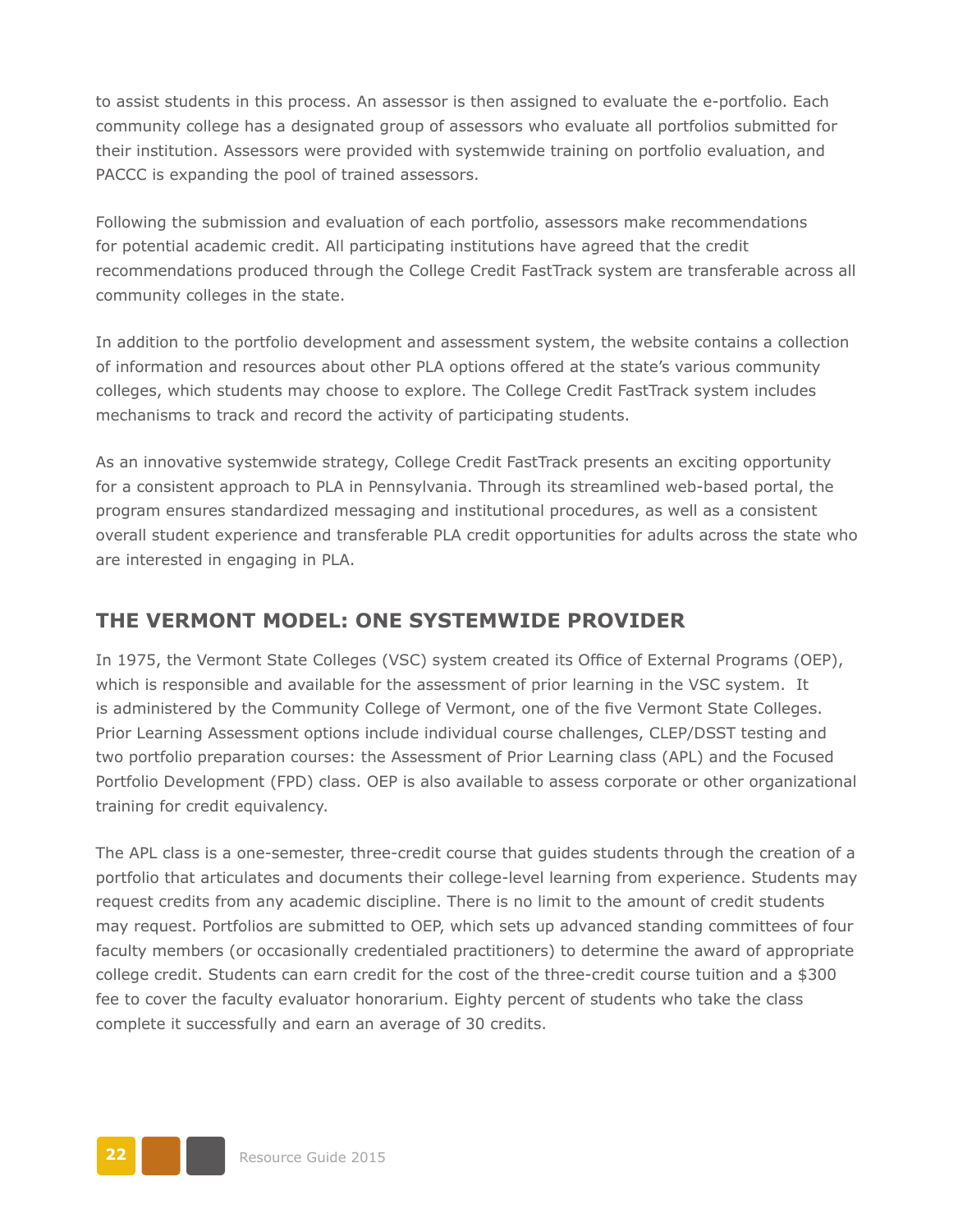The FPD class is an eight-week, one-credit course. Students prepare a focused portfolio, requesting up to 12 credits in one academic discipline. These portfolios are reviewed independently by two faculty members from the appropriate department, hired by OEP. The assessment fee for Focused Portfolios is \$200.

Credit awarded through portfolios is transfer credit and recognized throughout the VSC system and at many colleges in the state. CLEP/DSST credit is also transfer credit. Course challenges at the Community College of Vermont are transcribed as institutional credit.

To date, more than 7,000 Vermonters have gone through the portfolio process. Offering PLA through one institution for the statewide State College system makes the portfolio process effective and efficient. Students can transfer the credit anywhere in the system, as long as those credits fit into degree programs.

Recommendations from the Vermont program are:

- **1.** Have one institution/program/office administer PLA systemwide. It makes the portfolio process effective and efficient and uses resources and input from all involved colleges. It also allows for consistency, reliability and fairness.
- **2.** Transcribe PLA as transfer credit. Students receive a transcript with transfer credit. Most colleges in Vermont accept the credit.
- **3.** Use data to prove the effectiveness of PLA. This program has documented its graduates successfully transferring credit and completing subsequent course work for

*Sound institutional support and the variety of accessible PLA options at the Vermont State Colleges have empowered our adult students for over 40 years.*

> **GABRIELLE DIETZEL Director, Office of External Programs,Vermont State Colleges**

four decades. Using data can help make a program sustainable and create buy-in.

- **4.** Build support for PLA by including detractors. Involve leaders and faculty in the review process. Recruit them to serve on advanced standing committees or invite them to observe the process.
- **5.** Make the process transparent to everyone involved by providing consistency, information, consultation and outcome data.
- **6.** Involve academic advisors, admissions office, registrar's office and other important stakeholders in the process.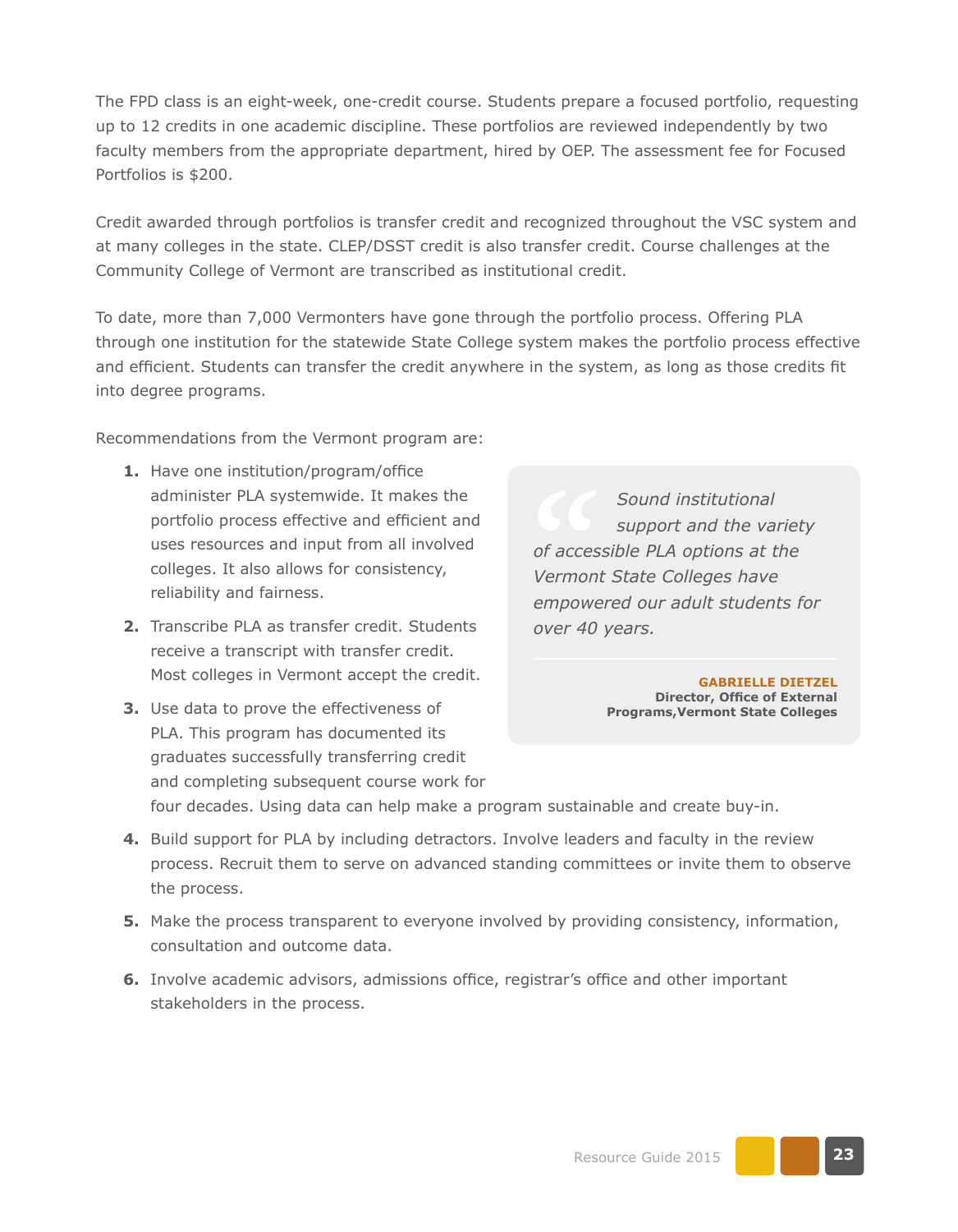## **CASE STUDIES ON STATE APPROACHES TO PLA WITH MILITARY AND VETERAN POPULATIONS**

Several states have also launched special initiatives to address the specific issue of recognizing the prior learning of service members and veterans. Three very different approaches are profiled here: the Multi-State Collaborative on Military Credit, Minnesota's Veterans Education Transfer System and Texas' College Credit for Heroes.

#### **THE MULTI-STATE COLLABORATIVE ON MILITARY CREDIT**

The Multi-State Collaborative on Military Credit (MCMC) was initiated in March 2012 by the state higher education executive officers (SHEEOs) in Illinois, Indiana and Ohio in partnership with the Midwestern Higher Education Compact (MHEC) and generous support from Lumina Foundation and USA Funds. The initiative, which has grown to 13 states, allows states to exchange information and best practices in the areas of military credit, certifications/licensures and technology, with the ultimate goal of helping to remove barriers that service members may encounter and increase access to and participation in higher education. In order to achieve this, the MCMC has set four primary goals:

- **1.** Maximize ways for student service members and veterans to transition to college;
- **2.** Create models for consistently, transparently and effectively awarding credit for military training and experience that can be scaled regionally and nationally;
- **3.** Establish strong partnerships with institutions and organizations for the purpose of promoting shared interests; and
- **4.** Generate a system for documenting and tracking academic progression at the state level.

#### **MCMC MEMBERS**

| <b>Illinois</b> | Missouri     |
|-----------------|--------------|
| Indiana         | Nebraska     |
| Towa            | North Dakota |
| Kansas          | Ohio         |
| Kentucky        | South Dakota |
| Michigan        | Wisconsin    |
| Minnesota       |              |

The MCMC hopes to address these issues with a comprehensive approach that involves all types of institutions, including certification and non-diploma credential programs, technical colleges, community colleges and four-year universities. The group will employ a multipronged strategy that will a) encourage departments and institutions to learn from one another, b) build on the existing body of work and c) include and advance various methods of PLA.

This approach will be supported by the input of the four working groups that have been created so far:

**24** Resource Guide 2015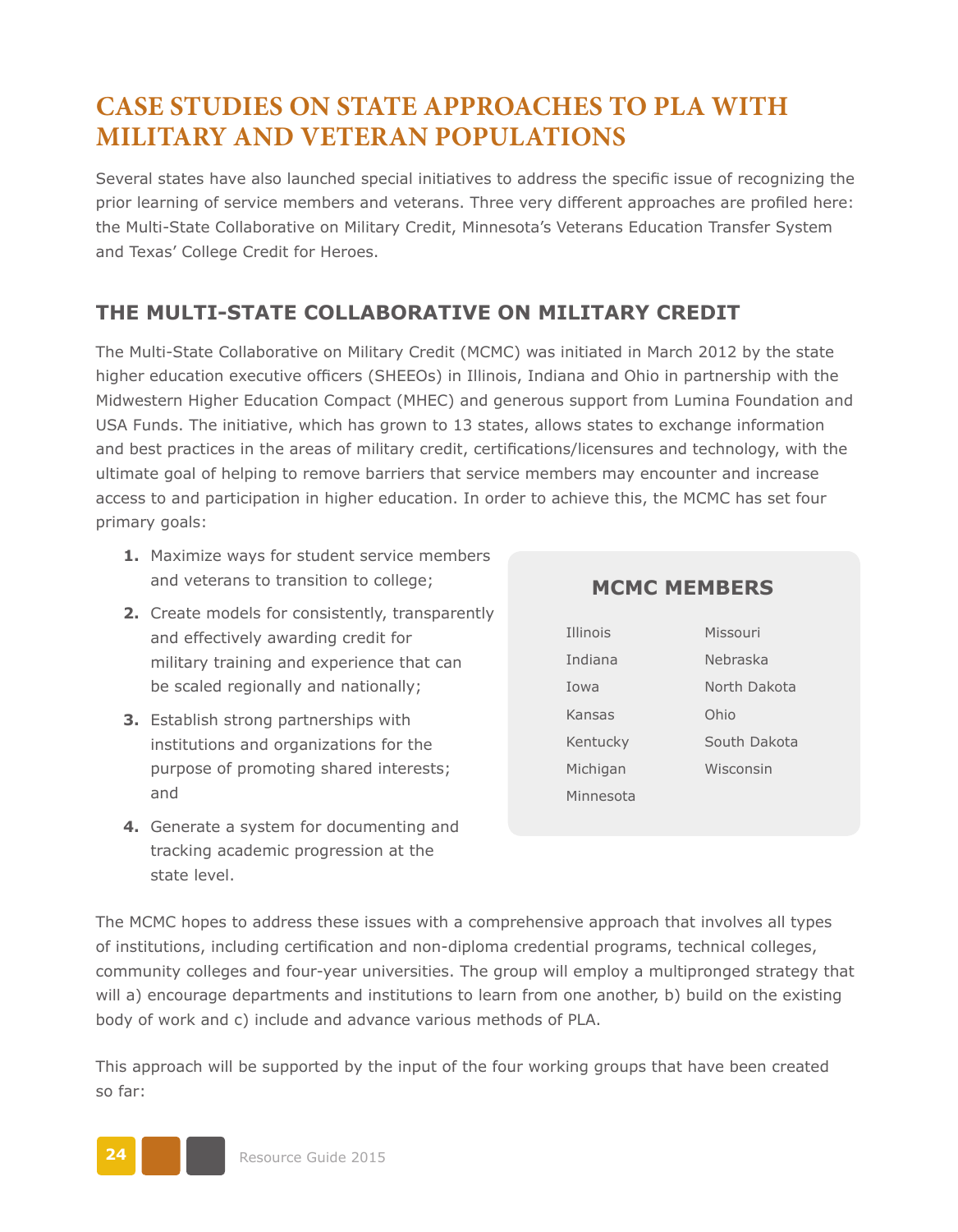- **Articulation of Academic Credit:** Identify policies and promising practices that can facilitate the translation of military training and experience into college credit/progress toward completing a certificate or degree program.
- **Licensure and Certification:** Determine how military occupations can or will translate directly into licenses and certifications or as milestones toward college degrees that lead to licensure.
- **Communications and Outreach:** Identify policies that can enhance the ways in which information can be communicated to service members about how their military training and experience can result in progress toward earning a postsecondary certificate, degree or professional license or certification.
- **Data, Technology and Systems:** Develop the metrics and data processes needed to follow service members for purposes of identifying the military occupation and matching with academic credentialing, major and career choice, academic preparation, retention, time to degree, graduation success and enrollment patterns that lead to academic success.

Program materials indicate several specific goals for the initiative, including an increase in:

- Service member degree completion;
- The number of institutions that identify course equivalencies for the ACE military credit recommendations; and
- The number of state licensing boards that are willing to accept military training as a way to accelerate progress toward earning a licensure or certificate.

*Program description and progress metrics obtained from MCMC program materials.* 

#### **MINNESOTA STATE COLLEGES AND UNIVERSITIES VETERANS EDUCATION TRANSFER SYSTEM (VETS)**

In 2010, the Minnesota State Colleges and Universities System (MnSCU) established the Veterans Education Transfer System (VETS) to help veterans and members of the armed forces identify how their military occupations can count for college credits at institutions throughout the system.

With the support of a federal grant, MnSCU started by establishing a comprehensive crosswalk between ACE credit recommendations for military training and occupations and the system's academic programs. The system then developed an online user interface linking to a database that allows veterans to find out how their skills and knowledge map to various educational opportunities. The veteran enters details regarding his or her military experience (including branch, occupation, specific training dates and skill levels), and the system's search engine produces a list of education and training programs that grant college credit for that veteran's college-level learning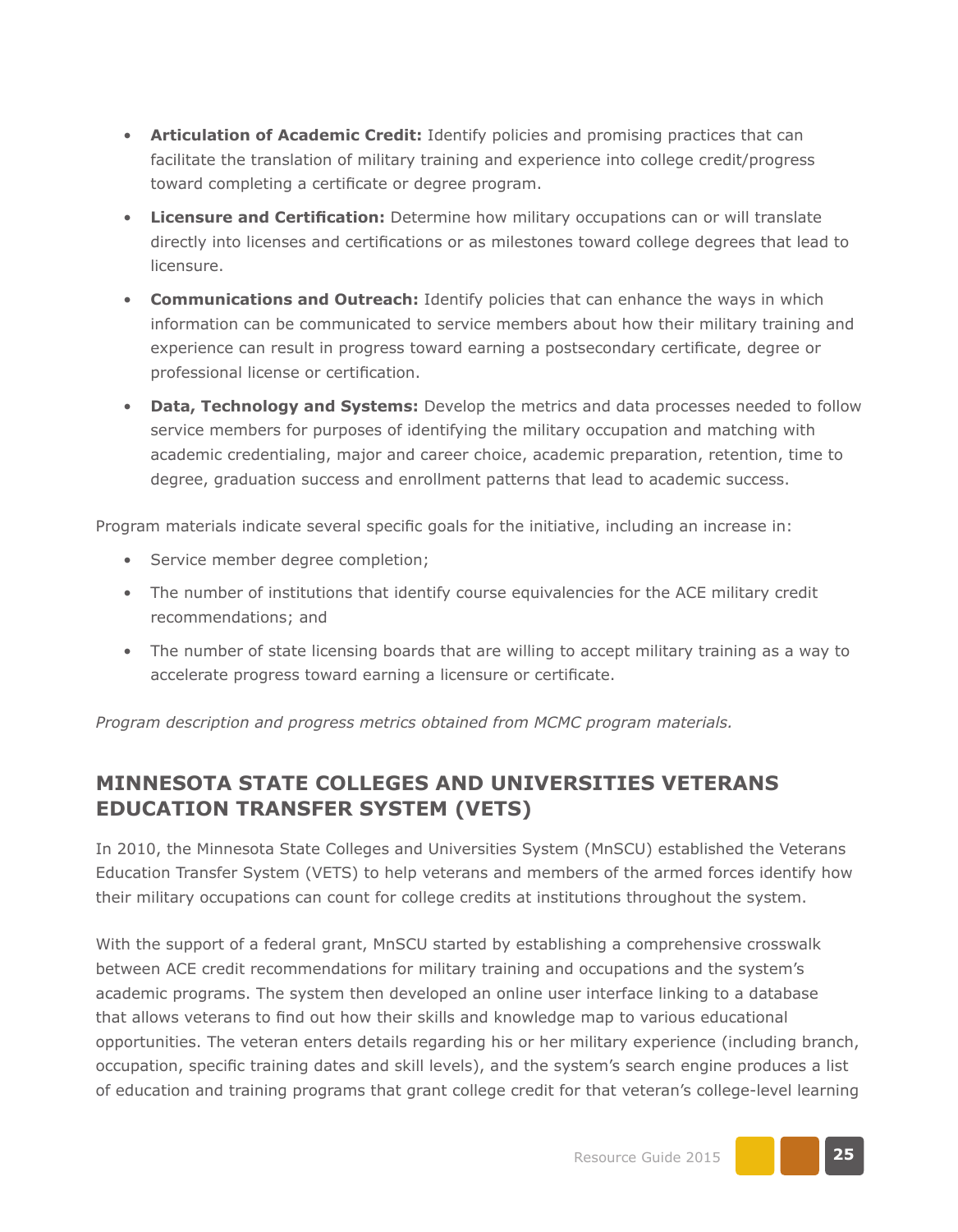in the military. The initial search result page shows how many prior learning credits the veteran would receive for each program, the degree or credential awarded upon completion of the program, and the specific college offering the program.

If there is a program of interest, the veteran then has the option to read more about the individual program, the course requirements and the specific courses for which he or she would receive prior learning credit. If a military occupation has not been evaluated by one of the MnSCU colleges or universities, the veteran can send a message requesting a review of his or her military occupation(s). The veteran is connected to the Online Support Center for advising services. Veterans can also take advantage of navigational support through a phone or chat with an Online Support Center eAdvisor.

Between 2011 and 2015, MnSCU developed articulations to more than 18,000 military occupations through looking at similarities between military occupations and course recommendations from ACE.

#### **TEXAS COLLEGE CREDIT FOR HEROES**

Across the nation, state officials and other stakeholders are increasingly focused on promoting education and training programs that lead to sustainable employment opportunities for returning veterans. Particularly, there is a need to recognize the significant transferable skills and knowledge that veterans gain through their experiences in the military, and devise ways to translate those competencies into industry-certified credentials.

With these goals in mind, the state of Texas initiated a program called College Credit for Heroes (CCH). Administered by the Texas Workforce Commission (TWC), the initiative's launch was supported by approximately \$5 million in state Workforce Investment Act (WIA) funds that were allocated for a TWC Comprehensive Veterans Initiative. The program was officially authorized in May 2011 under the state's Senate Bill 1736. With a goal to "maximize college credits awarded to veterans and service members for their military experience in order to expedite their transition into the Texas workforce," the CCH program has supported a selection of institutions in developing new models for assessing and awarding credit for military training experience.

In the first phase of this initiative, seven community colleges were selected to begin developing new programs and models that support the goals of CCH and could potentially be replicated or expanded to other institutions in the state. Phase I activities focused on the allied health professions, and a number of the selected institutions developed accelerated degree programs that were designed to streamline the transfer of military training credits and facilitate degree completion. Other important developments from Phase I of the CCH initiative include the following:

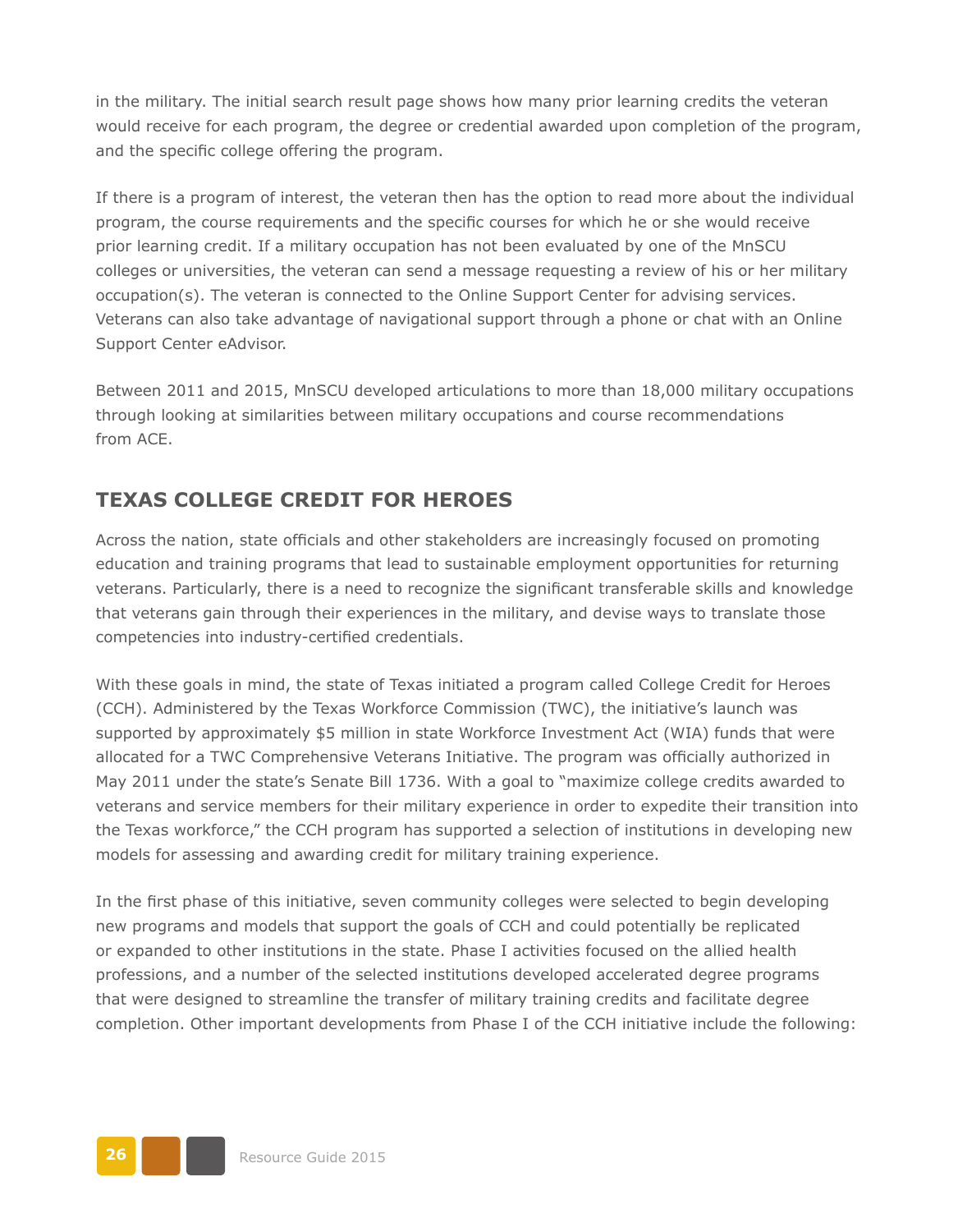- An Individual Education Plan program, which promoted the use of PLA options among student veterans, including credit-by-exam;
- The Inter-College Council on Veterans, composed of representatives from each of the seven CCH partner institutions, which provided monthly opportunities to discuss successes and challenges and to share ideas; and
- A comprehensive needs analysis of all of the community college-level allied health programs in the state, which highlighted gaps and opportunities in the state's training offerings and credit-transfer opportunities, as well as the barriers to degree completion experienced by military and veteran students.

An additional outcome of the first phase was the development and launch of the College Credit for Heroes website ([https://www.collegecreditforheroes.org/\)](https://www.collegecreditforheroes.org/), developed by Central Texas College. This centralized web portal allows service members and veterans in Texas to request an official evaluation of their military training, which can potentially result in credit toward a civilian degree or credential. After setting up an account in the CCH system, users are guided through a process to request an evaluation of their military training experiences. From there, they can have those evaluations sent to any Texas college of their choice. They are prompted to contact the advisor at their selected school in order to determine the potential credit awards resulting from their military training evaluation, and to discuss their options for moving forward.

Phase II of the CCH initiative began in May 2013 and was designed to broaden the scope and impact of the program to new types of institutions, additional targeted professions and diverse regions across the state. Eleven partner colleges were identified for Phase II; these have implemented new veteran-focused, accelerated degree programs in high-growth fields such as information technology, manufacturing and firefighting. A number of partner institutions have also established veteran resource centers to provide on-campus support for military and veteran students.

Among the added partner institutions in Phase II is one state university accredited through the doctoral level, and several partner institutions have executed articulation agreements to facilitate the transferability of credits into bachelor- and master-level degree programs in the state. In December 2013, all 13 colleges in the Texas A&M University System were added as participating CCH institutions, which means that they all agree to accept credits recommended through the CCH system, where appropriate.

Phase II also supported the continued development and enhancement of the College Credit for Heroes website.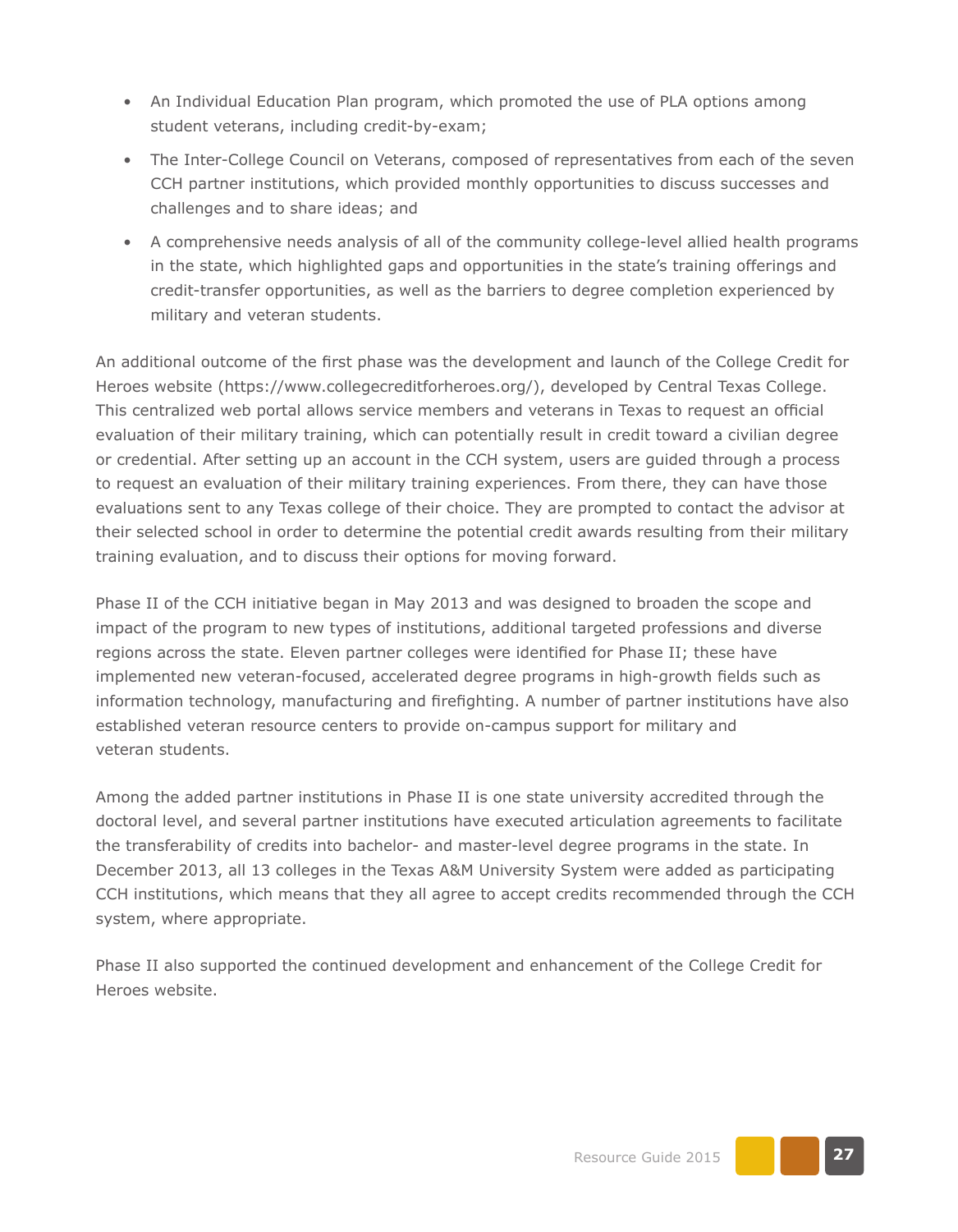The initiative has achieved impressive results to date:

- As of March 2015, more than **44,000** veterans had created accounts through the portal, and more than 7,300 veterans had completed requests for transcripts. Evaluations requested through the site had resulted in an average of 25 credit hours awarded per veteran.
- As of April 2015, 12 Texas colleges and universities have completed 13 accelerated curricula development projects resulting in 76 individual accelerated curricula in fields such as emergency medical services, respiratory therapy, nursing, cyber security, information technology, firefighting, advanced manufacturing, wind engineering and oil field technology. On average, qualified veterans and service members can earn over half of the credits needed for completing these programs through their military training and experience.

Phase III of the CCH initiative began in February 2015. The project selected five institutions to create new accelerated degree models and work with partner institutions to replicate existing CCH programs.

## **NEXT STEPS**

States and systems wanting to advance PLA have many options. Appendices to this report provide several additional resources for such initiatives: a roadmap or guide to getting started, suggestions for what to include in a state- or systemwide policy, and a state-by-state reference list of PLA policies with hyperlinks leading to the original legislation and/or policy statement.

It is clear from the range of PLA policies described in this report that there is no "one size fits all" approach to PLA policies. Each state or system will have different reasons for advancing PLA, and each will have different contexts in which PLA would be implemented. State leaders can benefit from learning what other states have done and develop an approach that is customized to the specific state or system circumstances.

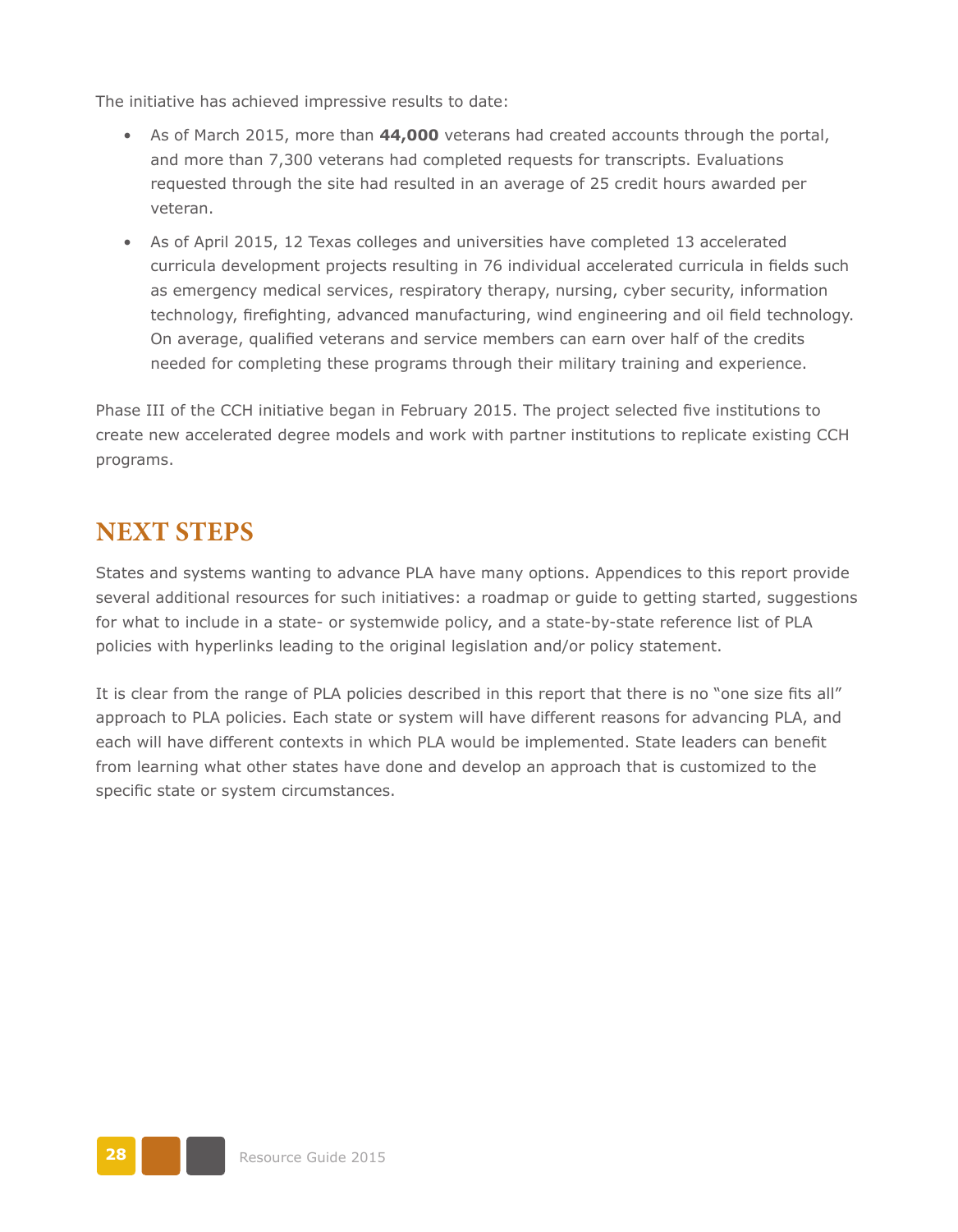## **APPENDIX A: SAMPLE ROADMAP TO GUIDE STATEWIDE OR SYSTEMWIDE PLA POLICY**

The experience of several states such as Tennessee, Ohio and Washington suggests a possible roadmap to systemwide PLA policy and practice.

**Step 1: Conduct an inventory of PLA policies and practices at each institution in the system.** Use this inventory to identify common practices and areas where better harmonization of policies could benefit students.

**Step 2: Establish a systemwide PLA task force.** This task force would have representation from each institution and would be responsible for coordinating all statewide PLA communication and policy discussions. The task force might consider establishing subcommittees to focus on specific issues such as CLEP cut scores, guidelines for conducting portfolio assessment or policies regarding transfer of PLA credits. The task force and its subcommittees would make decisions about which PLA policies should be systemwide and which could be defined by individual institutions.

**Step 3: Educate faculty, advisors and administrators about PLA.** Not everyone in the system will be supportive of PLA from Day One, so it will be important to provide information and training on what PLA is, why it is important for students and how it can be an important way to carry out an institution's educational mission. While PLA experts may be useful for getting the educational effort started, the goal should be for internal champions to eventually take on the responsibility for peerto-peer PLA advocacy and education.

**Step 4: Develop tools and materials for systemwide communication about PLA.** For institutions, this may take the form of a formal PLA handbook on recommended best practices or a guidebook on statewide PLA standards. For students, the system may choose to develop a common approach to informing students about their PLA options.

**Step 5: Establish expectations and a process for tracking and reporting PLA data.** Develop common practices in the tracking of PLA data, particularly the tracking of PLA credit earning by method. This will help to support common reporting practices on PLA to allow for cross-institutional comparisons of PLA use among students. States and systems can also use reporting to examine the variation of PLA use by student demographic categories and by areas of study. Over time, a standard approach to PLA data collection can allow the system to examine the relationship between PLA credit earning and student academic outcomes such as persistence and degree completion.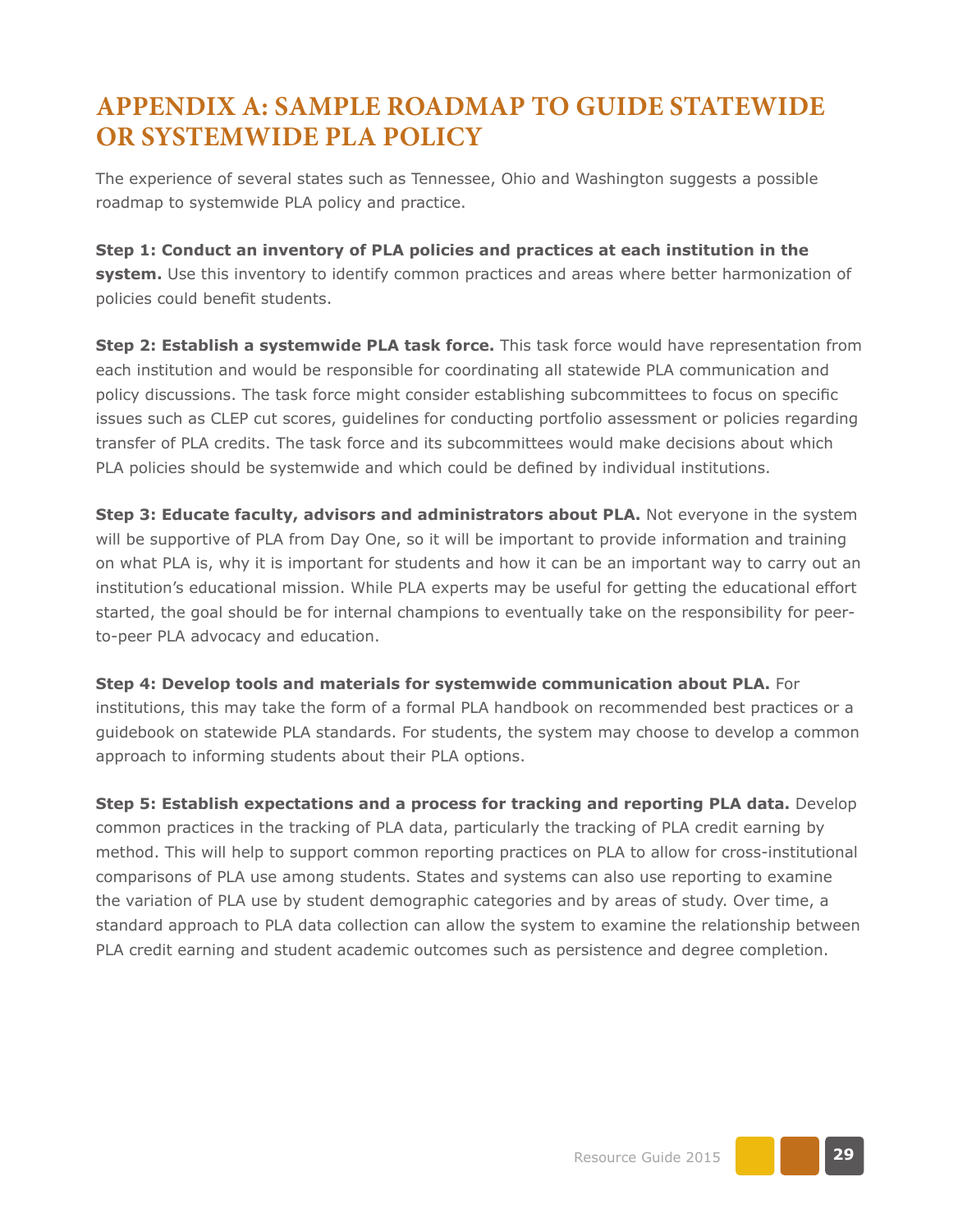## **APPENDIX B: SAMPLE PRIOR LEARNING ASSESSMENT POLICY**

A comprehensive approach to state or system PLA policy might provide framing information along with guidance on the full range of policy topics discussed in the Resource Guide. Specific policy language might include:

- **Purpose.** A policy document might provide context and framing by discussing the reasons why the state or system values PLA. Context may cover economic and social drivers. A purpose statement might also define PLA's value proposition for the student, for institutions, for the system and for the state.
- **Goals.** The policy could provide common goals for a PLA initiative. These goals might include specific targets for adult degree completion, reducing the time to degree and reducing the cost of a degree. Additional goals may concern issues around social justice or diversity/equality.
- **Guiding principles.** States and systems may want to articulate the importance of specific principles such as academic rigor in evaluation and assessment, cost-efficiency, student support or institutional autonomy.
- **Policies and procedures.** A state- or systemwide policy could provide guidance or recommendations on:
	- Target student populations and enrollment requirements for PLA applicants;
	- Limits on the number of PLA credits that can count toward a degree (this may be defined by regional or other accrediting bodies);
	- How PLA credits can be applied within a student's degree plan (e.g., electives, general education, major requirements);
	- Transfer of PLA credits between institutions;
	- How specific PLA methods are administered (especially those developed by the individual institutions);
	- Fees charged for PLA courses, assessments, course evaluations and transcript review;
	- How PLA credits are shown on the transcript;
	- How information about PLA policies and procedures is shared with various constituencies, particularly students; and
	- How often the policies and procedures are to be reviewed and re-evaluated.
- **Data and tracking.** States and systems might specify what kind of PLA data to track and what kind of standard analysis and reporting will be required.
- **Compliance.** A policy document might articulate the extent to which PLA policies are to be standardized across all institutions.

*Examples of specific state policies can be found in Appendix C.* 

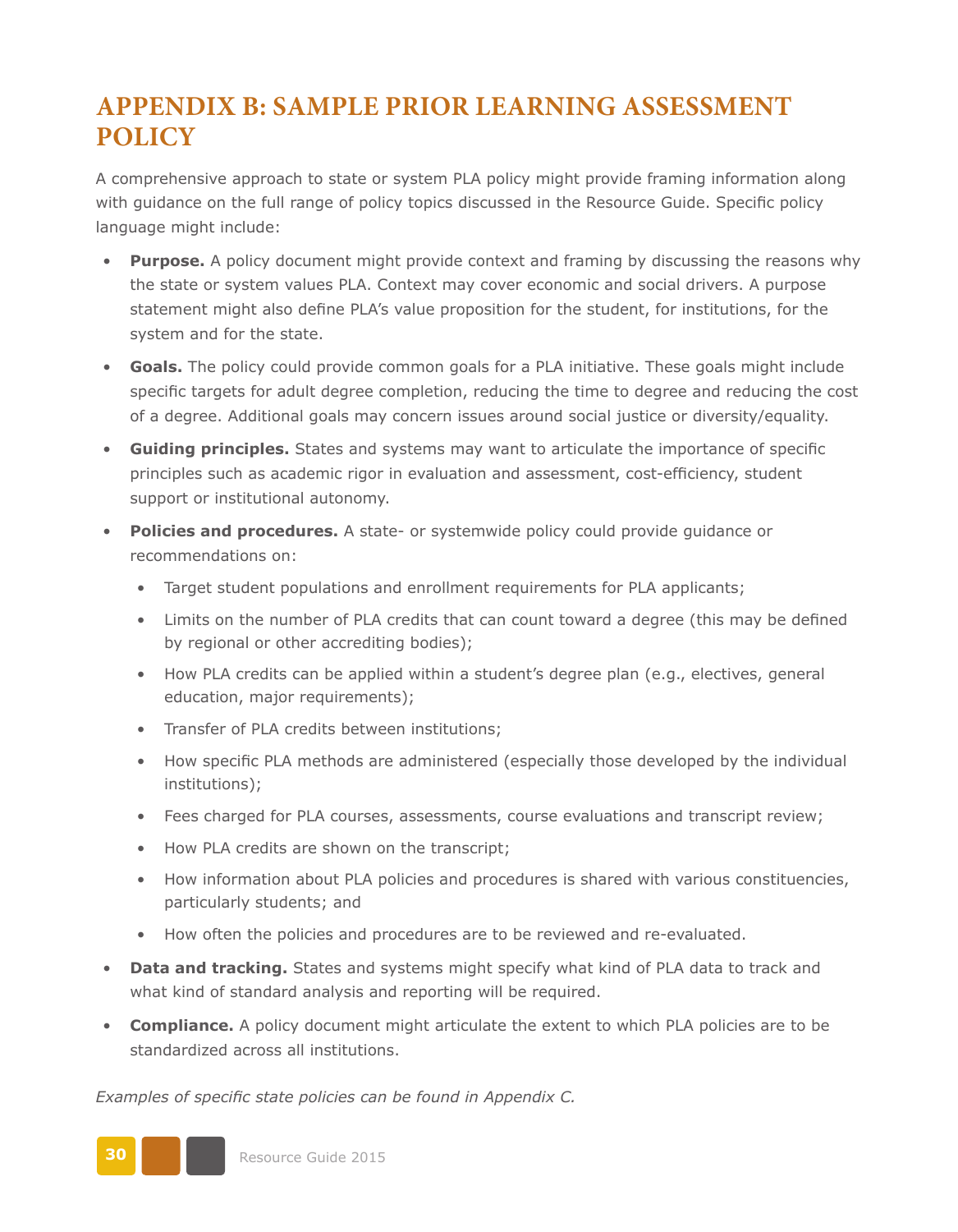#### **TABLE 1. SUMMARY TABLE OF PLA POLICY CATEGORIES BY STATE. (SHADED STATES HAVE NO PLA POLICIES TO DATE.)**

| <b>States</b>                                       | Establishment<br>of PLA policy | Establishment<br>committee or<br>task force<br>of PLA | Transparent<br>institutional<br>policies | Assessment<br>process/<br>methods | Fees        | Transfer and<br>articulation | <b>Transcription</b><br>of PLA credit | Veterans         | awareness<br>students<br>Raising<br>among | <b>Building</b><br>capacity | Work force   |
|-----------------------------------------------------|--------------------------------|-------------------------------------------------------|------------------------------------------|-----------------------------------|-------------|------------------------------|---------------------------------------|------------------|-------------------------------------------|-----------------------------|--------------|
| Alabama                                             | X                              |                                                       | X                                        | X                                 | X           |                              |                                       |                  |                                           |                             |              |
| Alaska                                              | $\boldsymbol{\times}$          |                                                       |                                          |                                   |             |                              |                                       | X                |                                           |                             |              |
| <b>Arizona</b>                                      |                                |                                                       |                                          | Χ                                 |             |                              |                                       |                  |                                           |                             |              |
| <b>Arkansas</b>                                     | $\mathsf X$                    |                                                       |                                          |                                   |             |                              |                                       |                  |                                           |                             |              |
| California                                          |                                |                                                       |                                          |                                   |             |                              |                                       | X                |                                           |                             |              |
| Colorado                                            | $\mathsf X$                    |                                                       | X                                        |                                   | $\mathsf X$ |                              | $\mathsf X$                           | X                |                                           |                             |              |
| Connecticut                                         |                                |                                                       |                                          |                                   |             |                              |                                       | $\mathsf X$      |                                           |                             |              |
| <b>Delaware</b>                                     |                                |                                                       |                                          |                                   |             |                              |                                       |                  |                                           |                             |              |
| Florida                                             |                                |                                                       | X                                        | X                                 |             |                              |                                       | X                |                                           |                             |              |
| Georgia                                             | $\mathsf X$                    |                                                       |                                          |                                   |             |                              |                                       |                  |                                           |                             |              |
| Hawaii                                              | $\mathsf X$                    |                                                       |                                          |                                   |             | X                            |                                       | X                |                                           |                             |              |
| Idaho                                               | $\mathsf X$                    |                                                       |                                          |                                   |             |                              |                                       | $\mathsf X$      |                                           |                             |              |
| <b>Illinois</b>                                     |                                |                                                       |                                          |                                   |             |                              |                                       | $\mathsf X$      |                                           |                             |              |
| <b>Indiana</b>                                      |                                |                                                       |                                          |                                   |             |                              |                                       | $\mathsf X$      |                                           |                             | $\mathsf X$  |
| Iowa                                                |                                |                                                       |                                          |                                   |             |                              |                                       |                  |                                           |                             |              |
| <b>Kansas</b>                                       | X                              |                                                       |                                          |                                   |             |                              |                                       | X                |                                           |                             |              |
| Kentucky                                            |                                |                                                       |                                          | $\mathsf X$                       |             |                              |                                       | X                |                                           |                             |              |
| Louisiana                                           |                                |                                                       |                                          |                                   |             |                              |                                       | $\mathsf X$      |                                           |                             |              |
| Maine                                               | $\mathsf X$                    |                                                       |                                          |                                   |             | $\mathsf X$                  |                                       | $\mathsf X$      |                                           |                             |              |
|                                                     |                                |                                                       |                                          |                                   |             |                              |                                       |                  |                                           |                             |              |
| Maryland<br>Massachusetts                           | $\mathsf X$                    |                                                       |                                          | $\mathsf X$                       |             |                              |                                       | X<br>$\mathsf X$ |                                           |                             |              |
| Michigan                                            |                                |                                                       |                                          |                                   |             |                              |                                       |                  |                                           |                             |              |
|                                                     |                                |                                                       |                                          |                                   |             |                              |                                       |                  |                                           |                             |              |
| Minnesota                                           | X                              |                                                       | X                                        | $\mathsf X$                       | Χ           |                              | X                                     | $\mathsf X$      |                                           |                             |              |
| Mississippi                                         |                                |                                                       |                                          |                                   |             |                              |                                       | $\mathsf X$      |                                           |                             |              |
| <b>Missouri</b>                                     |                                | $\mathsf X$                                           | X                                        | $\mathsf X$                       | X           | X                            | X                                     | $\mathsf X$      |                                           | $\mathsf X$                 |              |
| Montana                                             |                                |                                                       |                                          |                                   |             |                              |                                       | $\mathsf X$      |                                           |                             |              |
| <b>Nebraska</b>                                     |                                |                                                       |                                          |                                   |             |                              |                                       | $\mathsf X$      |                                           |                             |              |
| <b>Nevada</b>                                       | X                              |                                                       |                                          |                                   |             |                              |                                       | $\mathsf X$      |                                           |                             |              |
| <b>New Hampshire</b>                                |                                |                                                       |                                          |                                   |             |                              |                                       | $\mathsf X$      |                                           |                             |              |
| <b>New Jersey</b>                                   |                                |                                                       |                                          |                                   |             |                              |                                       |                  |                                           |                             |              |
| <b>New Mexico</b>                                   |                                |                                                       |                                          |                                   |             |                              |                                       |                  |                                           |                             |              |
| <b>New York</b>                                     |                                |                                                       |                                          |                                   |             |                              |                                       |                  |                                           |                             |              |
| <b>North Carolina</b>                               |                                |                                                       |                                          |                                   |             |                              |                                       |                  |                                           |                             |              |
| <b>North Dakota</b>                                 | X                              |                                                       |                                          | X                                 |             |                              |                                       | X                |                                           |                             |              |
| Ohio                                                | $\mathsf X$                    |                                                       |                                          | Χ                                 |             |                              |                                       | $\mathsf X$      |                                           |                             |              |
| <b>Oklahoma</b>                                     | Χ                              |                                                       |                                          |                                   | Χ           | X                            |                                       | Χ                |                                           |                             |              |
| Oregon                                              | $\mathsf X$                    |                                                       | $\mathsf X$                              |                                   |             | $\mathsf X$                  |                                       | $\mathsf X$      | Χ                                         | $\mathsf X$                 |              |
| Pennsylvania                                        |                                |                                                       |                                          |                                   |             |                              |                                       |                  |                                           |                             |              |
| <b>Rhode Island</b>                                 |                                |                                                       |                                          |                                   |             |                              |                                       | X                |                                           |                             |              |
| <b>South Carolina</b>                               |                                |                                                       |                                          | $\mathsf X$                       |             |                              |                                       | $\times$         |                                           |                             |              |
| <b>South Dakota</b>                                 |                                |                                                       |                                          |                                   |             |                              |                                       |                  |                                           |                             |              |
| <b>Tennessee</b>                                    | X                              |                                                       |                                          |                                   |             | X                            |                                       | Χ                |                                           |                             |              |
| Texas                                               |                                |                                                       |                                          |                                   |             |                              |                                       | $\mathsf X$      |                                           |                             |              |
| Utah                                                |                                |                                                       |                                          | $\times$                          |             |                              |                                       | $\mathsf X$      |                                           |                             |              |
| Vermont                                             |                                |                                                       |                                          |                                   |             |                              |                                       |                  |                                           |                             |              |
| Virginia                                            |                                |                                                       |                                          | X                                 |             |                              |                                       | X                |                                           |                             |              |
| Washington                                          | X                              | X                                                     | X                                        | $\mathsf X$                       |             |                              |                                       | X                | X                                         | X                           |              |
| <b>West Virginia</b>                                |                                |                                                       |                                          | $\mathsf X$                       |             |                              |                                       |                  |                                           |                             |              |
| Wisconsin                                           | $\mathsf X$                    |                                                       |                                          | $\times$                          |             | $\mathsf X$                  |                                       | $\mathsf X$      |                                           |                             |              |
| Wyoming                                             |                                |                                                       |                                          |                                   |             |                              |                                       |                  |                                           |                             |              |
| <b>Total states</b><br>with this policy<br>category | 20                             | $\overline{\mathbf{2}}$                               | $\overline{z}$                           | 15                                | 5           | $\overline{z}$               | 3                                     | 33               | $\overline{2}$                            | 3                           | $\mathbf{1}$ |

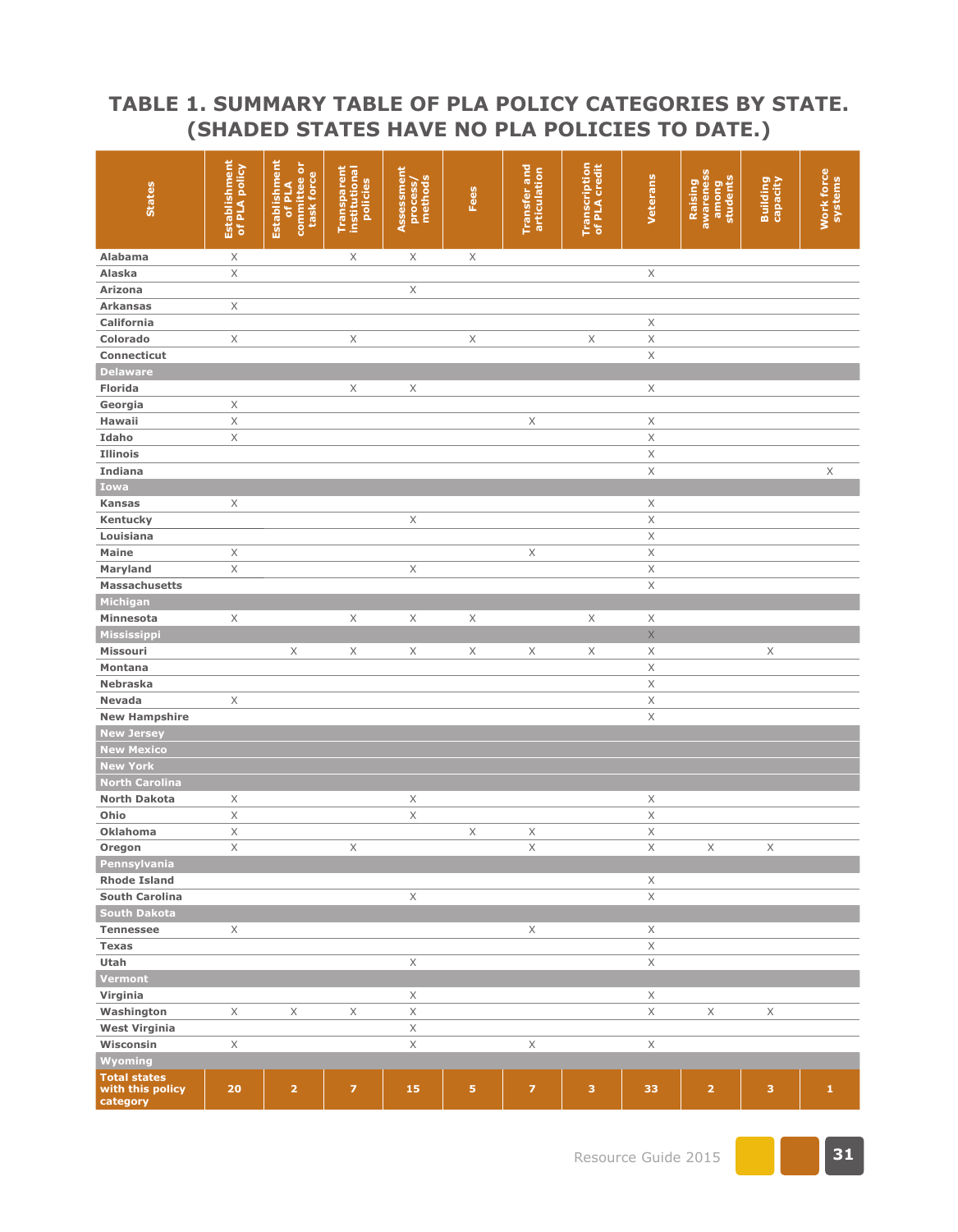## **APPENDIX C: STATE-BY-STATE REFERENCE LIST OF PRIOR LEARNING ASSESSMENT POLICY**

Below are existing PLA policies and legislation collected through an informal scan by CAEL and HCM Strategists. The scan identified legislation passed between 2008 and 2014 as well as policies set by executive agencies or offices. Additional legislation and policies were added where there was professional knowledge. This list is not meant to be comprehensive. A summary table provides a snapshot of the various policy approaches for each state (see Table 1, previous page).

*Legislation passed or policy established after February 2015 may not be included in this list.*

#### **ALABAMA**

#### **Policy [Executive branch agency]**

*Alabama Community College System Policy 706.01: Credit Awarded Through Non-Traditional Means: General*

**Focus:** Establishment of PLA policy, Transparent institutional policies, Assessment process/ methods, Fees

**Summary:** Outlines various ways that credit from outside of an institution can be awarded including AP, CLEP, ACT/PEP, DANTES, Challenge Exams, ACE PONSI/CREDIT, ACE/MILITARY, portfolio review by a prior learning assessment specialist at a college, or through other statewide programs identified by the Department. (All System institutions will accept for credit a score of 3 or higher on Advanced Placement subject examinations.) (Guidelines for implementation of this policy should be established by the Chancellor.)

**Status:** Adopted 2008

**Links:** <https://www.accs.cc/default/assets/File/Board/Policy/PDFs/706.01.pdf>

#### **ALASKA**

#### **Policy [Executive branch agency]**

*Board of Regents Policy P10.04.070: Non-Traditional Learning*

**Focus:** Establishment of PLA policy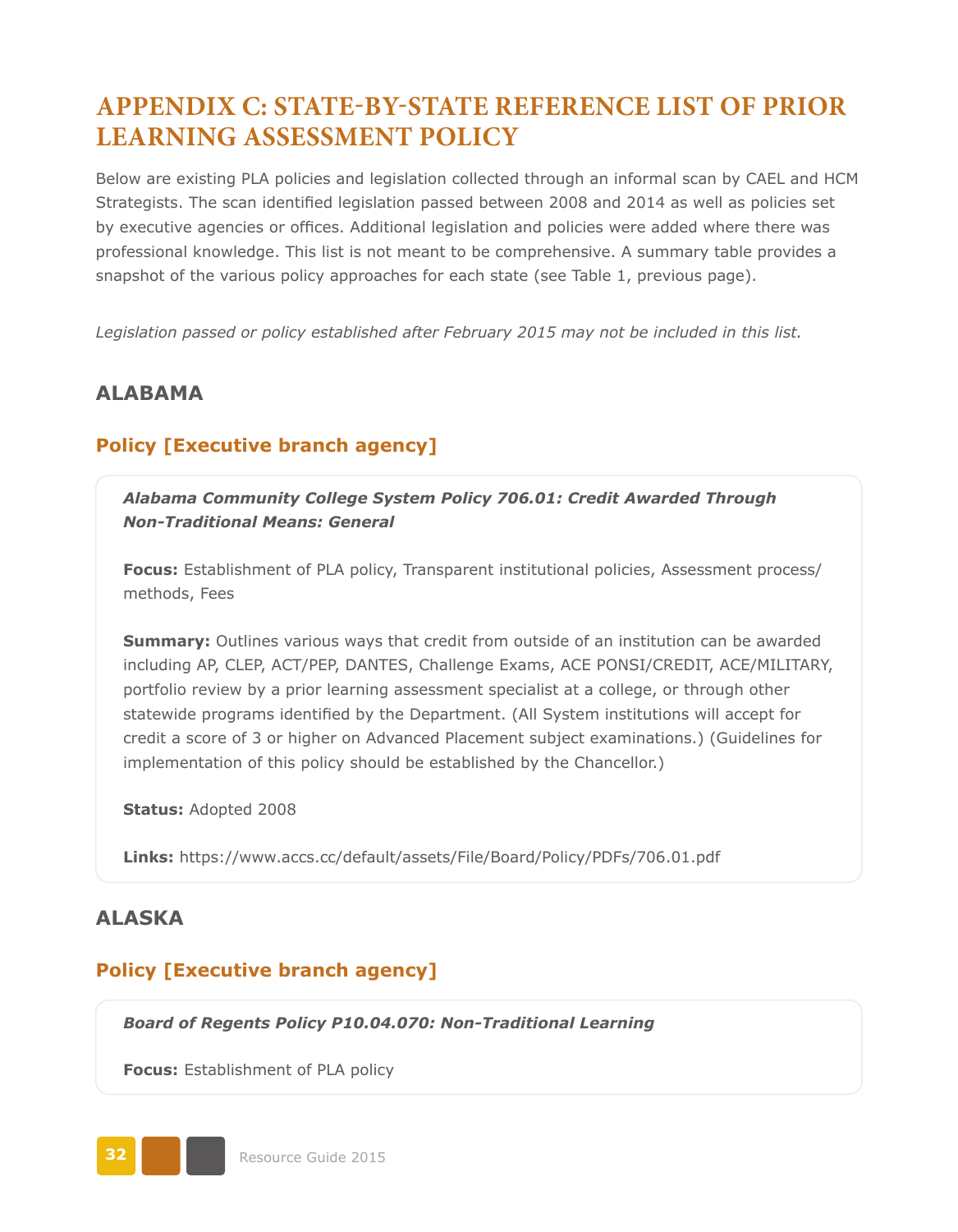**Summary:** Each Major Administrative Unit (MAU), in recognition of the validity of credit for experiential learning, credit for prior learning, and credit by examination, may provide students the opportunity to apply for such credit in subjects which fall within the institution's regular curriculum.

**Status**: Adopted 1996

**Link:** <http://www.alaska.edu/bor/policy-regulations/>

#### **Legislation**

*Alaska Stat. § 08.01.064 - Military Education, Training, and Service Credit; Temporary License*

**Focus:** Veterans

**Summary:** Notwithstanding another provision of law, the department or applicable board shall accept military education, training, and service for some or all of the qualifications otherwise required of an applicant for a license or certificate issued under this chapter.

**Status:** Enacted 2014

**Link:** https://www.commerce.alaska.gov/web/cbpl/ProfessionalLicensing/MilitaryLicensing. aspx

#### **ARIZONA**

#### **Legislation**

*Ariz. Rev. Stat. Ann. §32-1286 - Recognized Dental Hygiene Schools; Credit for Prior Learning*

**Focus:** Assessment process/methods

**Summary:** Notwithstanding any law to the contrary, a recognized dental hygiene school may grant advanced standing or credit for prior learning to a student who has prior experience or course work that the school determines is equivalent to didactic and clinical education in its accredited program.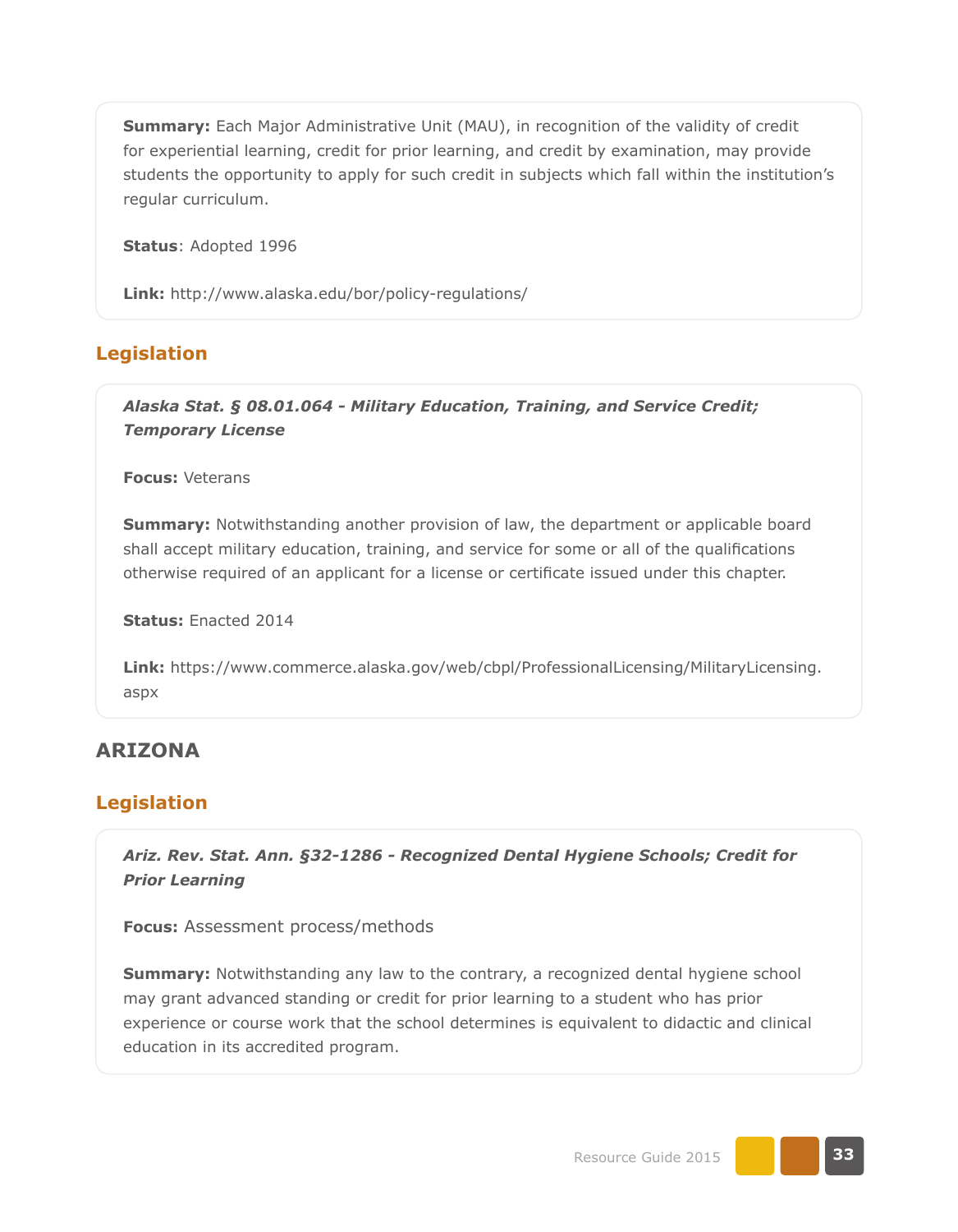**Status:** Enacted 2011

**Link:** [http://www.azleg.state.az.us/FormatDocument.asp?inDoc=/ars/32/01286.](http://www.azleg.state.az.us/FormatDocument.asp?inDoc=/ars/32/01286.htm&Title=32&DocType=ARS) [htm&Title=32&DocType=ARS](http://www.azleg.state.az.us/FormatDocument.asp?inDoc=/ars/32/01286.htm&Title=32&DocType=ARS)

#### **ARKANSAS**

#### **Policy [Executive branch agency]**

*Arkansas Higher Education Coordinating Board Policies for Establishing New Certificate and Degree Programs and Organizational Units – Section 8: Experiential Learning Credits*

**Focus:** Establishment of PLA policy

**Summary:** Institutions may award a maximum of 30 semester credit hours in a certificate or degree program for documented learning or work experiences. At a minimum, credits awarded for prior learning must be assessed and documented by faculty with appropriate subject-area knowledge to determine if the student's prior learning experiences relate to the content of a particular course listed in the college catalog and if college credit should be awarded for a specific course. Institutions must have written policies, procedures, and criteria for assessing prior learning that are aligned with recognized assessment service organizations such as the Council for Adult and Experiential Learning (CAEL).

**Status:** Revised 2005

**Link:** [https://static.ark.org/eeuploads/adhe/AHECB\\_Policy\\_5.11-Approval\\_of\\_New\\_Degree\\_](https://static.ark.org/eeuploads/adhe/AHECB_Policy_5.11-Approval_of_New_Degree_Programs_and_Units.doc) [Programs\\_and\\_Units.doc](https://static.ark.org/eeuploads/adhe/AHECB_Policy_5.11-Approval_of_New_Degree_Programs_and_Units.doc)

#### **CALIFORNIA**

#### **Legislation**

*Assembly Bill 2462 SECTION 1. Section 66025.7*

**Focus:** Veterans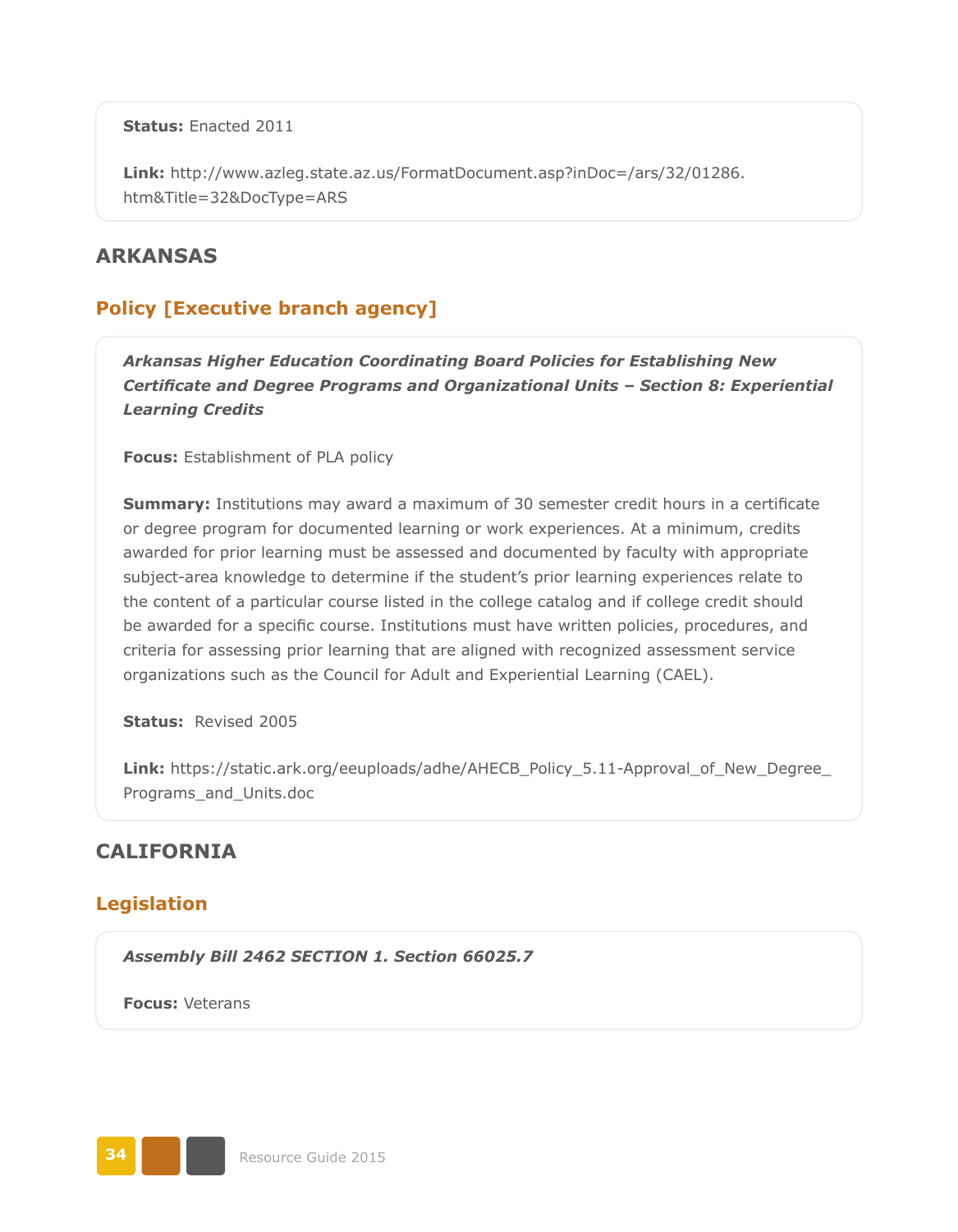**Summary:** By July 1, 2015, the Chancellor of the California Community Colleges, using common course descriptors and pertinent recommendations of the American Council on Education, shall determine for which courses credit should be awarded for prior military experience.

**Status:** Enacted 2015

**Link:** [http://leginfo.legislature.ca.gov/faces/billNavClient.xhtml?bill\\_id=201120120AB2462](http://leginfo.legislature.ca.gov/faces/billNavClient.xhtml?bill_id=201120120AB2462)

### **COLORADO**

### **Policy [Executive branch agency]**

*BP 9-42: State Board policy relating to credit for prior learning at Colorado Community Colleges*

**Focus:** Establishment of PLA policy, Transparent institutional policies, Fees, Transcription of PLA Credit

**Summary:** A policy by the State Board for Community Colleges and Occupational Education that states a student's experience outside the college classroom shall be evaluated for college credit at the student's request. This policy applies to the eleven state system community colleges.

The State Board recognizes the value of prior learning in the achievement of academic goals. It is the policy of the Board that a student's college level learning shall be evaluated for college credit at the student's request. Students have the right to clear and concise information concerning how Prior Learning Credit (PLA Credit) might help them reach their academic goals. Prior learning shall be assessed through: portfolio, challenge exam, standardized testing, and the use of published credit recommendations. PLA credit granted shall be accepted as transfer credit by all of the state system community colleges.

The evaluation fee to be charged will be determined by each college, but shall not exceed 50% of the standard tuition rate.

**Status:** Revised 2015

**Link:** <https://www.cccs.edu/wp-content/uploads/2012/08/BP9-42.pdf>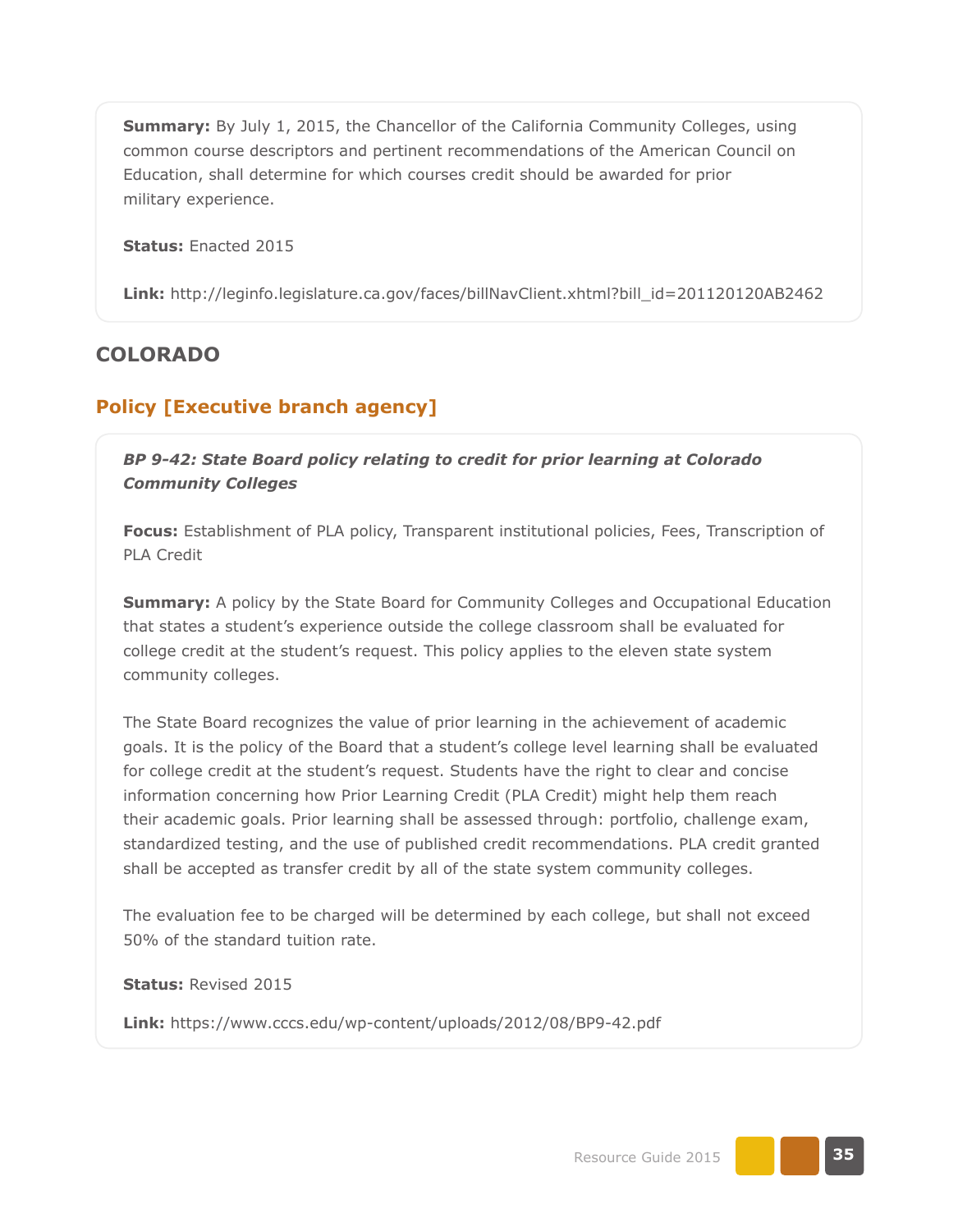## **Legislation**

*Colo. Rev. Stat. § 23-1-125 - Commission Directive - Student Bill of Rights - Degree Requirements - Implementation of Core Courses - Competency Test - Prior Learning*

**Focus:** Establishment of PLA policy

**Summary:** Beginning in the 2013-14 academic year, each public institution of higher education shall adopt and make public a policy or program to determine academic credit for prior learning.

**Status:** Enacted 2014

**Link:** [http://highered.colorado.gov/CCHE/Meetings/2014/apr/apr14\\_iiiI.pdf](http://highered.colorado.gov/CCHE/Meetings/2014/apr/apr14_iiiI.pdf)

### *HB 1072 – Concerning credit for prior learning in higher education*

**Focus:** Establishment of PLA policy, Veterans

**Summary:** This legislation requires state colleges and universities to adopt policies for awarding academic credit to students for prior learning, such as professional experience or military training. The policies must be in place by the 2013-2014 academic year.

**Status:** Enacted March 2012

**Link:** [http://www.statebillinfo.com/bills/bills/12/1072\\_enr.pdf](http://www.statebillinfo.com/bills/bills/12/1072_enr.pdf)

## **CONNECTICUT**

## **Legislation**

*HB 5207 – College Credit for Military Training*

**Focus:** Veterans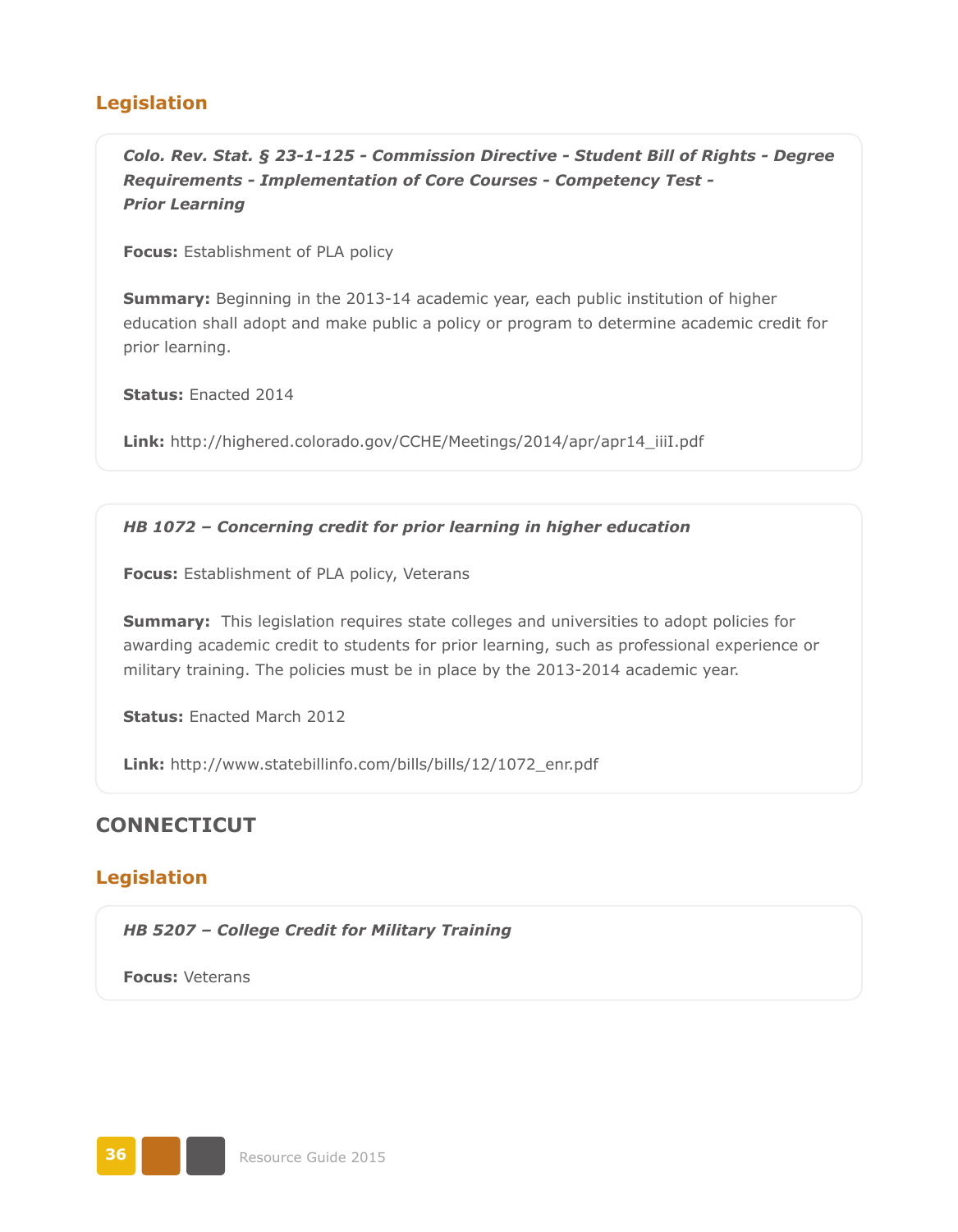**Summary:** This bill allows Connecticut public or private colleges and universities to award iacademic credit to veterans for military occupational specialty training and experience. If they award credit, institutions must award it in substitution for or fulfillment of degree requirements. The bill also requires any institution that chooses to award such credit to (1) use the course equivalency recommendations adopted by the American Council on Education (ACE) and (2) consider the veteran's military and life experience using Charter Oak State College's prior learning portfolio assessment tool.

**Status:** Enacted July 2014

**Link:** <http://www.cga.ct.gov/2014/fc/pdf/2014HB-05207-R000242-FC.PDF>

# **FLORIDA**

## **Legislation**

*Title XLVIII. K-20 Education Code. Chapter 1007. Articulation and Access. 1007.27 Articulated acceleration mechanisms.*

**Focus:** Assessment process/methods, Transparent institutional policies

**Summary:** The Department of Education shall annually identify and publish the minimum scores, maximum credit, and course or courses for which credit is to be awarded for each College Level Examination Program (CLEP) subject examination, College Board Advanced Placement Program examination, Advanced International Certificate of Education examination, and International Baccalaureate examination.

**Status:** Revised 2014

**Link:** [http://www.leg.state.fl.us/statutes/index.cfm?mode=View%20](http://www.leg.state.fl.us/statutes/index.cfm?mode=View%20Statutes&SubMenu=1&App_mode=Display_Statute&Search_String=1007.27&URL=1000-1099/1007/Sections/1007.27.html) [Statutes&SubMenu=1&App\\_mode=Display\\_Statute&Search\\_String=1007.27&U](http://www.leg.state.fl.us/statutes/index.cfm?mode=View%20Statutes&SubMenu=1&App_mode=Display_Statute&Search_String=1007.27&URL=1000-1099/1007/Sections/1007.27.html) [RL=1000-1099/1007/Sections/1007.27.html](http://www.leg.state.fl.us/statutes/index.cfm?mode=View%20Statutes&SubMenu=1&App_mode=Display_Statute&Search_String=1007.27&URL=1000-1099/1007/Sections/1007.27.html)

### *HB 347: College Credit for military training and education courses*

**Focus:** Veterans

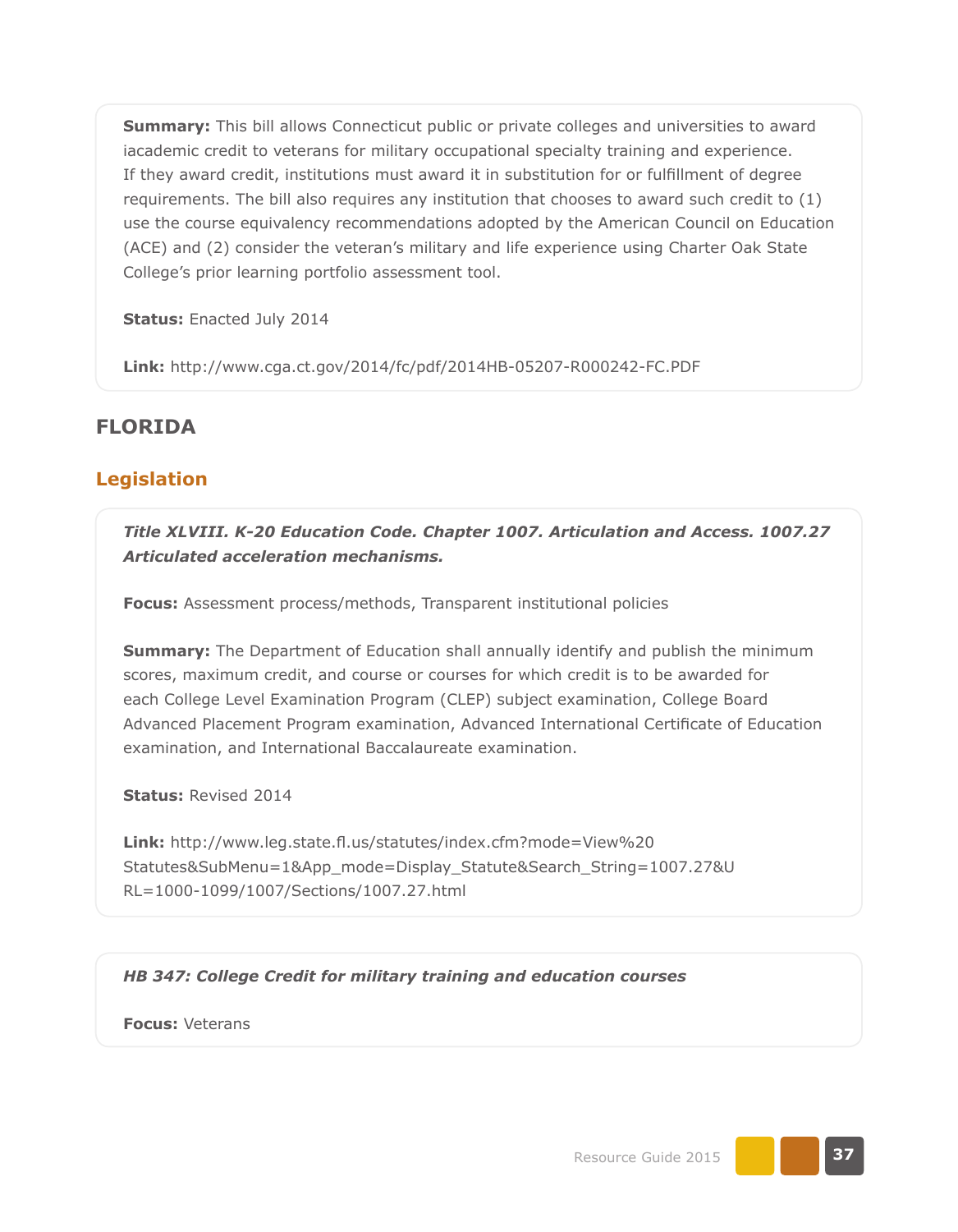**Summary:** This legislation requires the Board of Governors of the State University System and the State Board of Education to adopt regulations and rules that enable veterans to earn college credit for college-level training and education acquired in the military.

**Status:** Enacted 2012

**Links:** <http://www.flsenate.gov/Session/Bill/2012/0347/BillText/er/PDF> <http://www.myfloridahouse.gov/Sections/Bills/billsdetail.aspx?BillId=47488>

## **GEORGIA**

### **Legislation**

#### *Senate Resolution 13*

**Focus:** Establishment of PLA policy

**Summary:** Encouraging the Board of Regents of the University System of Georgia to create policies or programs to award academic credit to students for college-level learning acquired prior to their admission into the university system.

**Status:** Introduced 2015

**Link:** <http://www.legis.ga.gov/Legislation/20152016/145298.pdf>

### *SB 18*

**Focus:** Establishment of PLA policy

**Summary:** Technical College System of Georgia shall establish policies for granting academic credit to students for college-level learning acquired prior to enrollment from military service, work experience, service in the community, or independent study.

**Status:** Enacted February 2015

**Link:** <http://www.legis.ga.gov/Legislation/20152016/145320.pdf>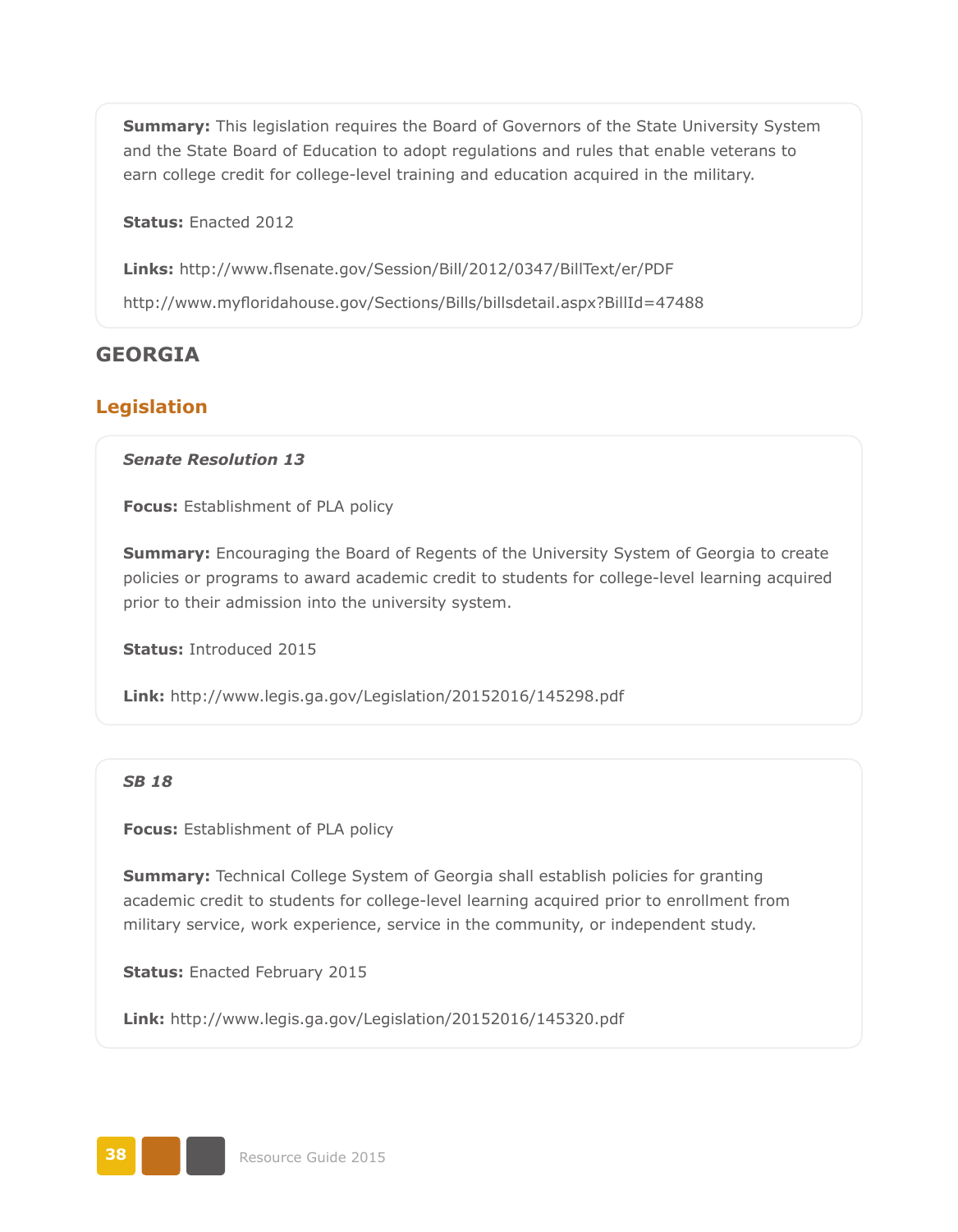# **HAWAI`I**

# **Policy [Executive branch agency]**

### *Univtersity of Hawai`i Community College policy, UHCCP 5.302*

**Focus:** Establishment of PLA policy, Transfer and articulation of PLA credit

**Summary:** Operationalization of HB 2639 and award college credits to students who are enrolled in a degree or certificate program at the university or community college and have successfully completed, at a high school, business school, trade school, adult education school, or military training program, courses that are equivalent to courses offered for credit in the University of Hawai'i (UH) System.

**Status:** Adopted November 2013

**Links:** [http://uhcc.hawaii.edu/OVPCC/policies/docs/UHCCP\\_5.302-Prior\\_Learning\\_](http://uhcc.hawaii.edu/OVPCC/policies/docs/UHCCP_5.302-Prior_Learning_Assessment_Program.pdf) [Assessment\\_Program.pdf](http://uhcc.hawaii.edu/OVPCC/policies/docs/UHCCP_5.302-Prior_Learning_Assessment_Program.pdf)

## **Legislation**

*HB 2639 – Relating to Higher Education*

**Focus:** Veterans

**Summary:** Amends the University of Hawai i College-Credit Equivalency Program to include professional service in the U.S. armed forces. Requires the program to develop a learning assessment to determine eligibility.

**Status:** Enacted 2012

**Links:** [http://www.capitol.hawaii.gov/session2012/bills/HB2639\\_HD2\\_.pdf](http://www.capitol.hawaii.gov/session2012/bills/HB2639_HD2_.pdf)

[http://www.capitol.hawaii.gov/hrscurrent/Vol05\\_Ch0261-0319/HRS0304A/](http://www.capitol.hawaii.gov/hrscurrent/Vol05_Ch0261-0319/HRS0304A/HRS_0304A-0802.htm) [HRS\\_0304A-0802.htm](http://www.capitol.hawaii.gov/hrscurrent/Vol05_Ch0261-0319/HRS0304A/HRS_0304A-0802.htm)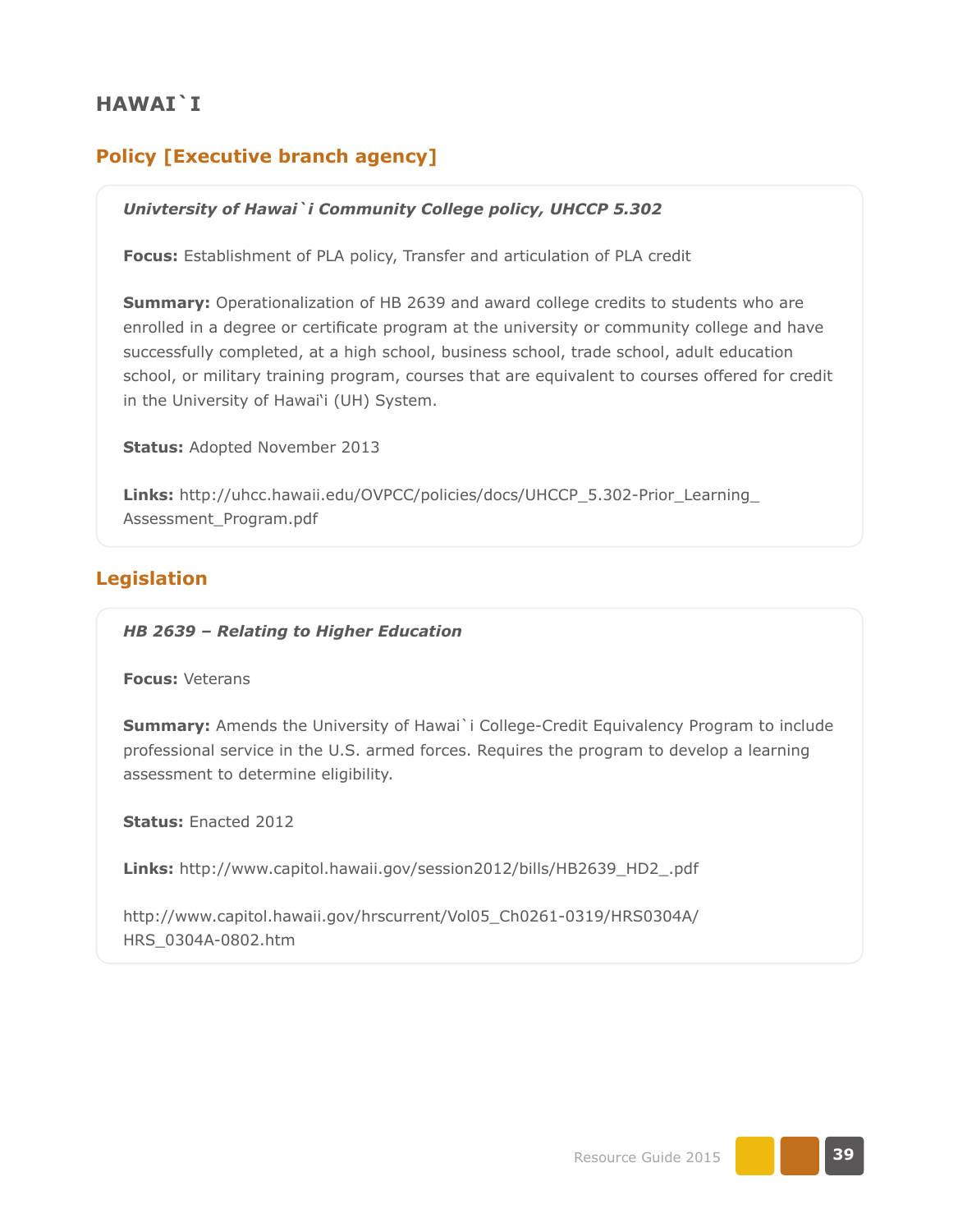*Haw. Rev. Stat. § 304A-802 : Hawai`i Statutes - Section 304A-802: College-credit equivalency program established; purpose; policies and procedures; eligibility.* 

**Focus:** Establishment of PLA policy

**Summary:** University and the community colleges should establish a college-credit equivalency program. The purpose of this program is to award college credits to students who are enrolled in a degree or certificate program at the university or at a community college and who have successfully completed, at a high school, business school, trade school, adult education school, or military training program, courses that are equivalent to courses offered for credit in the University of Hawai`i system. The program shall also award credits for professional experience gained through service in the United States armed forces. Credits may also be awarded for work or other experiences at the discretion of the university. The university shall be responsible for the establishment of policies and procedures to administer the program.

**Status:** Enacted 2009

**Link:** [http://www.capitol.hawaii.gov/hrscurrent/Vol05\\_Ch0261-0319/HRS0304A/](http://www.capitol.hawaii.gov/hrscurrent/Vol05_Ch0261-0319/HRS0304A/HRS_0304A-0802.htm) [HRS\\_0304A-0802.htm](http://www.capitol.hawaii.gov/hrscurrent/Vol05_Ch0261-0319/HRS0304A/HRS_0304A-0802.htm)

### **IDAHO**

### **Policy [Executive branch agency]**

*Idaho State Board of Education Governing Policies and Procedures Section III-L - Continuing Education and Credit for Prior Learning*

**Focus:** Establishment of PLA policy, Veterans

**Summary:** All credit for prior learning must be quided by approved institutional policies and procedures. These policies and procedures must include the awarding of credit for education, training or service completed by an individual as a member of the armed forces or reserves as outlined in Section 33-3727 Idaho Code. Institutions shall make no assurances regarding the number of credits to be awarded prior to the completion of the institution's review process.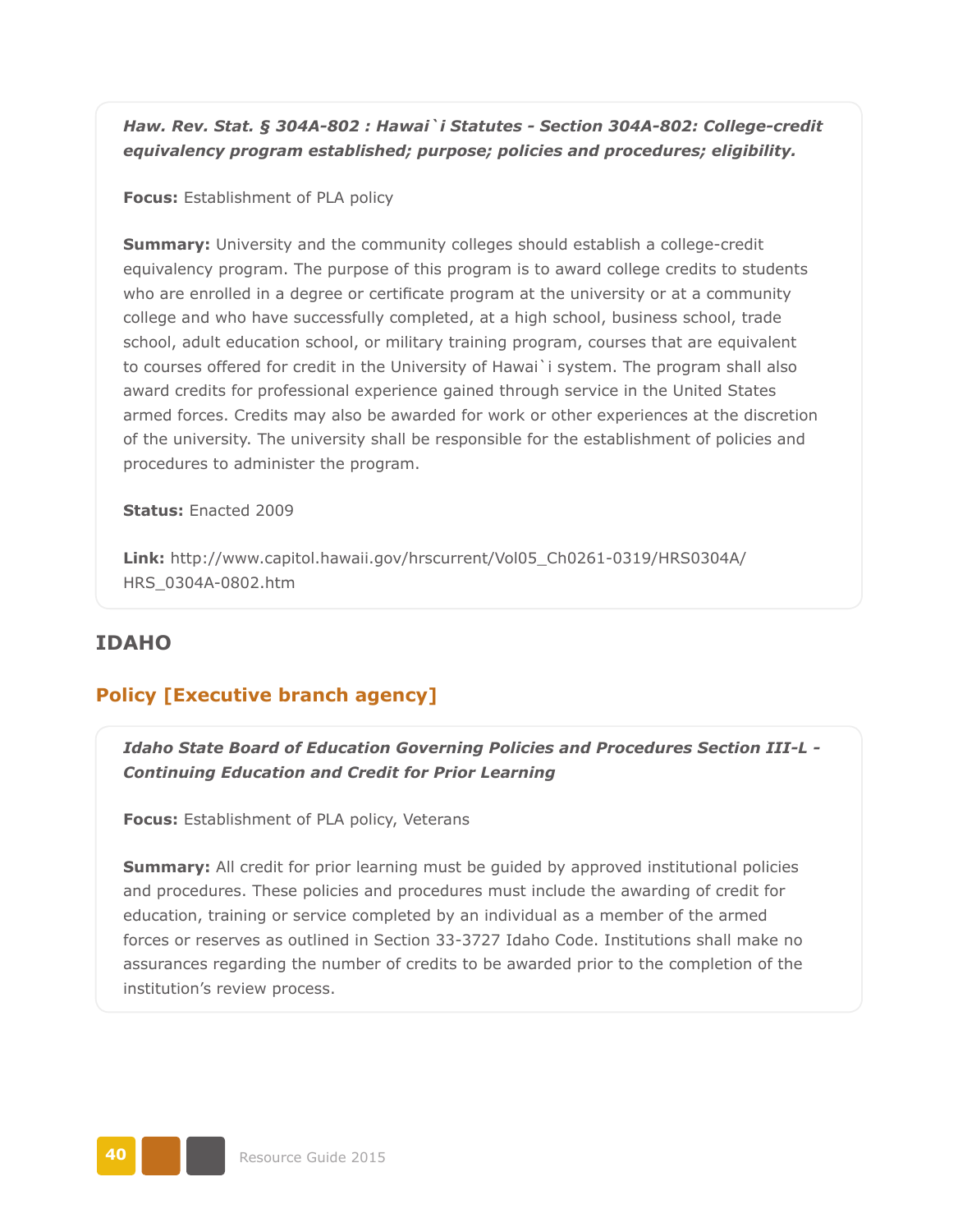**Status:** Adopted 2013

**Link:** [http://www.boardofed.idaho.gov/policies/documents/policies/iii/iiil\\_continuing\\_](http://www.boardofed.idaho.gov/policies/documents/policies/iii/iiil_continuing_education-off-campus_instruction_1213.pdf) [education-off-campus\\_instruction\\_1213.pdf](http://www.boardofed.idaho.gov/policies/documents/policies/iii/iiil_continuing_education-off-campus_instruction_1213.pdf)

## **Legislation**

*Title 33, Chapter 37 – Miscellaneous Provisions Relating To State Institutions Of Learning*

**Focus:** Veterans

**Summary:** Adds to existing law relating to military education training and service to provide that the State Board of Education, the Board of Regents of the University of Idaho, the Board of Trustees of certain community colleges and the State Board for Professional-Technical Education shall develop policies relating to the award of academic credit for certain military education, training, or service.

**Status:** Enacted 2012

**Link:** <http://www.legislature.idaho.gov/idstat/Title33/T33CH37SECT33-3727.htm>

# **ILLINOIS**

## **Legislation**

#### *SB 1457 – IBHE Military Prior Learning*

#### **Focus:** Veterans

**Summary:** Amends the Board of Higher Education Act. Creates the Military Prior Learning Assessment Task Force within the Board of Higher Education to study and make recommendations on how to best effectuate the recognition of military learning for academic credit, industry-recognized credentials, and college degrees through the use of the Prior Learning Assessment. Sets forth the membership of the task force and what the task force's study must include. Requires the task force to report its findings and recommendations on or before December 1, 2016.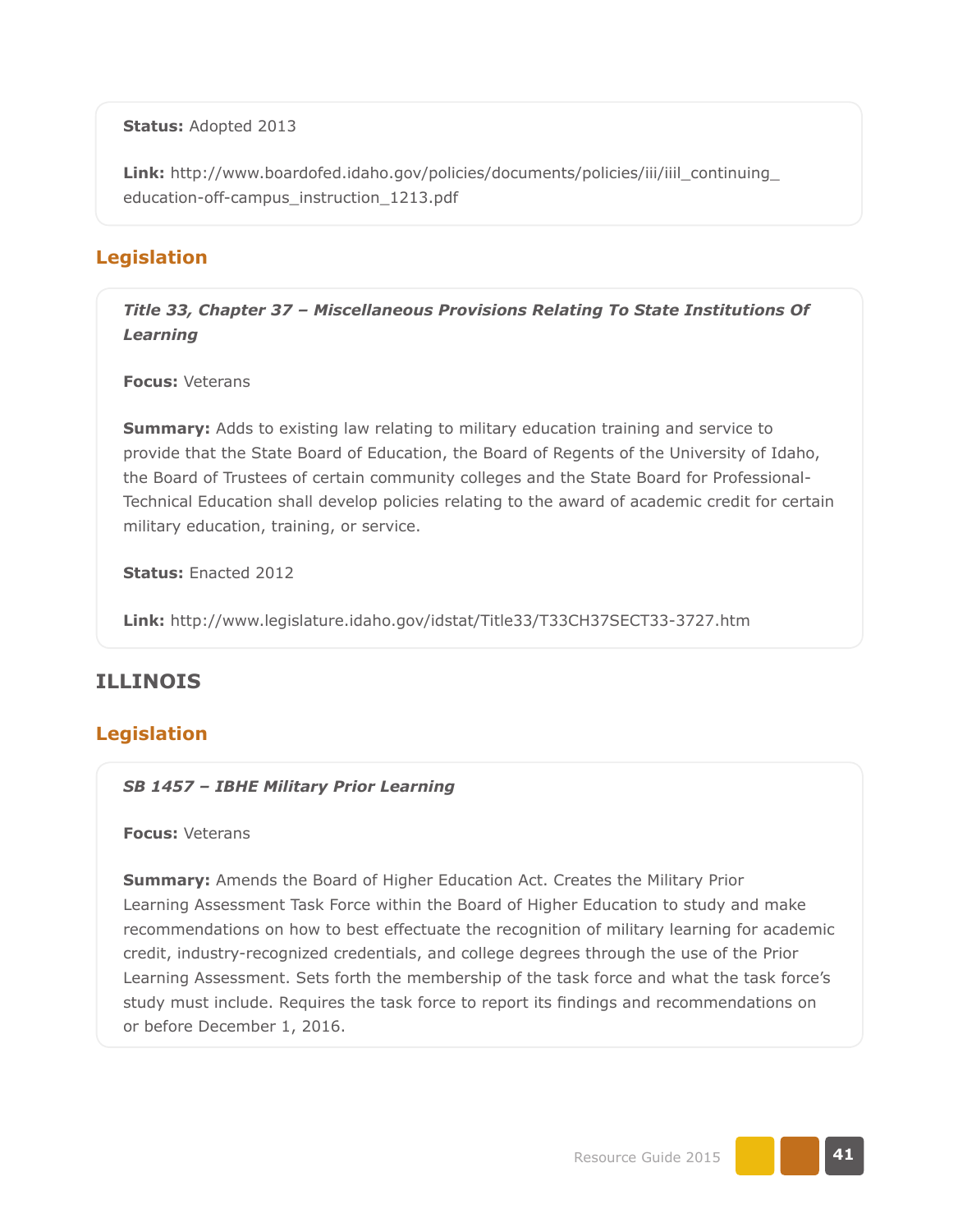**Status:** Enacted August 2015.

**Link:** <https://legiscan.com/IL/bill/SB1457/2015>

*Executive Order 2. Applying Relevant Military Education and Training Obtained by Illinois Service Members to Professional Licensing Standards*

**Focus:** Veterans

**Summary:** To establish a statewide mechanism and process for determining how training and education acquired by service members during service in the military may be applied towards requirements for state licensure in certain civilian fields. All state licensing agencies are directed to assist in identifying gaps between, on the one hand, military education and training that is potentially relevant to a civilian field for which licensure is required, and, on the other hand, state licensure requirements in that field.

**Status:** Enacted 2013

**Link:** [http://www.illinois.gov/Government/ExecOrders/Pages/2013\\_2.aspx](http://www.illinois.gov/Government/ExecOrders/Pages/2013_2.aspx)

## **INDIANA**

# **Policy [Executive branch agency]**

*Indiana Commission for Higher Education: Resolution recognizing the value of student service members and veterans*

**Focus:** Veterans

**Summary:** The Commission calls upon Indiana's colleges and universities to a. attract, retain, and graduate more student veterans, b. have higher visibility for student veteran contacts, c. ensure support services, and d. give specific credit for military training and experience.

**Status**: Adopted December 2014

**Link**: Page 17 - [http://www.in.gov/che/files/December\\_2014\\_Commission\\_Agenda.pdf](http://www.in.gov/che/files/December_2014_Commission_Agenda.pdf)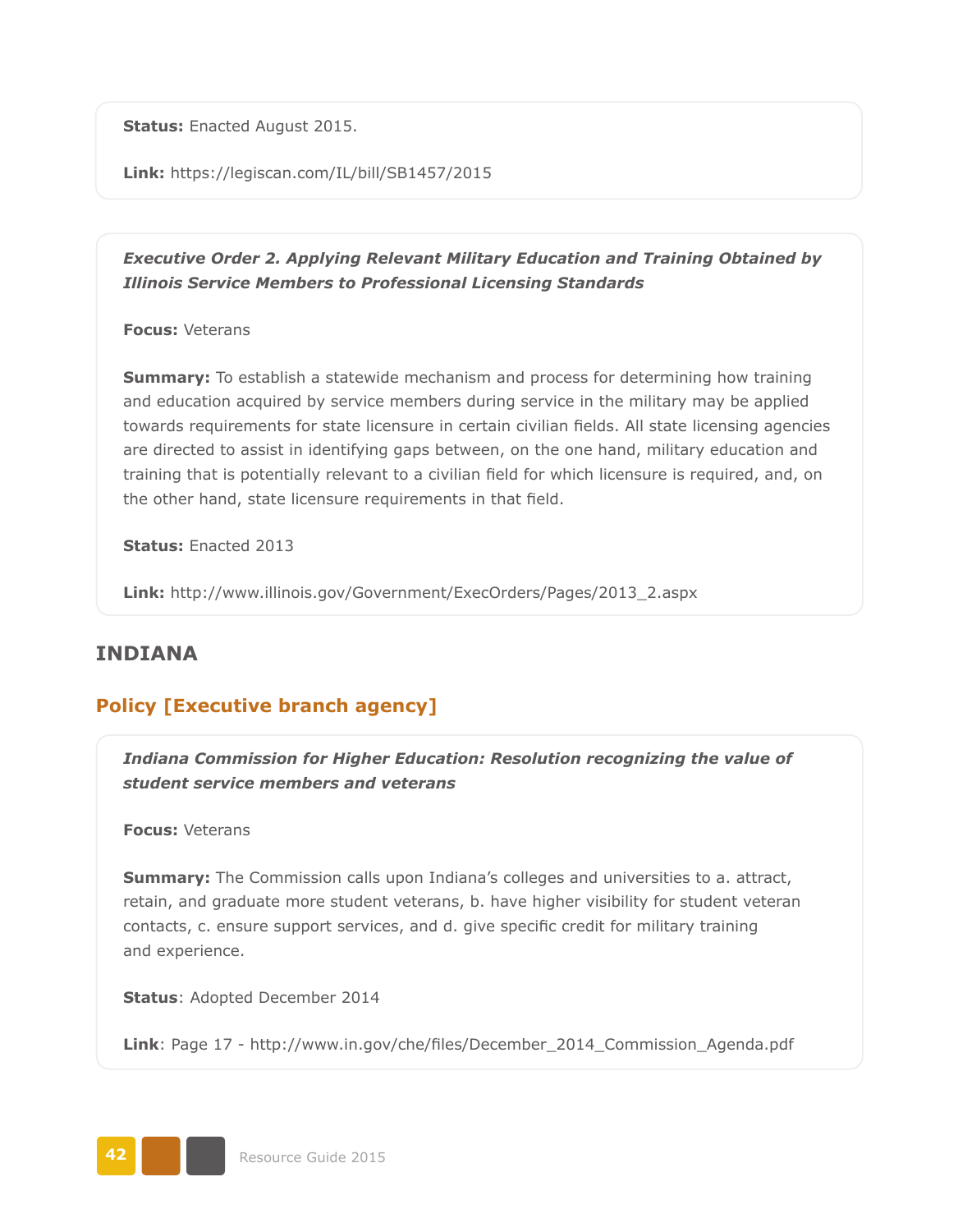*Policy 2011-14: Department of Workforce Development Policy on Using Workforce Training Funds for Prior Learning Assessment*

**Focus**: Workforce system

**Summary:** Policy to provide guidance on how Workforce Investment Funds can be utilized to provide prior learning assessments to eligible participants enrolled in occupational training.

**Status:** Adopted 2012

**Link:** [http://www.in.gov/dwd/files/DWD\\_Policy\\_2011\\_14.pdf](http://www.in.gov/dwd/files/DWD_Policy_2011_14.pdf)

*Indiana State Workforce Innovation Council (SWIC) Resolution*

**Focus:** Workforce system

**Summary:** Formal resolution to encourage the use of PLA for WIA participants. Policy document that provided guidance to local and regional Workforce Investment Boards on implementation and how WIA training funds can be utilized for PLA activities.

**Status:** Adopted 2011

**Link:** <http://www.in.gov/dwd/files/swic/Resolution--PLA--121511.doc>

# **Legislation**

*Senate Bill 331 – An act to amend the Indiana Code concerning higher education*

#### **Focus:** Veterans

**Summary:** Requires a state educational institution to adopt a policy to award educational credit to a veteran or an individual serving in the armed forces of the United States or the Indiana National Guard who completes certain college equivalency examinations that meet the state educational institution's role, scope, and mission. Provides that the state educational institution's policy must provide that educational credit awarded to an individual applies to the individual's degree requirements if the credit is comparable and applicable to credit necessary for the individual to meet the individual's degree requirements.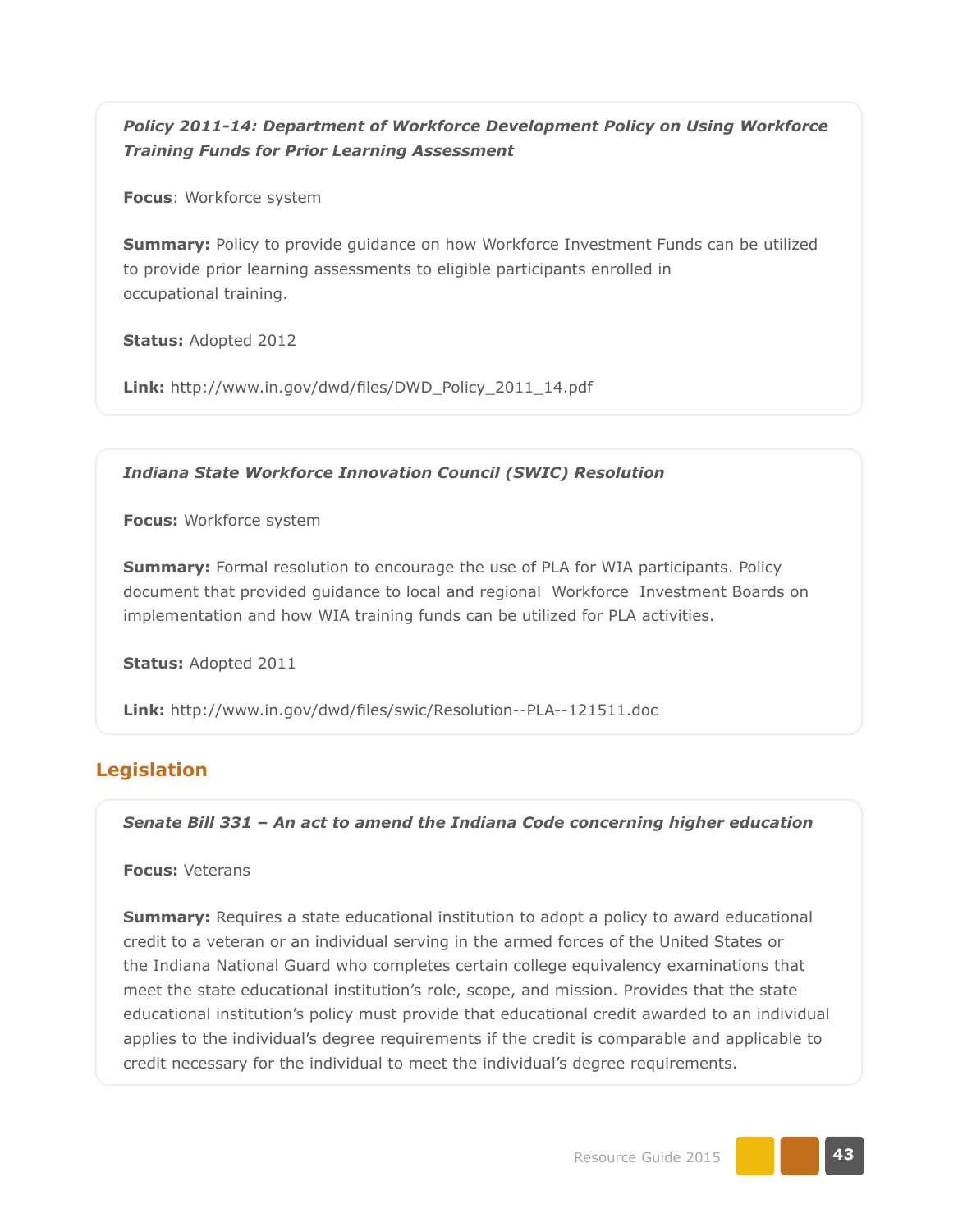**Status:** Enacted 2014

**Links:** [http://iga.in.gov/legislative/2014/bills/senate/331/#](http://iga.in.gov/legislative/2014/bills/senate/331/)

<http://iga.in.gov/static-documents/9/1/f/5/91f559d2/SB0331.06.ENRS.pdf>

#### *HB 1116 – Military Education and Training*

**Focus:** Veterans

**Summary:** Requires a state educational institution to adopt a policy to award educational credit to an individual who successfully completes courses that are part of the individual's military service; meet the standards of the ACE for awarding academic credit… requires that the commission for higher education adopt rules that establish uniform guidelines for state educational institutions to follow when implementing the requirements.

**Status:** Enacted 2012

**Link:** [http://www.in.gov/apps/lsa/session/billwatch/](http://www.in.gov/apps/lsa/session/billwatch/billinfo?year=2012&session=1&request=getBill&doctype=HB&docno=1116) [billinfo?year=2012&session=1&request=getBill&doctype=HB&docno=1116](http://www.in.gov/apps/lsa/session/billwatch/billinfo?year=2012&session=1&request=getBill&doctype=HB&docno=1116)

## **KANSAS**

# **Policy [Executive branch agency]**

*Kansas Board of Regents: Credit for Prior Learning: Best practices for Kansas public institutions* 

**Focus:** Establishment of PLA policy

**Summary:** The Steering Committee developed a guidebook to ensure consistent practices and quality standards are used across institutions, and trainings regarding the guidebook's use and implementation are ongoing.

**Status:** Adopted 2014

**Link:** <http://www.kansasregents.org/resources/PDF/3036-KansasCPLGuideMay2.pdf>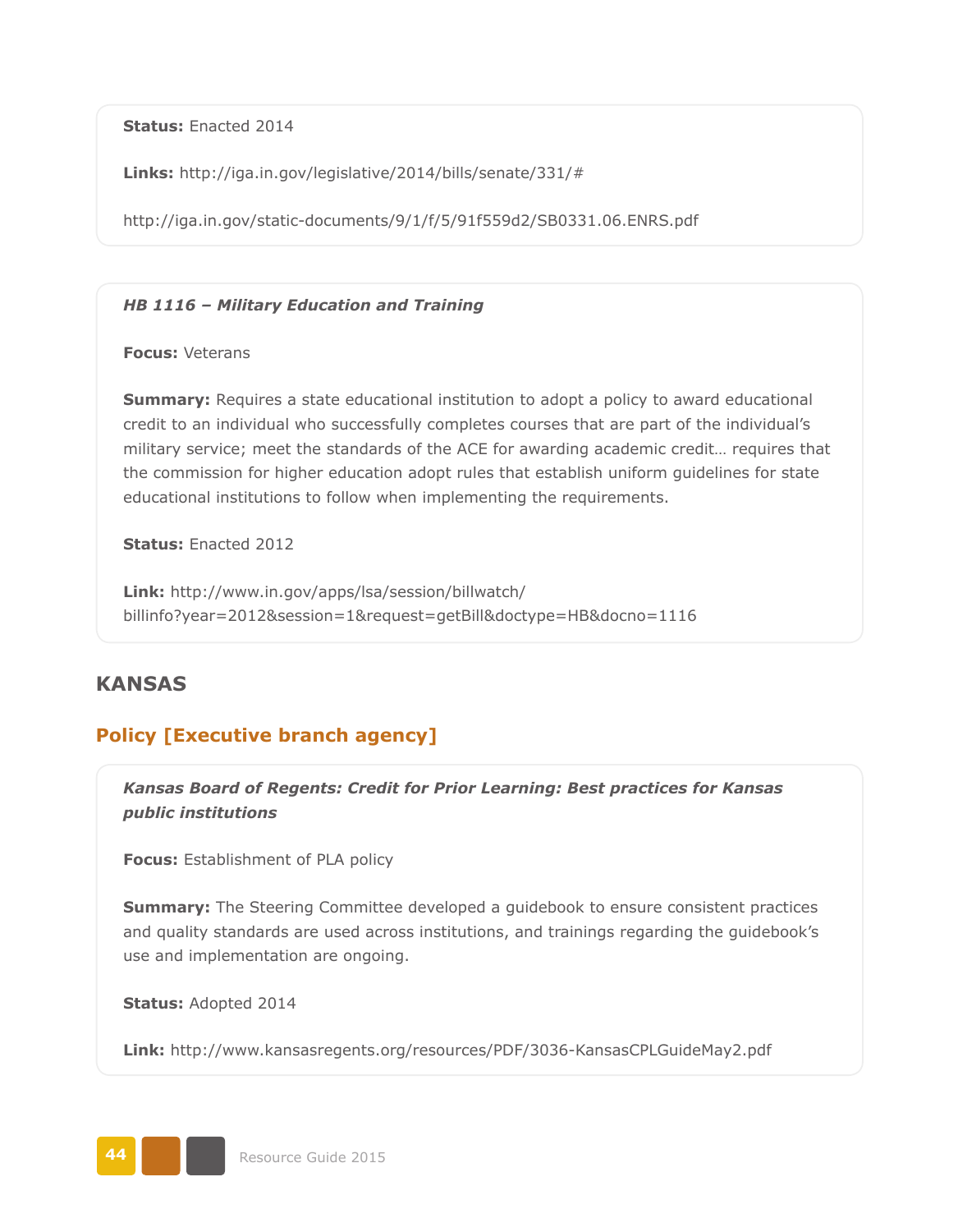# **Legislation**

### *HB 2078 – Licensing Bodies and Licensure for Military Service Members*

#### **Focus:** Veterans

**Summary:** Introduced to enact a new law and amend existing requirements for licensing bodies updating the licensing of practical nurses and emergency medical technicians for military service members.

**Status:** Enacted 2013

**Link:** [http://kslegislature.org/li/b2013\\_14/measures/documents/ccrb\\_hb2078\\_01\\_0001.pdf](http://kslegislature.org/li/b2013_14/measures/documents/ccrb_hb2078_01_0001.pdf)

### *SB 334 – Exempting military drivers from CDL testing requirements*

**Focus:** Veterans

**Summary:** Introduced to allow the skills-test portion of the Commercial Driver's License (CDL) exam to be waived if the applicant provides evidence of military commercial vehicle driving experience.

**Status:** Enacted 2012

**Link:** [http://www.kslegislature.org/li\\_2012/b2011\\_12/measures/sb334/](http://www.kslegislature.org/li_2012/b2011_12/measures/sb334/)

# **KENTUCKY**

# **Legislation**

*Kentucky HB 301 (2011): Relating to professional licensure and certification.*

**Focus:** Veterans

**Summary:** In recognition of their sacrifice, the General Assembly finds that active duty members of the military or their spouses, who are engaged in professions which require professional licensure or certification, shall be allowed considerations in their licensure or certification requirements in order that they may continue to maintain their professional licensure or certification.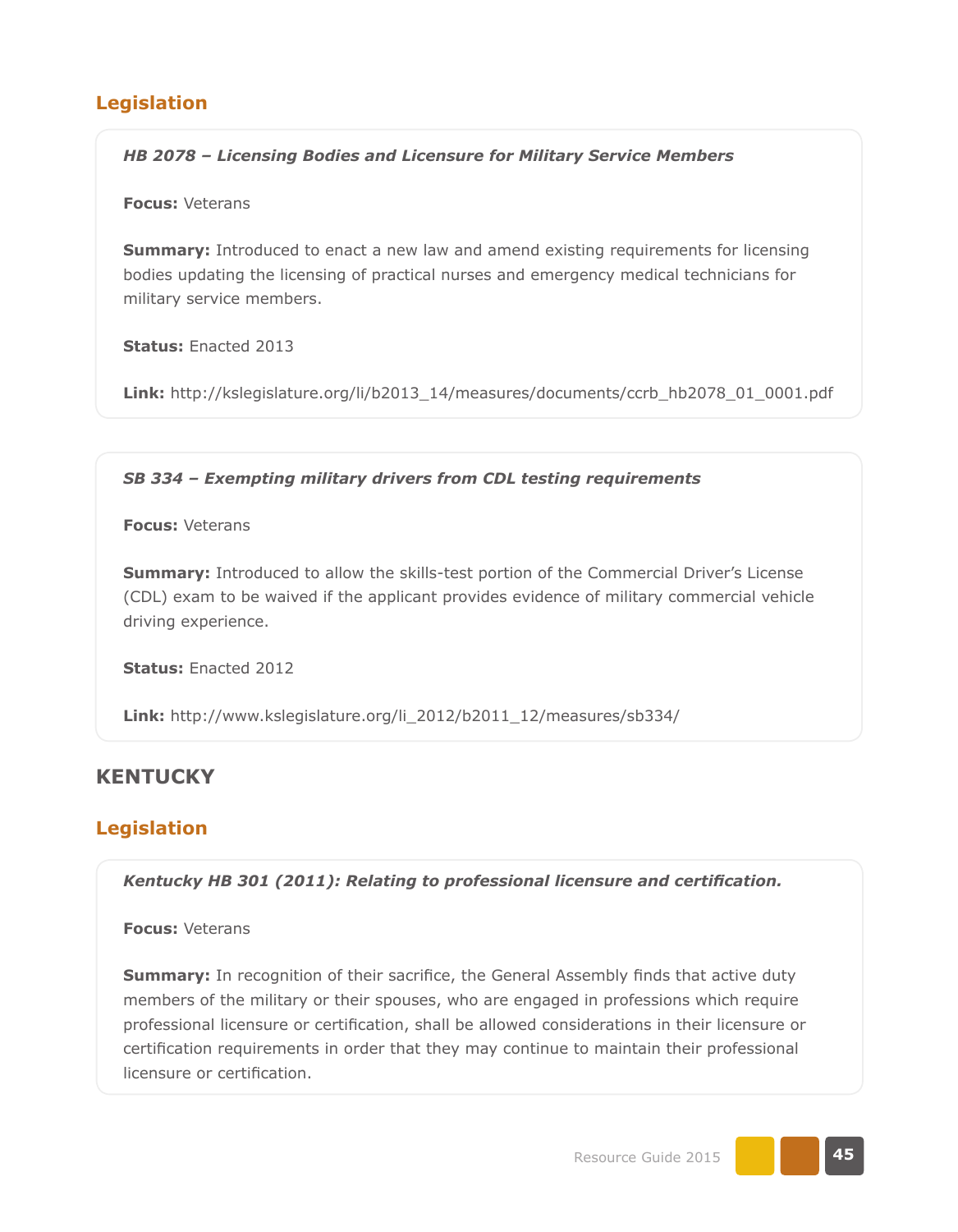**Status:** Enacted 2011

**Link:** <http://www.lrc.ky.gov/record/11rs/HB301.htm>

# **Policy [Executive branch agency]**

#### *Council Policy 13 KAR 2:025 – College preparatory education*

**Focus:** Assessment process/methods

**Summary:** Kentucky state law requires the Council to disseminate an administrative regulation requiring public postsecondary educational institutions to grant academic college credit toward graduation for students taking AP courses and scoring three (3) or higher on the AP exam.

**Status:** Enacted 2003

**Link:** <http://www.lrc.state.ky.us/kar/013/002/025.htm>

# **LOUISIANA**

## **Legislation**

*HB 500 – Student Military PLA*

**Focus:** Veterans

**Summary:** An act to require that each college/university board should adopt by  $1/1/2012$ , a policy requiring each institution to award educational credits to a student at the institution who is also a veteran, for courses that are part of the student's military training or service and that meet certain academic standards; to limit tuition and mandatory attendance fee amounts applicable to a student who is not a resident of the state and who is a veteran.

**Status:** Enacted 2011

**Link:** <http://legiscan.com/LA/text/HB500/id/263418>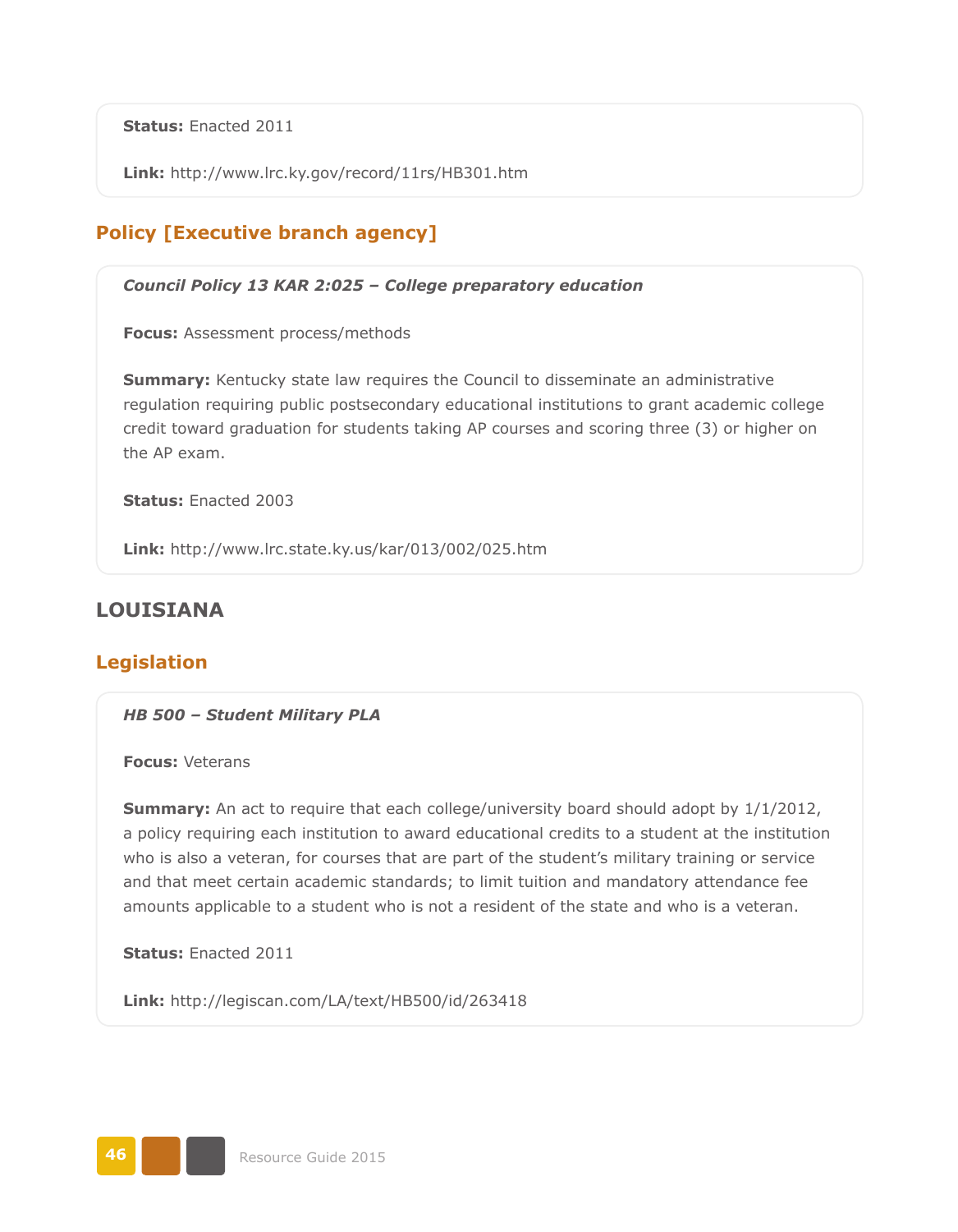### **MAINE**

# **Policy [Executive branch agency]**

*UMS Prior Learning Assessment Task Force: Revised Recommendations and Next Steps For Prior Learning Assessment In The University Of Maine System*

Focus: Establishment of PLA policy, Transfer and articulation of PLA credit, Veterans

Summary: Recommends a. general transfer of PLA credit, b. credential review for credit for external training, c. award credit for military training and occupations, d. allow transfer of portfolio credit, and e. acceptance of standardized test credit.

Status: Revised June 2013

**Link:** <http://umaine.edu/facultysenate/files/2014/12/PLA-final-copy-june-2013a-copy.pdf>

### **MARYLAND**

### **Policy [Executive branch agency]**

*MD Higher Education Commission Regulation – Veterans Full Employment Act*

**Focus:** Veterans

**Summary:** In accordance with §15-113 of the Education Article of the Annotated Code of Maryland, the governing board of each public institution of higher education in the State shall develop and implement a policy in accordance with these guidelines to go into effect during the 2014-2015 academic year. The policy shall be designed to maximize the awarding of academic credit to service member populations.

**Status:** Adopted 2014

**Link:** [http://www.mhec.maryland.gov/higherEd/about/Meetings/](http://www.mhec.maryland.gov/higherEd/about/Meetings/CommissionMeetings/5-28-14/VFEAAISMemo.pdf) [CommissionMeetings/5-28-14/VFEAAISMemo.pdf](http://www.mhec.maryland.gov/higherEd/about/Meetings/CommissionMeetings/5-28-14/VFEAAISMemo.pdf)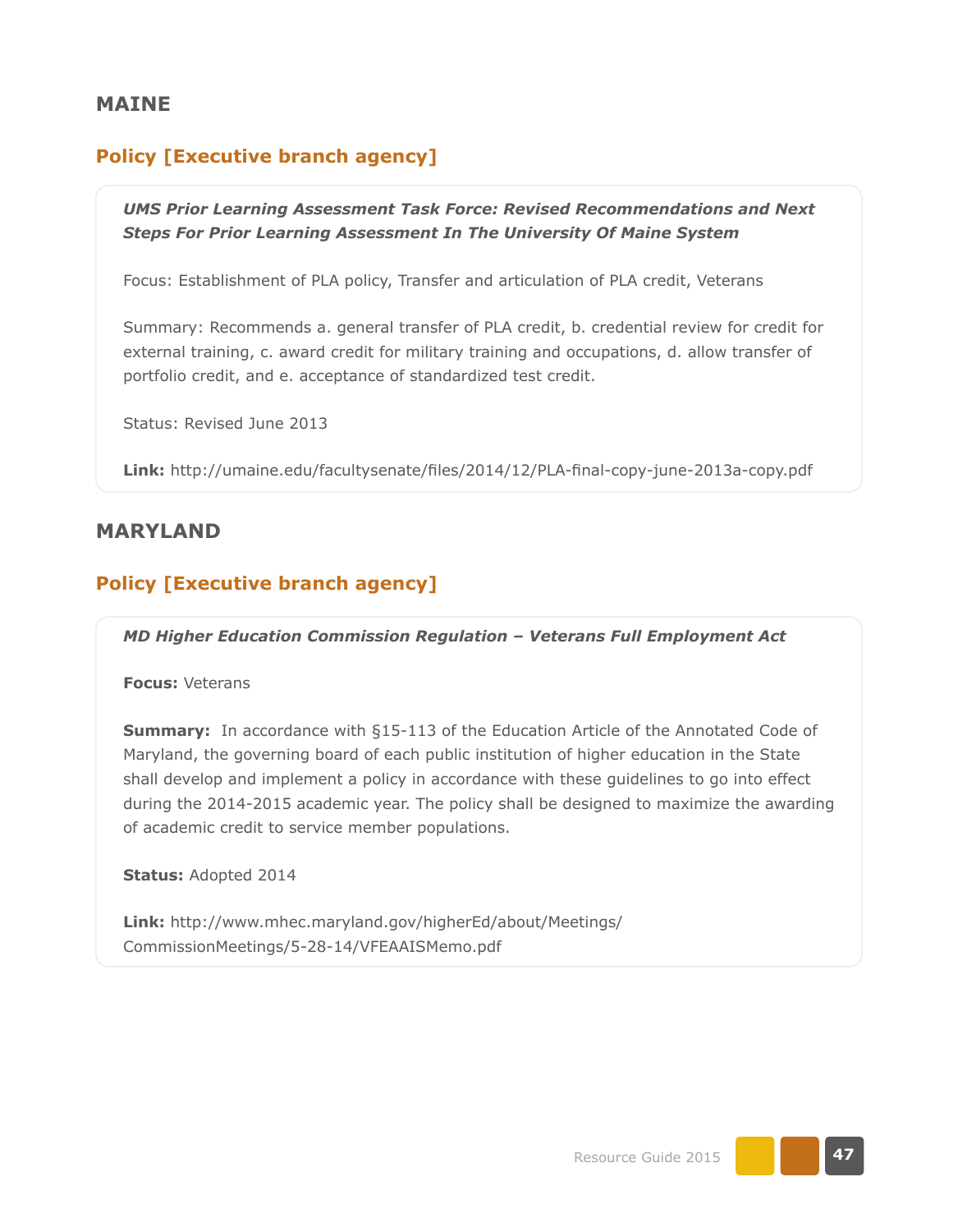*MD Higher Education Commission Regulation - Credit for Prior Learning*

**Focus**: Assessment process/methods

**Summary:** An institution may grant credit for prior learning or experience based upon successful completion of an acceptable standardized examination such as the College Level Examination Program.

**Status:** Adopted October 2013

**Link:** [http://www.mhec.state.md.us/higherEd/COMAR/COMAR\\_CH\\_02\\_Web.pdf](http://www.mhec.state.md.us/higherEd/COMAR/COMAR_CH_02_Web.pdf) (Page 32)

## **Legislation**

*HB 1288: Education Article Annotated Code of Maryland §15–113*

**Focus:** Veterans

**Summary:** The Commission shall develop and adopt guidelines on awarding academic credit for a student's military training, coursework, and education. In accordance with the guidelines developed by the Commission the governing body of each public institution of higher education in the State shall develop and implement policies governing the awarding of academic credit for a student's military training, coursework, and education.

**Status:** Enacted 2013

**Link:** <http://mgaleg.maryland.gov/2013RS/bills/hb/hb1288f.pdf>

### *Code of Maryland Regulations (COMAR) 13B.02.02.16 H Graduation Requirements.*

**Focus:** Establishment of PLA policy

**Summary:** An institution may award credit hours for competency-based education, such as credit for prior learning or demonstration of skills and knowledge in specific areas, based on a recognized PLA method. Institutions that choose to do so must follow nationally accepted standards and create a policy articulating the standards of assessment.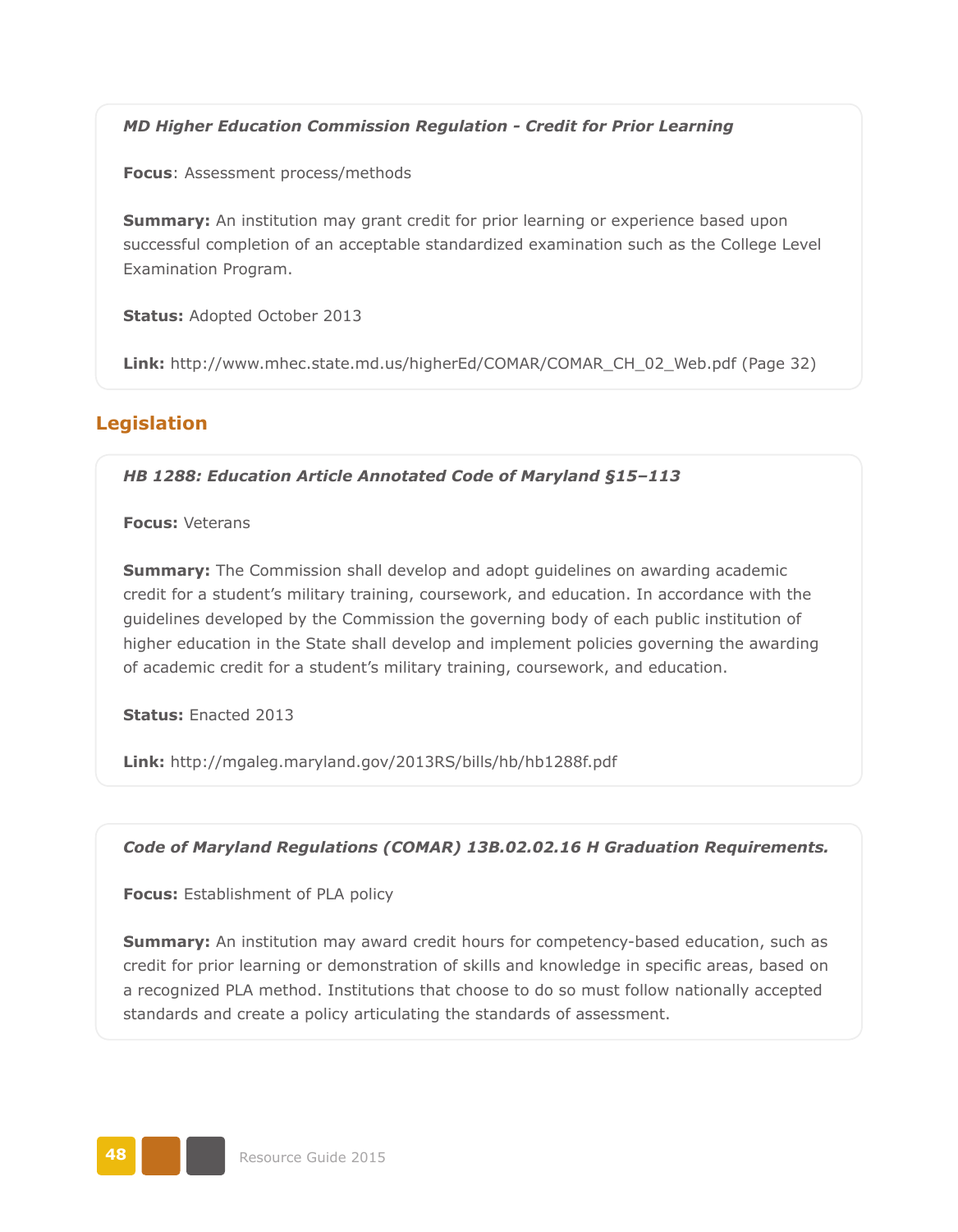**Status:** Enacted 2014

**Link:** <http://www.dsd.state.md.us/comar/getfile.aspx?file=13b.02.02.16.htm>

## **MASSACHUSETTS**

### **Legislation**

*Senate Bill 2254: VALOR Act Academic Credit Evaluation Policy.*

**Focus:** Veterans

**Summary:** The Board of Higher Education encourages and expects public higher education institutions to award academic credit for students' previous military occupation, military training, coursework and experiences towards degrees and certificates. The determination of academic credit shall be determined by the receiving institution. The policy shall to the greatest extent possible provide for consistent application by all Massachusetts public higher education institutions.

**Status:** Enacted 2013

**Link:** [http://www.mass.edu/library/documents/AAC13-47ValorAct\\_](http://www.mass.edu/library/documents/AAC13-47ValorAct_BoardMotionandattachment.pdf) [BoardMotionandattachment.pdf](http://www.mass.edu/library/documents/AAC13-47ValorAct_BoardMotionandattachment.pdf)

### **MINNESOTA**

# **Policy [Executive branch agency]**

*Minnesota State Colleges and Universities Board Policies. Chapter 3 – Educational Policies: 3.35 Credit for Prior Learning and 3.29.1 College and University Transcripts*

**Focus:** Establishment of PLA policy, Transparent institutional policies, Assessment process/ methods, Fees, Transcription of PLA credit

**Summary:** Require system colleges and universities to provide students with opportunities to demonstrate college and university-level learning gained in non-credit or experiential settings and to establish consistent practices among all system colleges and universities for evaluating and granting undergraduate credit for such learning.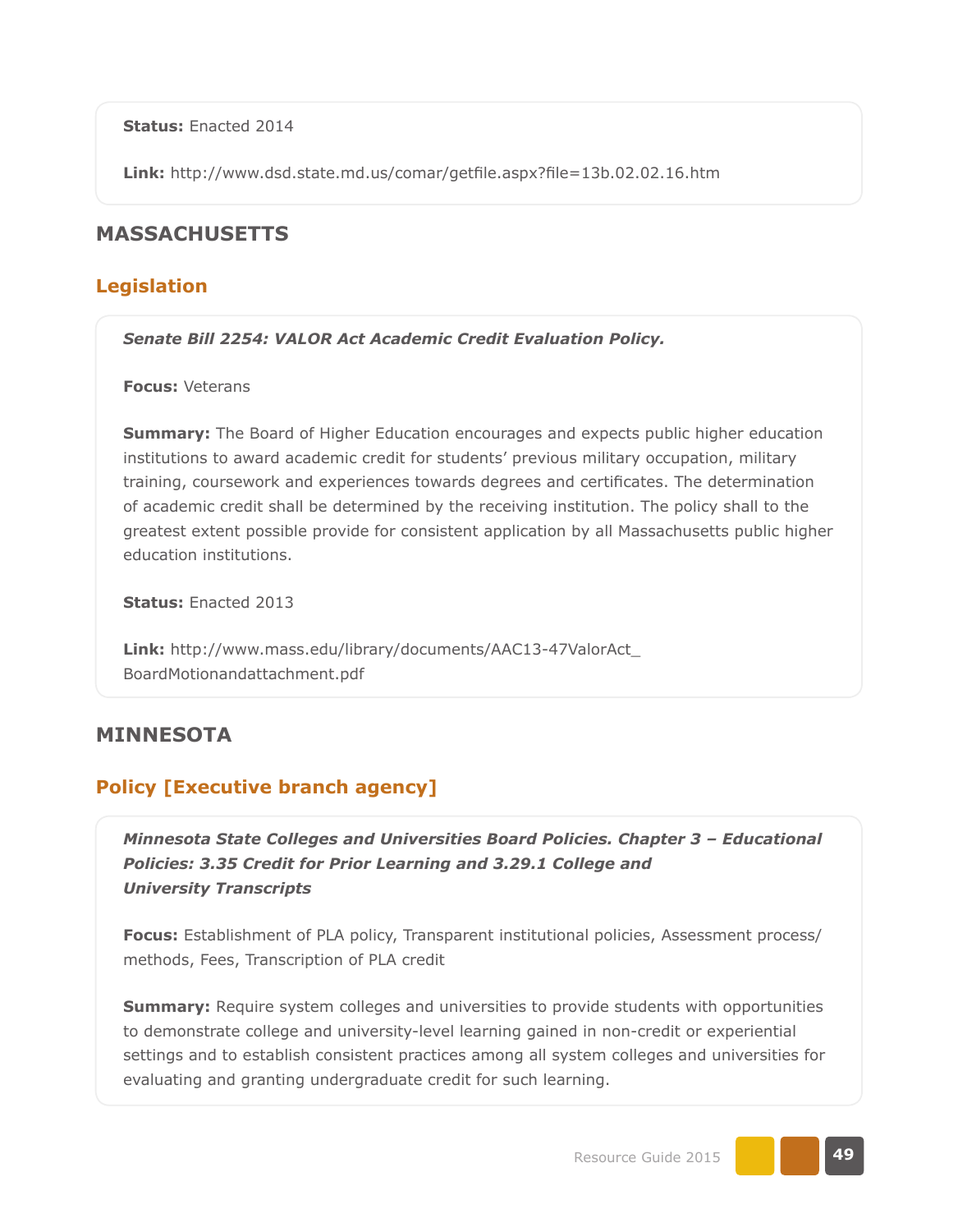**Status:** Adopted September 2008

**Link:** <http://www.mnscu.edu/board/policy/>

# **Legislation**

#### *Minnesota Statute 197.775 Higher Education Fairness*

**Focus:** Veterans

**Summary:** Minnesota State Colleges and Universities must recognize courses and award educational credits for courses that were part of a veteran's military training or service if the courses meet the standards of the American Council on Education or equivalent standards for awarding academic credits. In recognizing courses and awarding educational credits, consideration must be given to academic skills developed in all aspects of the training or service course curriculum, and may not be limited solely to the physical fitness or activity components of the course. Private institutions are encouraged to do so.

**Status:** Enacted 2014

**Link:** <https://www.revisor.leg.state.mn.us/statutes/?id=197.775>

# **MISSOURI**

## **Legislation**

*SB 106: Modifies various provisions relating to veterans and members of the military including the awarding of academic credit*

**Focus:** Veterans

**Summary:** Requires higher education institutions to accept credits for courses that military personnel passed as part of their military training if the courses meet certain standards for academic credit.

**Status:** Enacted July 2013

**Link:** [http://www.senate.mo.gov/13info/BTS\\_Web/Bill](http://www.senate.mo.gov/13info/BTS_Web/Bill.aspx?SessionType=R&BillID=17100415)  [aspx?SessionType=R&BillID=17100415](http://www.senate.mo.gov/13info/BTS_Web/Bill.aspx?SessionType=R&BillID=17100415)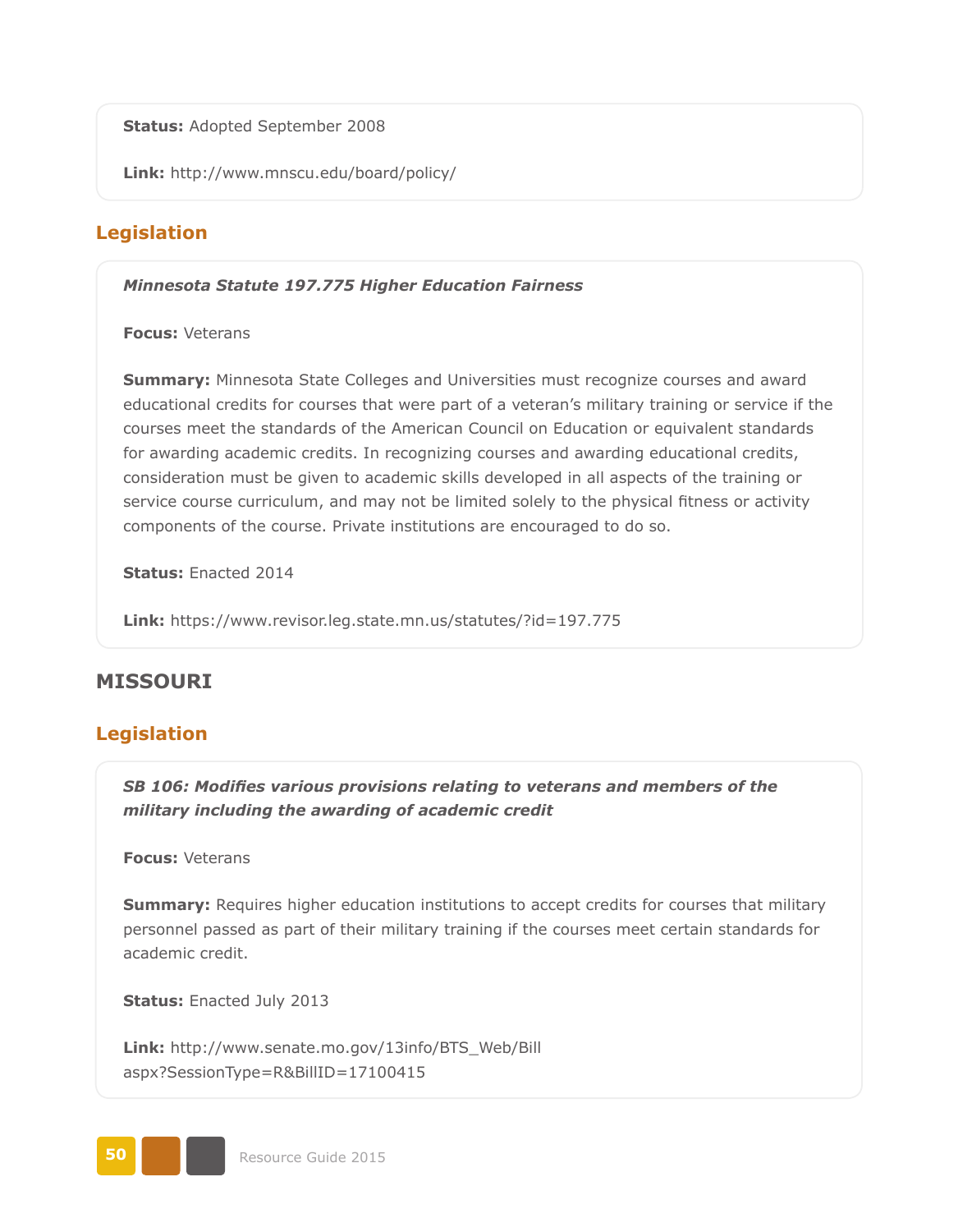## **MONTANA**

## **Policy [Executive branch agency]**

*Montana University System Board of Regents Policy 301.19—Prior Learning Assessment*

**Focus:** Establishment of PLA policy, Establishment of PLA Committee or Task Force, Transparent institutional policies, Assessment process/methods, Fees, Transfer and articulation, Transcription of PLA credit, Building capacity

**Summary:** This policy establishes system-wide PLA guidelines, including educational principles, assessment standards, procedures, reporting, and definitions.

**Status**: Approved September 2015

**Link:** <http://mus.edu/borpol/bor300/301-19.pdf>

*Montana University System Board of Regents Policy 301.5 (E)*

**Focus:** Veterans

**Summary:** MUS and community colleges should develop policies to ensure appropriate granting of credit for military training and courses based on American Council of Education recommendations.

**Status:** Approved May 2013

**Link:** <http://mus.edu/borpol/bor300/301-5.pdf>

# **NEBRASKA**

### **Legislation**

*Legislative Bill 264*

**Focus:** Veterans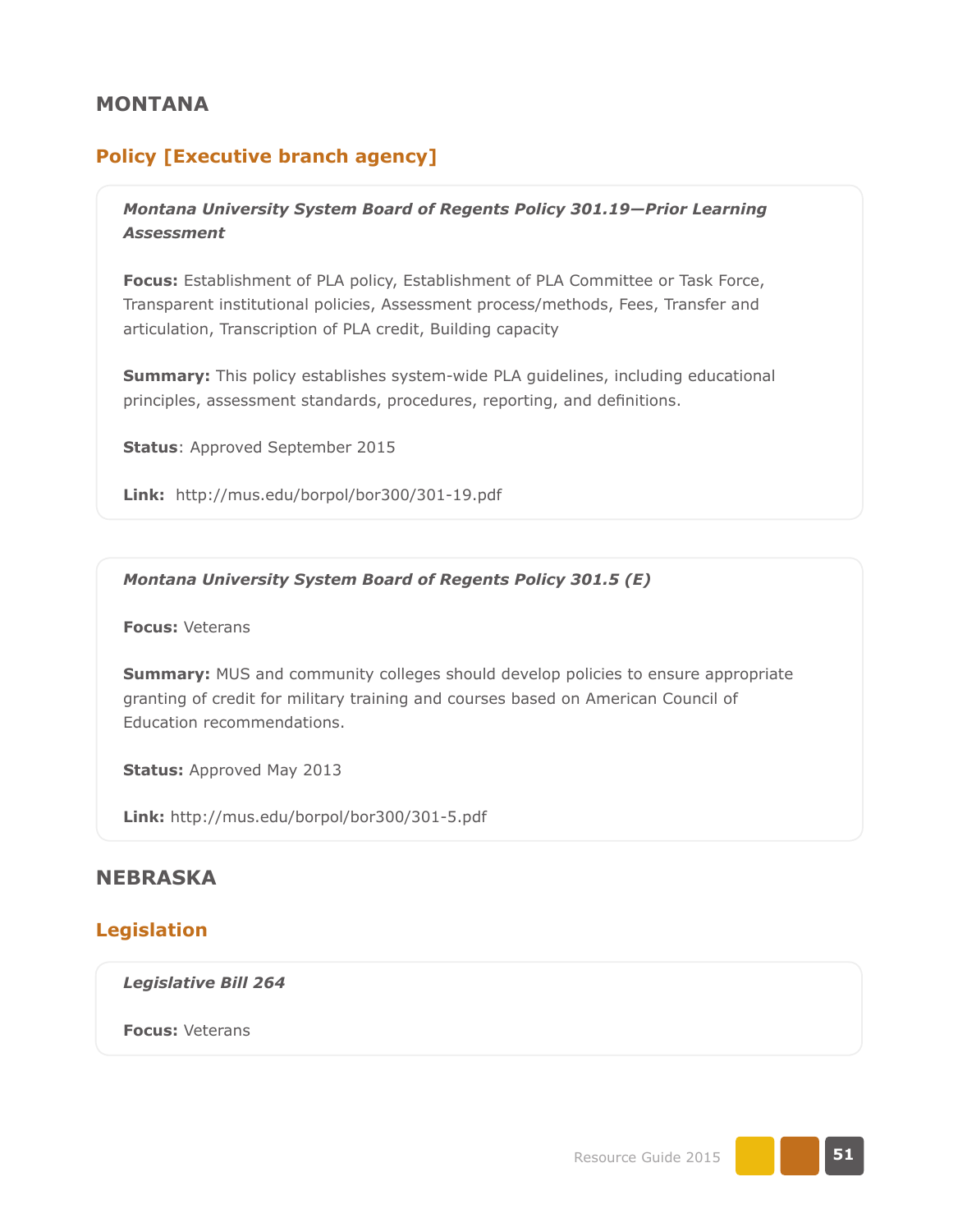**Summary:** This law would require the Department of Health and Human Services, Division of Public Health, to accept education, training, or service completed by the applicant as a member of the armed forces…toward the minimum standards for the credential.

**Status:** Enacted May 2015

**Link:** <http://nebraskalegislature.gov/FloorDocs/104/PDF/Intro/LB264.pdf>

### **NEVADA**

## **Policy [Executive branch agency]**

*Board of Regents State Policy: Title 4, Chapter 14, Section 22 – Credit by Examination*

**Focus:** Establishment of PLA policy, Veterans

**Summary:** Institutions within the Nevada state system of higher education permit granting credit for prior learning determined by nationally recognized examinations and ACE military credit.

**Status:** Enacted March 2013

**Links:** [http://system.nevada.edu/tasks/sites/Nshe/assets/File/BoardOfRegents/Handbook/](http://system.nevada.edu/tasks/sites/Nshe/assets/File/BoardOfRegents/Handbook/T4CH14NSHEPlanningProgramReviewArticulationandEnrollment%281%29.pdf) [T4CH14NSHEPlanningProgramReviewArticulationandEnrollment\(1\).pdf](http://system.nevada.edu/tasks/sites/Nshe/assets/File/BoardOfRegents/Handbook/T4CH14NSHEPlanningProgramReviewArticulationandEnrollment%281%29.pdf)

### **NEW HAMPSHIRE**

### **Legislation**

*House Bill 519*

**Focus:** Veterans

**Summary:** Requires that the Division of Higher Education in the Department of Education develop and adopt a policy on academic credit for a student's military occupation, military training, coursework, and experience, and to consult with institutions of higher education in implementing the policy.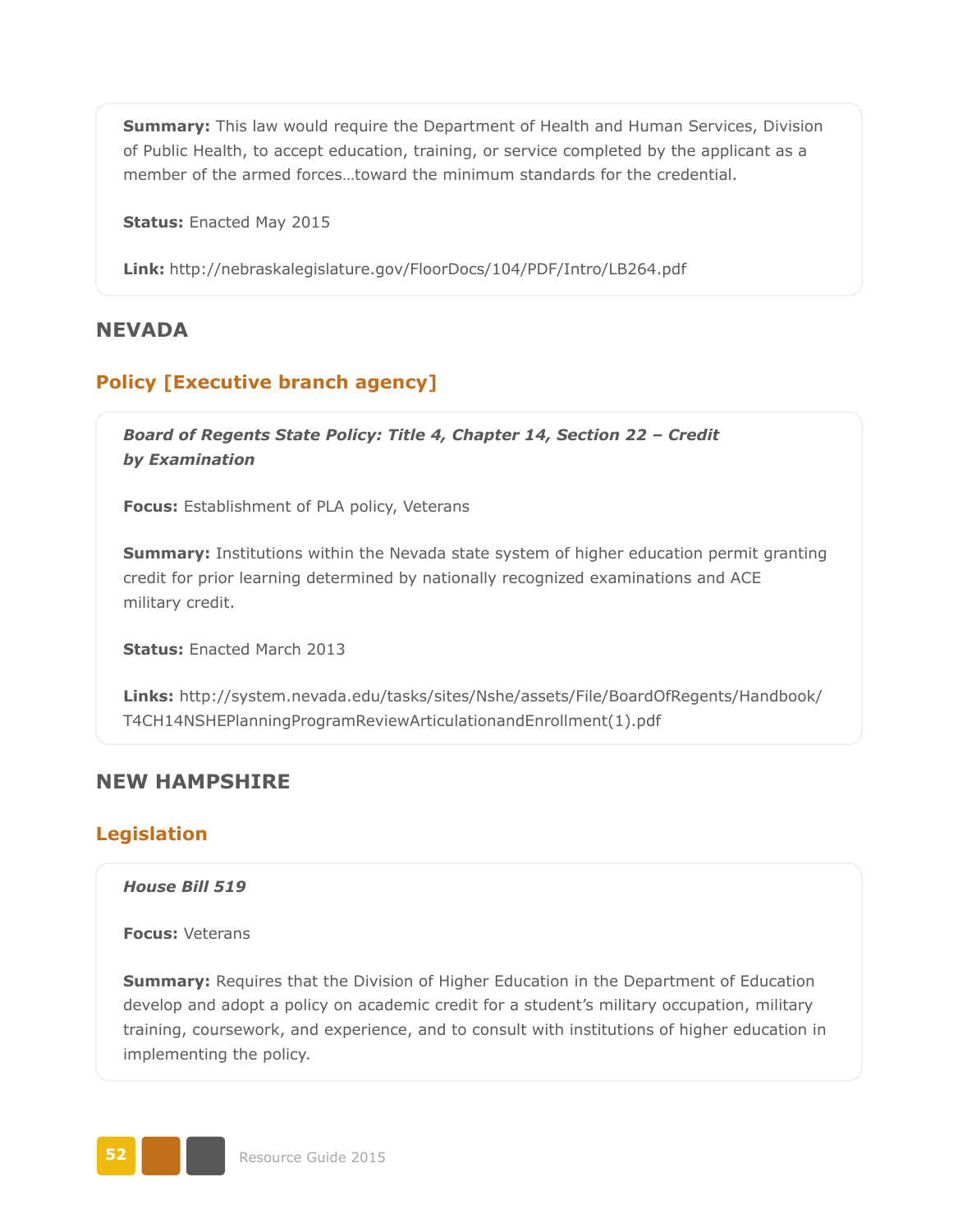**Status:** Enacted June 2013

**Link:** <http://www.sheeo.org/sites/default/files/New%20Hampshire%20HB%20519.pdf>

# **NORTH DAKOTA**

# **Policy [Executive branch agency]**

*North Dakota University System Procedures 441 - Degree Credit, Non-Degree Credit and Non-Credit Instructional Activity*

**Focus:** Establishment of PLA policy, Veterans

**Summary:** This policy defines degree credit and additional forms of degree credit related to prior learning assessments including: standardized examinations, challenge examinations, evaluated non-college coursework (such as previous military training for veterans).

**Status:** Enacted February 2013

**Links:** <http://www.ndus.edu/makers/procedures/ndus/default.asp?PID=454&SID=56>

<http://www.ndus.edu/makers/procedures/ndus/default.asp?PID=323&SID=56>

*State Board of Higher Education Policy 403.6: Course Challenges and Prior Learning Credit* 

**Focus:** Assessment process/methods

**Summary:** Institutions may allow students to earn course credits without enrolling in the course offering by evaluating their competency with locally developed tests or other proficiency assessments.

**Status:** Adopted February 2002

**Link:** <http://www.ndus.edu/makers/procedures/sbhe/default.asp?PID=97&SID=5>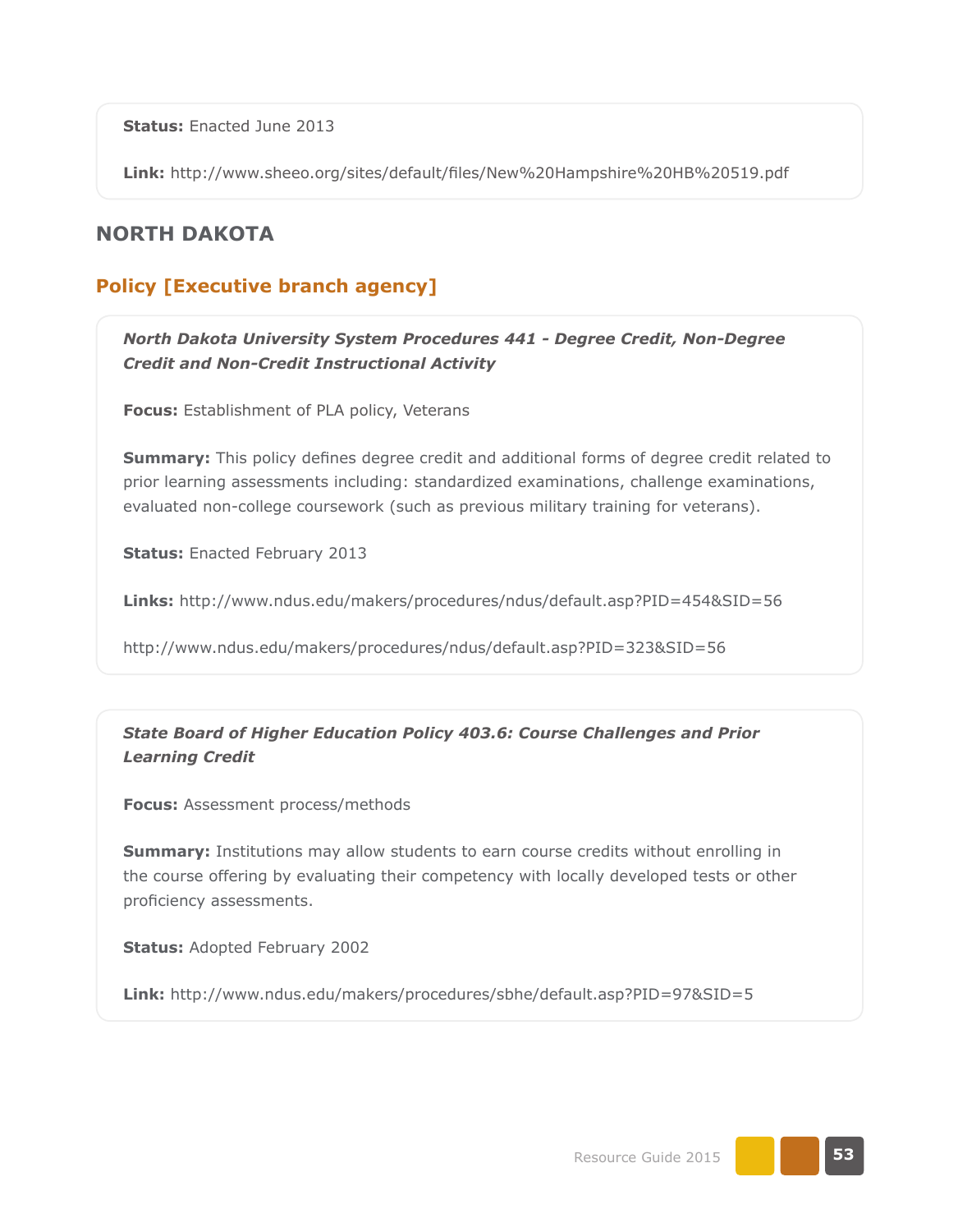# **OHIO**

# **Policy [Executive branch agency]**

### *Ohio Board of Regents PLA with a Purpose Initiative*

**Focus:** Establishment of PLA policy

**Summary:** Chancellor charged more than 140 faculty and staff from campuses throughout Ohio with developing a set of strategic recommendations for advancing and promoting the awarding of credit to students for prior learning based on clear statewide standards.

**Status:** Adopted 2013

**Link:** <https://www.ohiohighered.org/PLA>

#### *Ohio Board of Regents Statewide Policy: Directive 2011-004*

**Focus:** Veterans

**Summary:** College credit will be granted to students with military training, experience, or coursework that is recognized by ACE.

**Status:** Enacted March 2011

**Link:** <https://www.ohiohighered.org/sites/default/files/dir-2011-004.pdf>

*System Policy: Awarding of College Credit for College-Level Examination Program (CLEP)* 

**Focus:** Assessment process/methods

**Summary:** Awards college credit for nationally recognized testing programs; recognizes prior learning for military veterans, nontraditional students, and many others.

CLEP exams are free for active military service members. Veterans may seek reimbursement. Exam fee is \$77.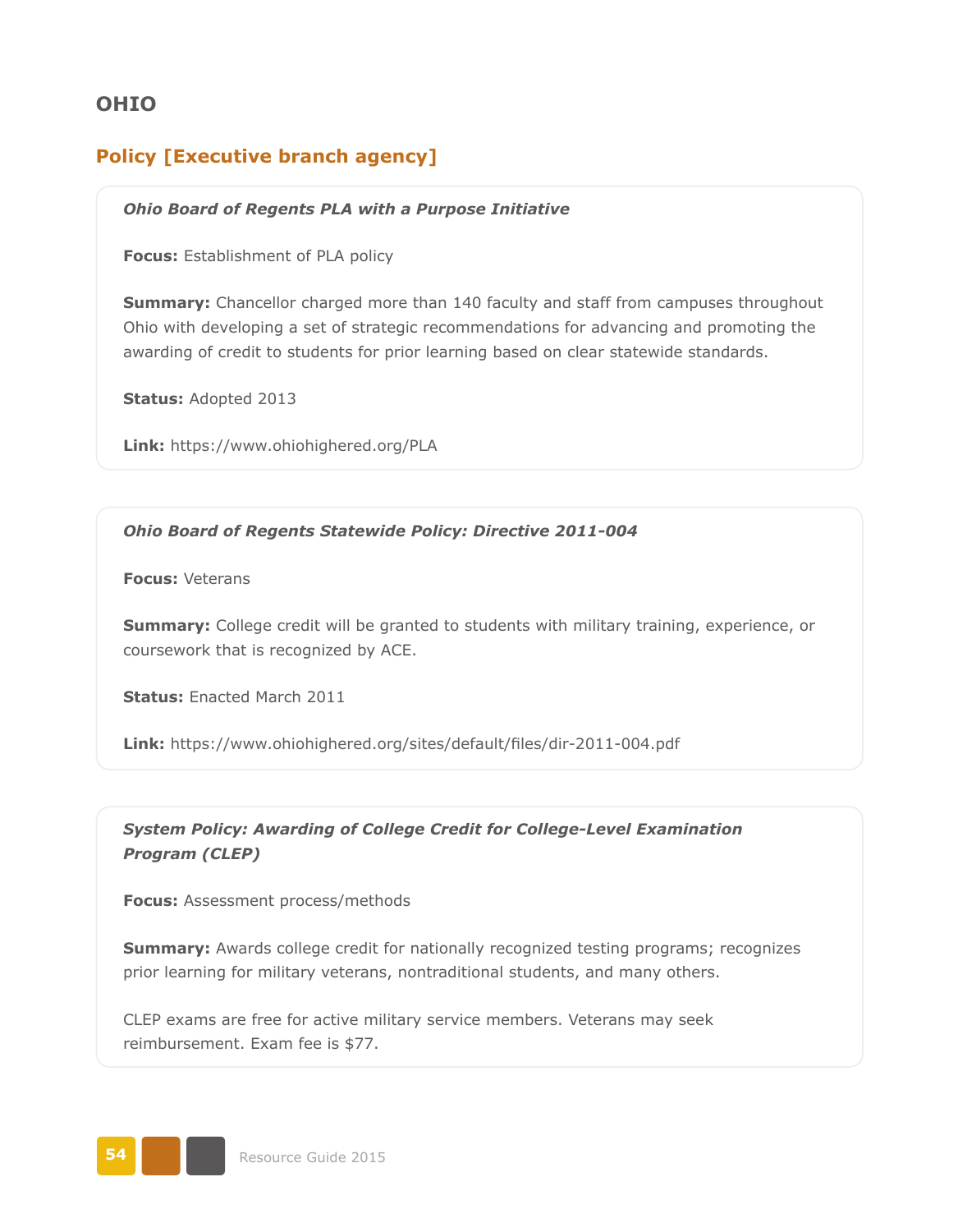**Status:** Enacted 2009

**Link:** <http://www.ohiohighered.org/transfer/military>

*System Policy: Awarding Credit for Advanced Placement (AP)*

**Focus:** Assessment process/methods

**Summary:** Students in Ohio who take a College Board Advanced Placement examination and score at least a '3' are guaranteed college credit, usually towards their general education curriculum, upon entering an Ohio Public Institution of Higher Education.

**Status:** Enacted 2009

**Link:** <https://www.ohiohighered.org/transfer/advancedplacement>

## **Legislation**

#### *HB 59 One-Year Option*

**Focus:** Establishment of PLA policy

**Summary:** Requires the Chancellor of the Ohio Board of Regents to establish a One-Year Option credit articulation system by no later than June 30, 2014. This Option will allow graduates of Ohio Technical Centers who complete a 900-hour program of study and obtain an industry-recognized credential approved by the Chancellor to receive 30 college technical credit hours toward a technical degree upon enrollment in an institution of higher education.

**Status:** Enacted 2013

**Link:** <https://www.ohiohighered.org/one-year-option>

*Executive Order 2013-05K*

**Focus:** Veterans

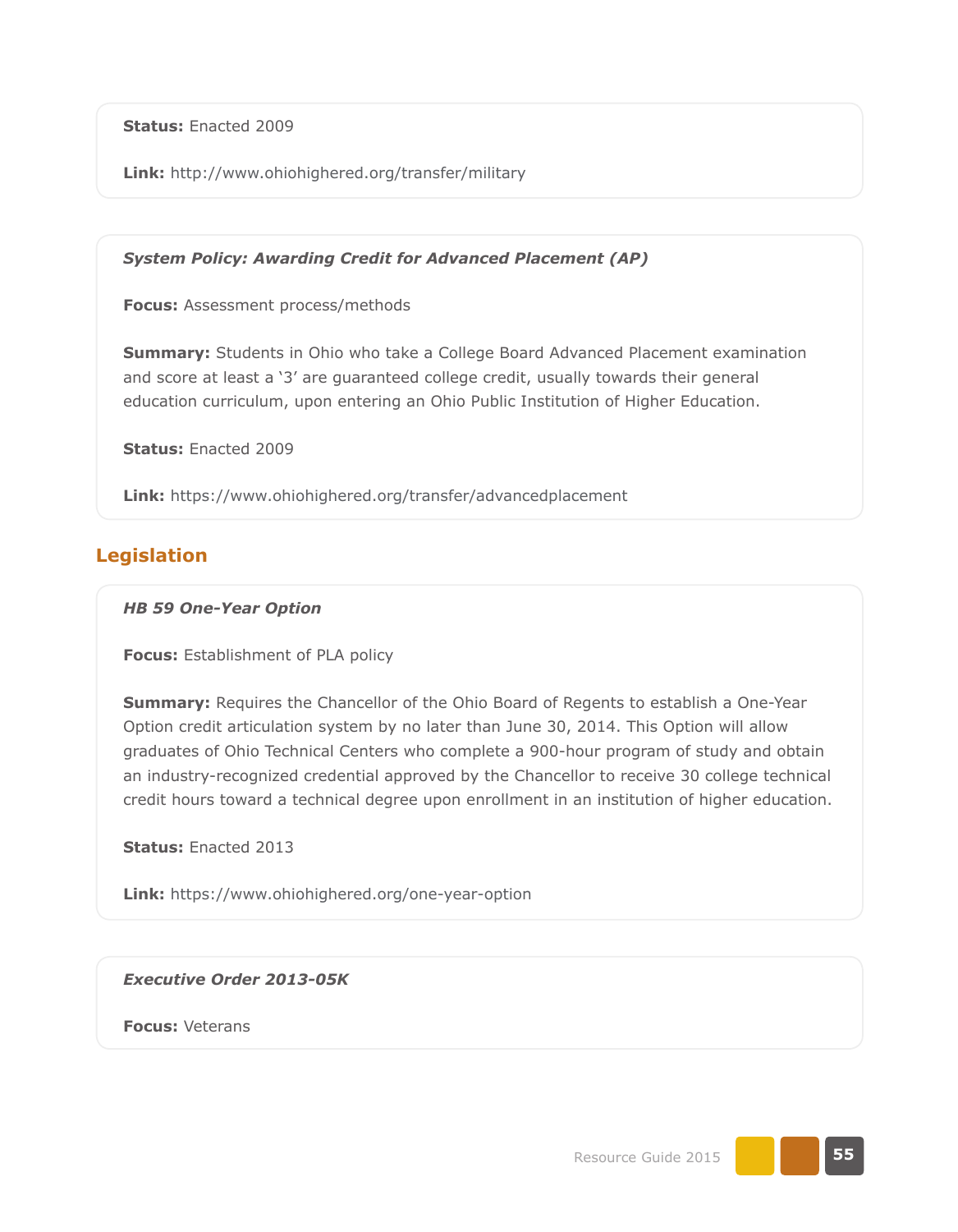**Summary:** Directing State Departments, Boards and Commissions to Streamline the State Licensing Process to Take into Account Relevant Military Education and to Direct the Chancellor of the Ohio Board of Regents, in Collaboration with Presidents of the University System of Ohio, to Simplify the Process for Awarding College Credit for Military Education for Veterans and Service Members.

**Status:** Enacted July 2013

**Link:** <http://www.governor.ohio.gov/Portals/0/Executive%20Order%202013-05K.pdf>

#### *House Bill 488*

#### **Focus:** Veterans

**Summary:** Requires the chancellor of the Ohio board of regents to: 1) develop standards and procedures for state higher education institutions to grant college credit for military training, experience, and coursework; 2) create a military articulation and transfer assurance guide for college credit that is earned through military training, experience, and coursework; 3) create a web site that contains information related to the awarding of college credit for military training, experience, and coursework; 4) develop a statewide training program that prepares faculty and staff of state institutions of higher education to evaluate various military training, experience, and coursework and to award appropriate equivalent credit.

**Status:** Enacted 2011

**Link:** [https://www.ohiohighered.org/sites/ohiohighered.org/files/uploads/ATC\\_2014\\_](https://www.ohiohighered.org/sites/ohiohighered.org/files/uploads/ATC_2014_Meeting/Admissions%20and%20Registrar%20Meeting%20-%20Military%20Initiative%20Update%20April%202014.pdf) [Meeting/Admissions%20and%20Registrar%20Meeting%20-%20Military%20Initiative%20](https://www.ohiohighered.org/sites/ohiohighered.org/files/uploads/ATC_2014_Meeting/Admissions%20and%20Registrar%20Meeting%20-%20Military%20Initiative%20Update%20April%202014.pdf) [Update%20April%202014.pdf](https://www.ohiohighered.org/sites/ohiohighered.org/files/uploads/ATC_2014_Meeting/Admissions%20and%20Registrar%20Meeting%20-%20Military%20Initiative%20Update%20April%202014.pdf)

## **OKLAHOMA**

## **Policy [Executive branch agency]**

*Policy 3.15: State Regents for Higher Education Policy on Credit for Extrainstitutional Learning*

**Focus:** Establishment of PLA policy, Veterans, Fees, Transfer and articulation of PLA credit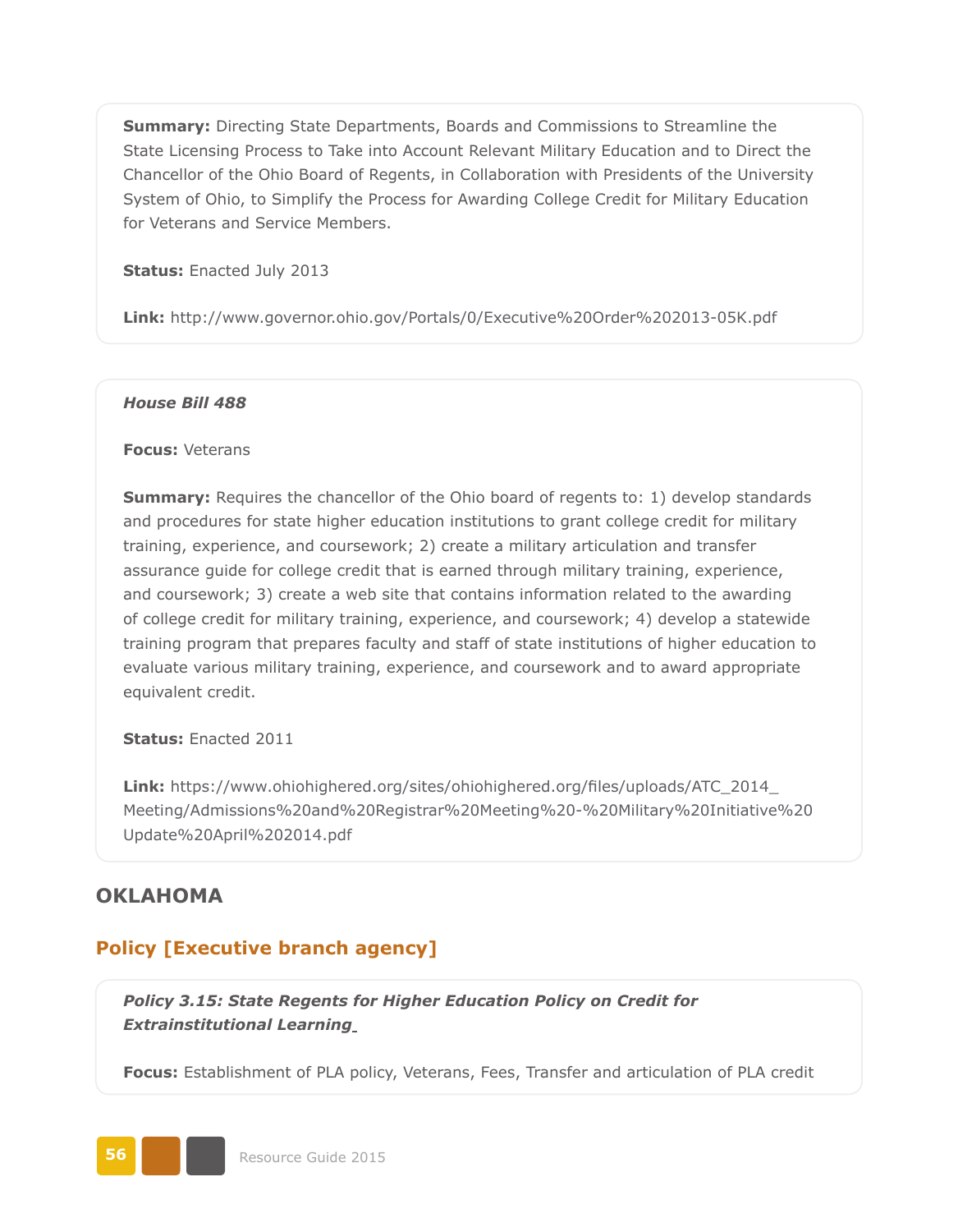**Summary:** This policy requires State System institutions to develop institutional policies for evaluating extrainstitutional learning and for awarding credit consistent with this policy. (Extrainstitutional learning applies to learning acquired from work and life experiences, independent reading and study, and participation in formal courses sponsored by associations, business, government, industry, the military, and unions.)

**Status:** Enacted 1972. Revised 2006

**Link:** (Page 100) [http://www.okhighered.org/state-system/policy-procedures/2011/AA%20](http://www.okhighered.org/state-system/policy-procedures/2011/AA%20Procedures%20Handbook%20December%202011.pdf) [Procedures%20Handbook%20December%202011.pdf](http://www.okhighered.org/state-system/policy-procedures/2011/AA%20Procedures%20Handbook%20December%202011.pdf)

### **OREGON**

### **Policy [Executive branch agency]**

*The Oregon Higher Education Coordinating Commission: Oregon Credit for Prior Learning Standards*

**Focus:** Establishment of PLA policy

**Summary:** The HECC directed Oregon postsecondary institutions to adopt a set of Credit for Prior Learning (CPL) standards and to use these standards to implement assessment processes for awarding CPL. These standards were developed to recognize and acknowledge that credit awarded for prior learning is granted only for evidence of learning and not solely on the basis of experience. Foundational to these standards is faculty involvement and use of their expertise to assess credit awarded to students. The decision to offer or not to offer CPL to students is solely determined by the institution.

**Status:** Adopted May 8, 2014

**Link:** [http://www.oregon.gov/HigherEd/Documents/HECC/Reports-and-Presentations/CPL\\_](http://www.oregon.gov/HigherEd/Documents/HECC/Reports-and-Presentations/CPL_Standards_FINAL.pdf) [Standards\\_FINAL.pdf](http://www.oregon.gov/HigherEd/Documents/HECC/Reports-and-Presentations/CPL_Standards_FINAL.pdf)

### **Legislation**

#### *Or. Rev. Stat. § 351.751 Academic Credit for Prior Learning*

**Focus:** Establishment of PLA policy, Transparent institutional policies, Transfer and articulation of PLA credit, Building capacity

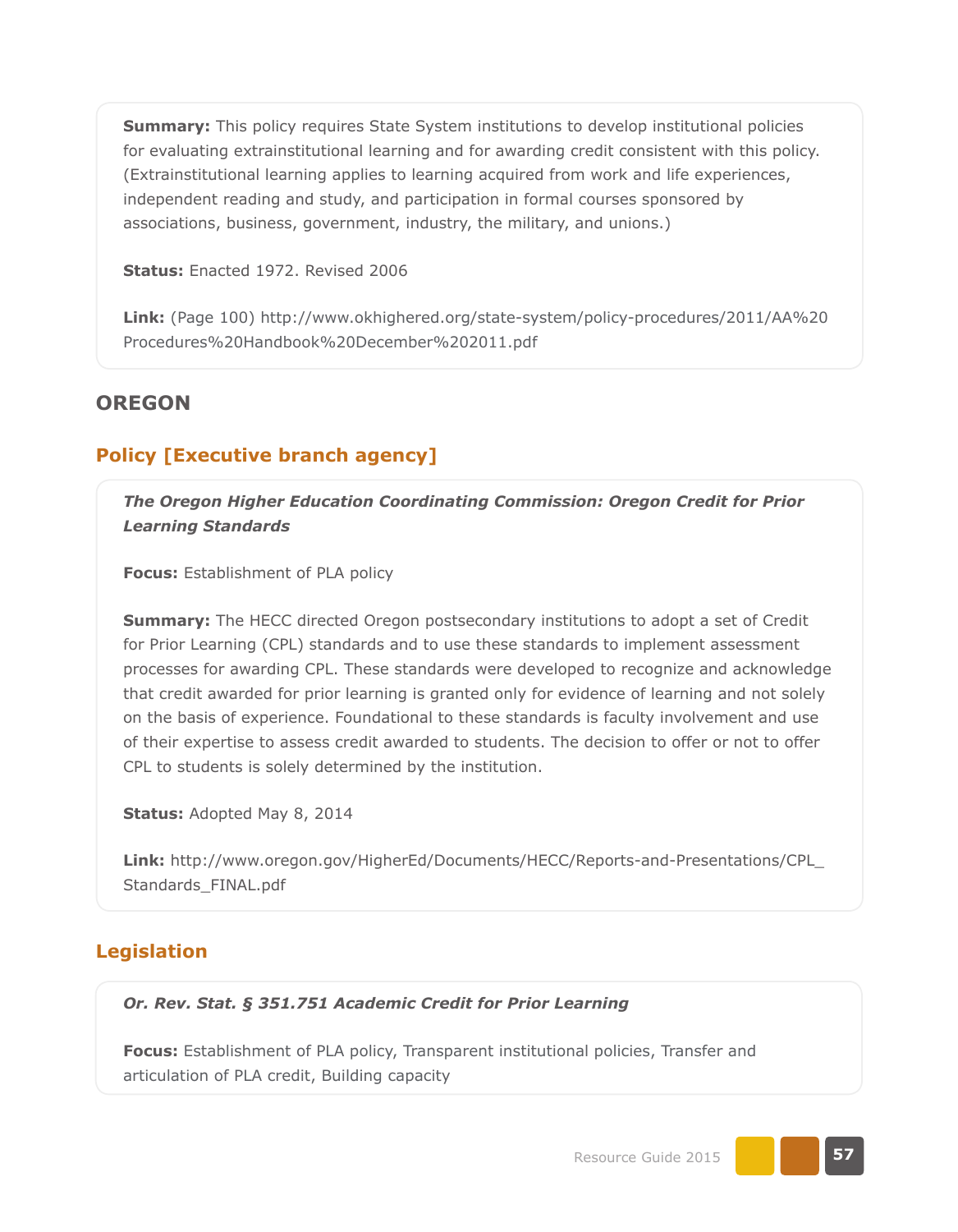**Summary:** This policy directs the Higher Education Coordinating Commission to carry out goals relating to academic credit for prior learning by students. Goals include increasing the number of students who receive academic credit for prior learning, increasing the number and type of academic credits accepted for prior learning, developing transparent policies and practices in awarding academic credit for prior learning, improving prior learning assessment practices across all institutions of higher education, and more.

**Status:** Revised 2013

**Link:** [https://www.oregonlegislature.gov/bills\\_laws/lawsstatutes/2013ors351.html](https://www.oregonlegislature.gov/bills_laws/lawsstatutes/2013ors351.html)

#### *Or. Rev. Stat. § 341.533 Credit for education and training received in Armed Forces*

#### **Focus:** Veterans

**Summary:** This policy requires the board of education at each community college district to develop, in consultation with the Department of Veterans Affairs, standards and give credit for education and training obtained by veterans that meets the standards adopted by the board. They must also develop methods to inform veterans of these credit options.

**Status:** Revised 2013

**Link:** [https://www.oregonlegislature.gov/bills\\_laws/lawsstatutes/2013ors341.html](https://www.oregonlegislature.gov/bills_laws/lawsstatutes/2013ors341.html)

#### *HB 4059*

**Focus:** Establishment of PLA policy, Transparent institutional policies, Raising awareness and encouraging student PLA participation

**Summary:** This legislation directs the Higher Education Coordinating Commission to carry out goals relating to academic credit for prior learning by students. Goals include increasing the number of students who receive academic credit for prior learning, increasing the number and type of academic credits accepted for prior learning, developing transparent policies and practices in awarding academic credit for prior learning, improving prior learning assessment practices across all institutions of higher education, and more.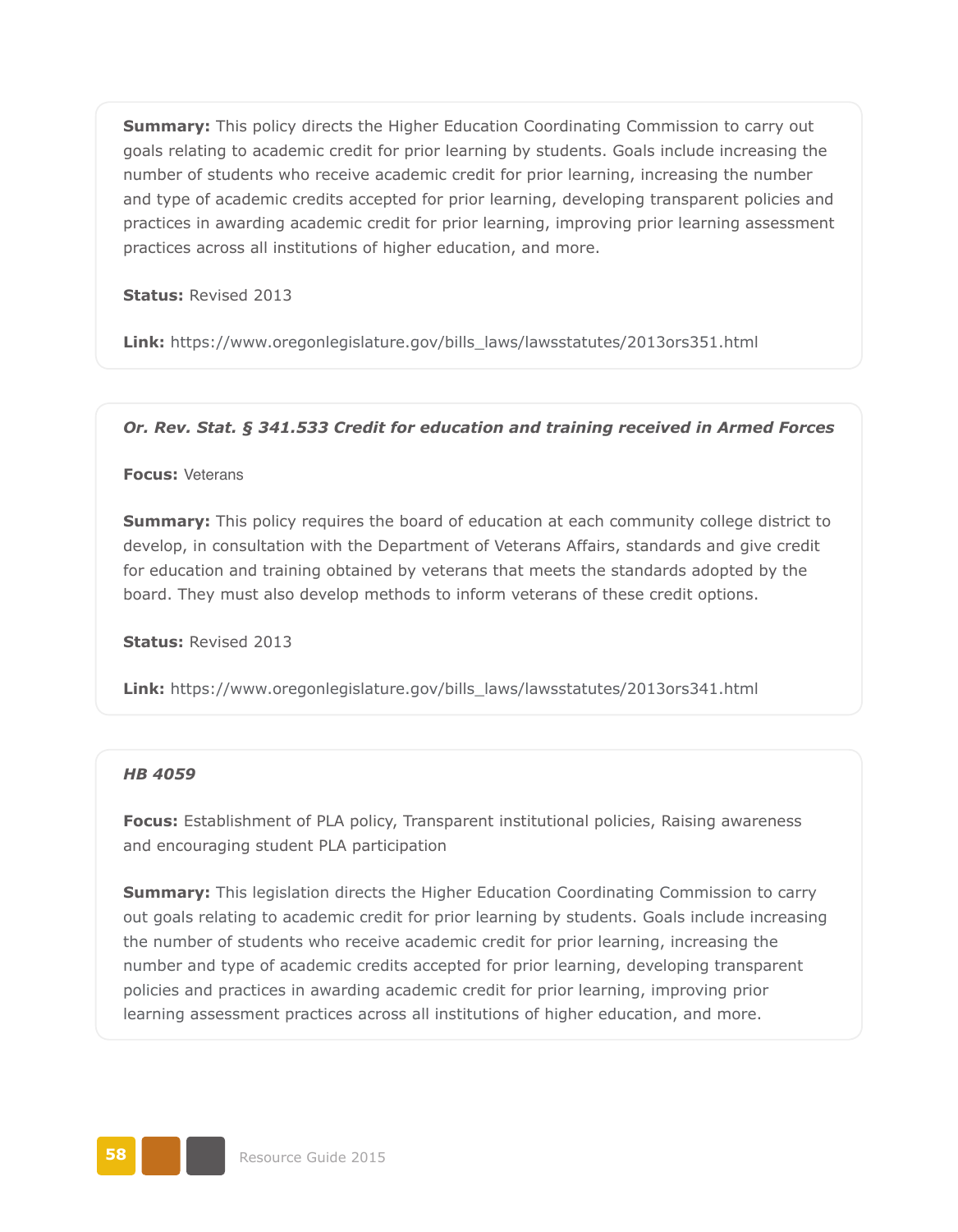**Status:** Enacted July 2012

**Link:** <http://www.oregon.gov/gov/docs/OEIB/HECC4.pdf>

### *SB 275*

**Focus:** Veterans

**Summary:** This bill requires the board of education at each community college district to develop standards and give credit for education and training obtained by veterans that meets the standards adopted by the board.

**Status:** Enacted January 2012

**Link:** [https://www.oregonlegislature.gov/citizen\\_engagement/Reports/2012\\_DCCWD\\_](https://www.oregonlegislature.gov/citizen_engagement/Reports/2012_DCCWD_Legislative%20Report%20for%20SB275%20Community%20College%20Credit%20for%20Education%20and%20Training%20Obtained%20in%20the%20Armed%20Forces.pdf) [Legislative%20Report%20for%20SB275%20Community%20College%20Credit%20for%20](https://www.oregonlegislature.gov/citizen_engagement/Reports/2012_DCCWD_Legislative%20Report%20for%20SB275%20Community%20College%20Credit%20for%20Education%20and%20Training%20Obtained%20in%20the%20Armed%20Forces.pdf) [Education%20and%20Training%20Obtained%20in%20the%20Armed%20Forces.pdf](https://www.oregonlegislature.gov/citizen_engagement/Reports/2012_DCCWD_Legislative%20Report%20for%20SB275%20Community%20College%20Credit%20for%20Education%20and%20Training%20Obtained%20in%20the%20Armed%20Forces.pdf)

# **PENNSYLVANIA**

Pennsylvania currently does not have formal PLA policies. However, with funding from a U.S. Department of Labor TAACCCT grant, a consortium of community colleges has collaborated on the development of a centralized portal and process for PLA as described in the case study presented in the main report.

# **RHODE ISLAND**

# **Legislation**

*Senate Bill S 0638: Academic credit for military service*

**Focus:** Veterans

**Summary:** Requires that public higher education institutions adopt a policy and promulgate regulations to award educational credits to veterans for courses that were part of the student's military training.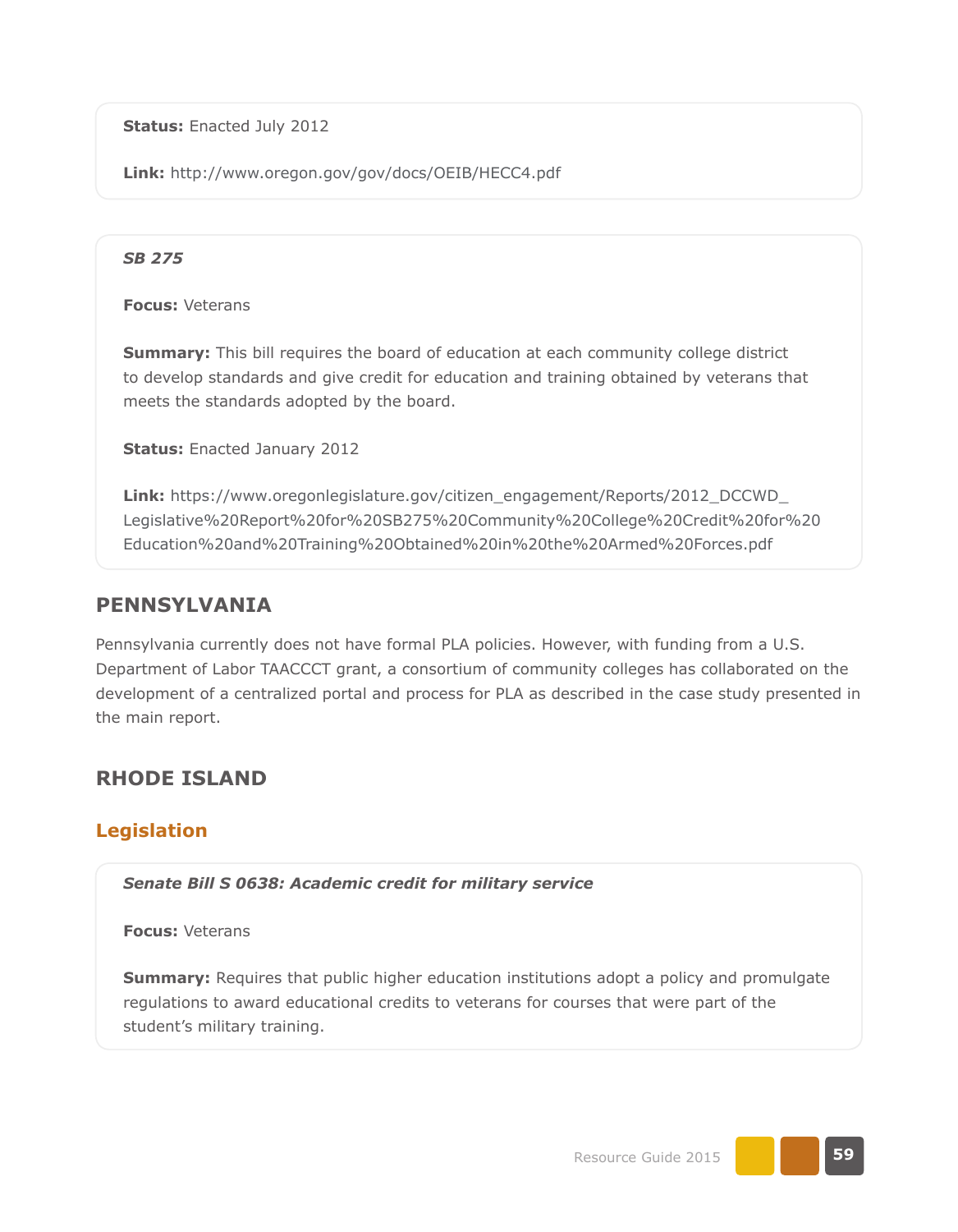**Status:** Enacted 2013

**Link:** <http://webserver.rilin.state.ri.us/BillText13/SenateText13/S0638A.pdf>

# **SOUTH CAROLINA**

# **Policy [Executive branch agency]**

#### *Advanced Placement Credit Award Policy*

**Focus:** Assessment process/methods

**Summary:** Each public institution shall give credit in appropriate courses for scores of three or better on pertinent AP exams, governed by the Commission on Higher Education.

**Status:** Approved 1985

**Link:** [http://www.che.sc.gov/CHE\\_Docs/academicaffairs/apib\\_policy.pdf](http://www.che.sc.gov/CHE_Docs/academicaffairs/apib_policy.pdf)

#### *International Baccalaureate Credit Award Policy*

**Focus:** Assessment process/methods

**Summary:** "Each public institution of higher education within the state shall adopt and implement a policy by Fall 2008 for the acceptance of International Baccalaureate credit for first-time freshman students who have scored '4' or above on any higher-level IB course examination." Governed by the Commission on Higher Education.

**Status:** Enacted October 2007

**Link:** [http://www.che.sc.gov/CHE\\_Docs/academicaffairs/apib\\_policy.pdf](http://www.che.sc.gov/CHE_Docs/academicaffairs/apib_policy.pdf)

## **Legislation**

*Senate Bill 417*

**Focus:** Veterans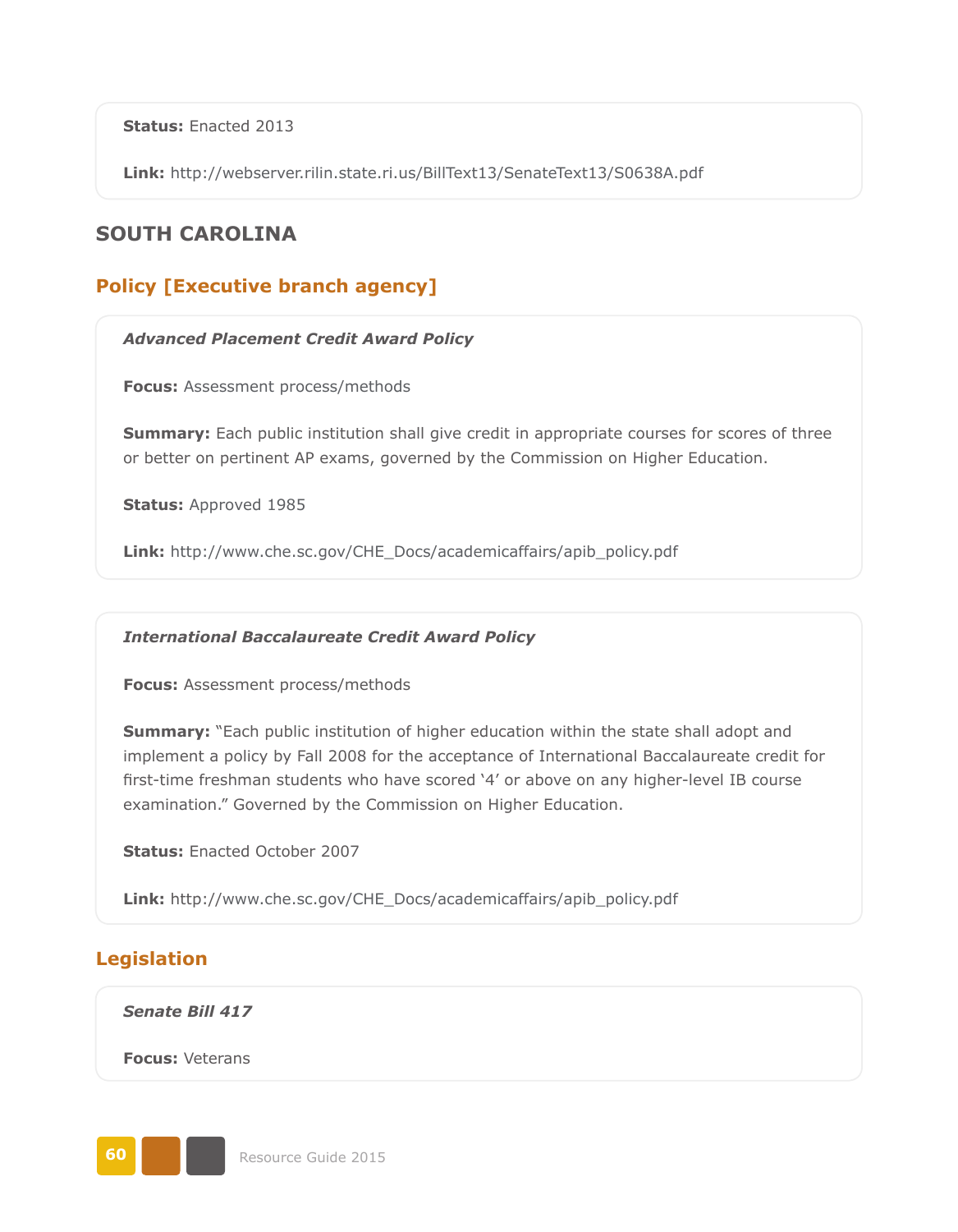**Summary:** Enacts the Military Service Occupation, Education, and Credentialing Act that allows public, post-secondary institutions to award educational credit to an honorably discharged member of the Armed Forces for a course that is part of his or her military training or service, subject to certain conditions.

**Status:** Approved 2013

**Link:** [http://www.scstatehouse.gov/sess120\\_2013-2014/bills/417.htm](http://www.scstatehouse.gov/sess120_2013-2014/bills/417.htm)

### **TENNESSEE**

### **Policy [Executive branch agency]**

*Tennessee Board of Regents Policy: Awarding of Credits Earned Through Extra-Institutional Learning to Community Colleges and Universities*

**Focus:** Establishment of PLA policy

**Summary:** The purpose of this policy is to authorize each community college and university governed by the Tennessee Board of Regents to develop procedures for the recognition of equivalent extra-institutional learning processes that include the awarding of credit or advanced placement.

**Status:** Revised September 2013. Enacted March 2006.

**Link:** https[://policies.tbr.edu/policies/awarding-credits-earned-through-extra-institutional](https://policies.tbr.edu/policies/awarding-credits-earned-through-extra-institutional-learning-community-colleges-and)[learning-community-colleges-and](https://policies.tbr.edu/policies/awarding-credits-earned-through-extra-institutional-learning-community-colleges-and)

*Recommended Standards In Prior Learning Assessment (PLA) Policy And Practice For Tennessee Public Colleges And Universities*

**Focus:** Establishment of PLA policy, Transfer and articulation of PLA credit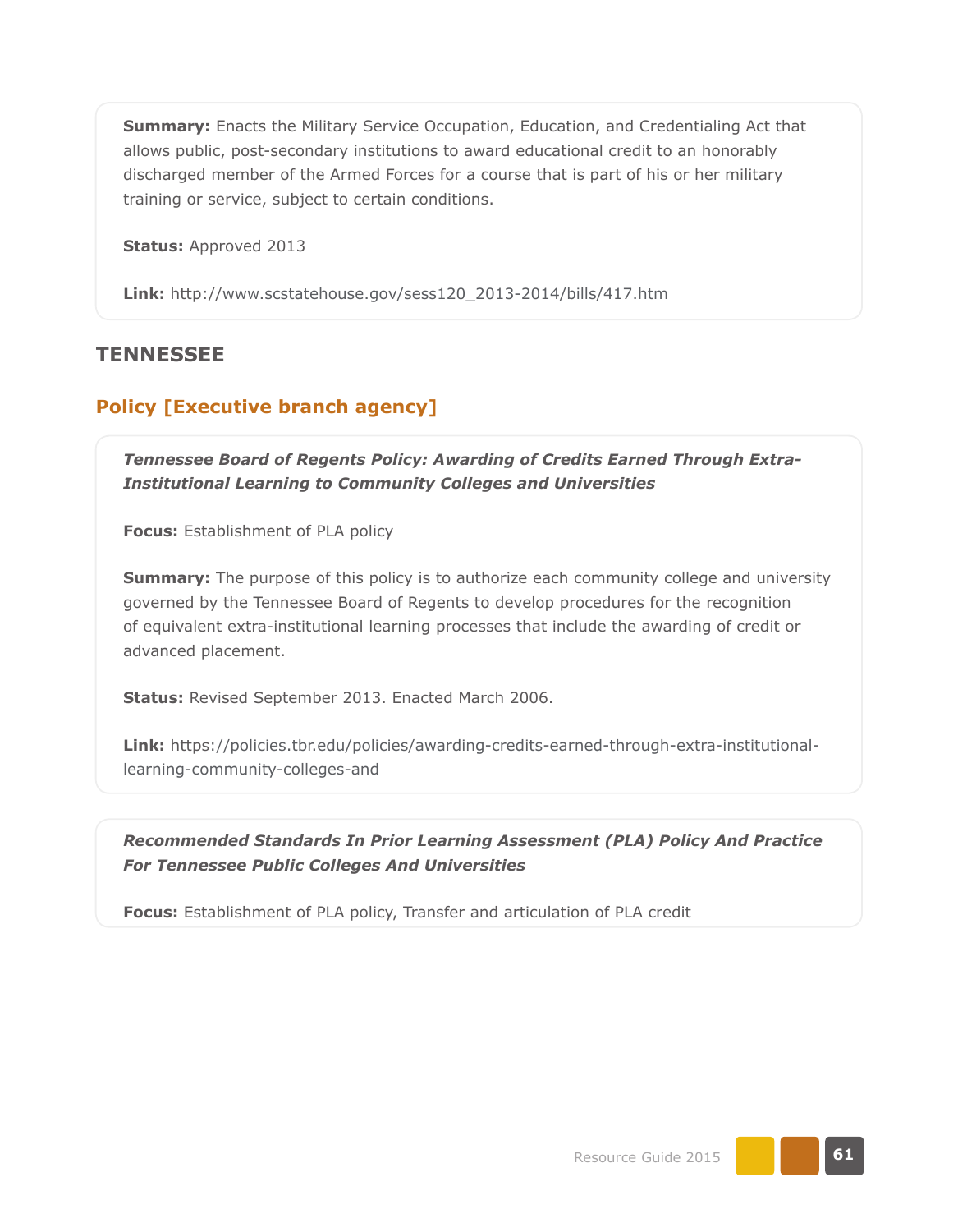**Summary:** The purpose of these standards is to outline the terms and conditions under which Tennessee Board of Regents (TBR) and University of Tennessee (UT) universities and community colleges award and/or transfer credits toward a degree or certificate based on Prior Learning Assessment (PLA), and to provide consistent and accessible methods for students to earn these credits. These terms and conditions apply to the entire institution, including all departments and colleges. Exceptions must be approved by the chief academic officer of the institution.

**Status:** Adopted 2012

**Link:** [http://www.insidehighered.com/sites/default/server\\_files/files/Recommendations%20](http://www.insidehighered.com/sites/default/server_files/files/Recommendations%20for%20Standards%20in%20PLA%20-%20Final%20Version%201-1.pdf) [for%20Standards%20in%20PLA%20-%20Final%20Version%201-1.pdf](http://www.insidehighered.com/sites/default/server_files/files/Recommendations%20for%20Standards%20in%20PLA%20-%20Final%20Version%201-1.pdf)

### **Legislation**

*Tenn. Code Ann. § 49-7-1203: Coordination of efforts in developing, administering and implementing a LEAP -- Priorities.*

**Focus:** Veterans

**Summary:** In order to become and continue to be a VETS campus, institutions must, among other things, create and maintain a process for the assessment of prior learning that grants academic credit to veterans for transferable training and experience attained through service in the armed forces of the United States.

**Status:** Revised 2014

**Links**: <http://www.lexisnexis.com/hottopics/tncode/>

*Tenn. Code Ann. § 49-7-1307: Qualification criteria for VETS campuses*

**Focus:** Veterans

**Summary:** The higher education commission shall coordinate certain priorities to encourage workforce development, including offering of prior learning assessment.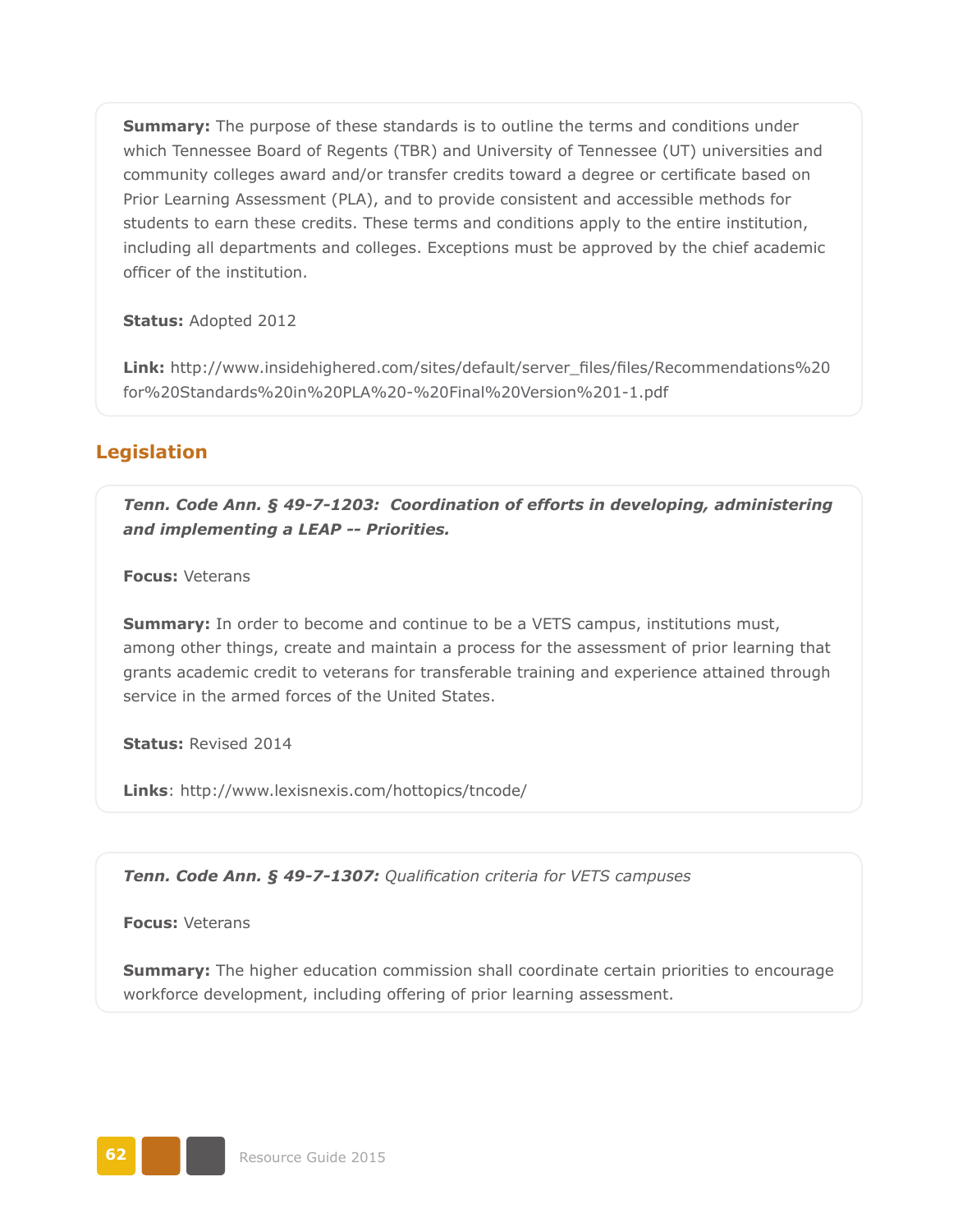**Status:** Revised 2014

**Links**: <http://www.lexisnexis.com/hottopics/tncode/>

# **TEXAS**

## **Legislation**

#### *SB 806: Related to the College Credit for Heroes Program*

**Focus:** Veterans

**Summary:** This legislation amends the Texas Labor Code pertaining to College Credit for Heroes Program to establish CCH as a permanent program, and to continue developing curricula, running evaluation granting webpage, and the commission shall report to the legislature and governor yearly on the results of grants, best practices, and related measures that facilitate the entry of trained veterans into the workforce.

**Status:** Enacted June 2015

**Links**: <http://www.legis.state.tx.us/tlodocs/84R/billtext/html/SB00806I.htm>

### *Tex. Labor Code Ann. § 302.0031 - College Credit for Heroes Program*

**Focus:** Veterans

**Summary:** This policy pertains to the establishment and administration of the College Credit for Heroes Program and requires a commission to identify, develop, and support methods to maximize academic or workforce education credit awarded by institutions of higher education to veterans and military service members for military experience, education, and training obtained during military service.

**Status:** Enacted June 2011

**Links:** http://www.statutes.legis.state.tx.us/Docs/LA/htm/LA.302.htm#302.0031

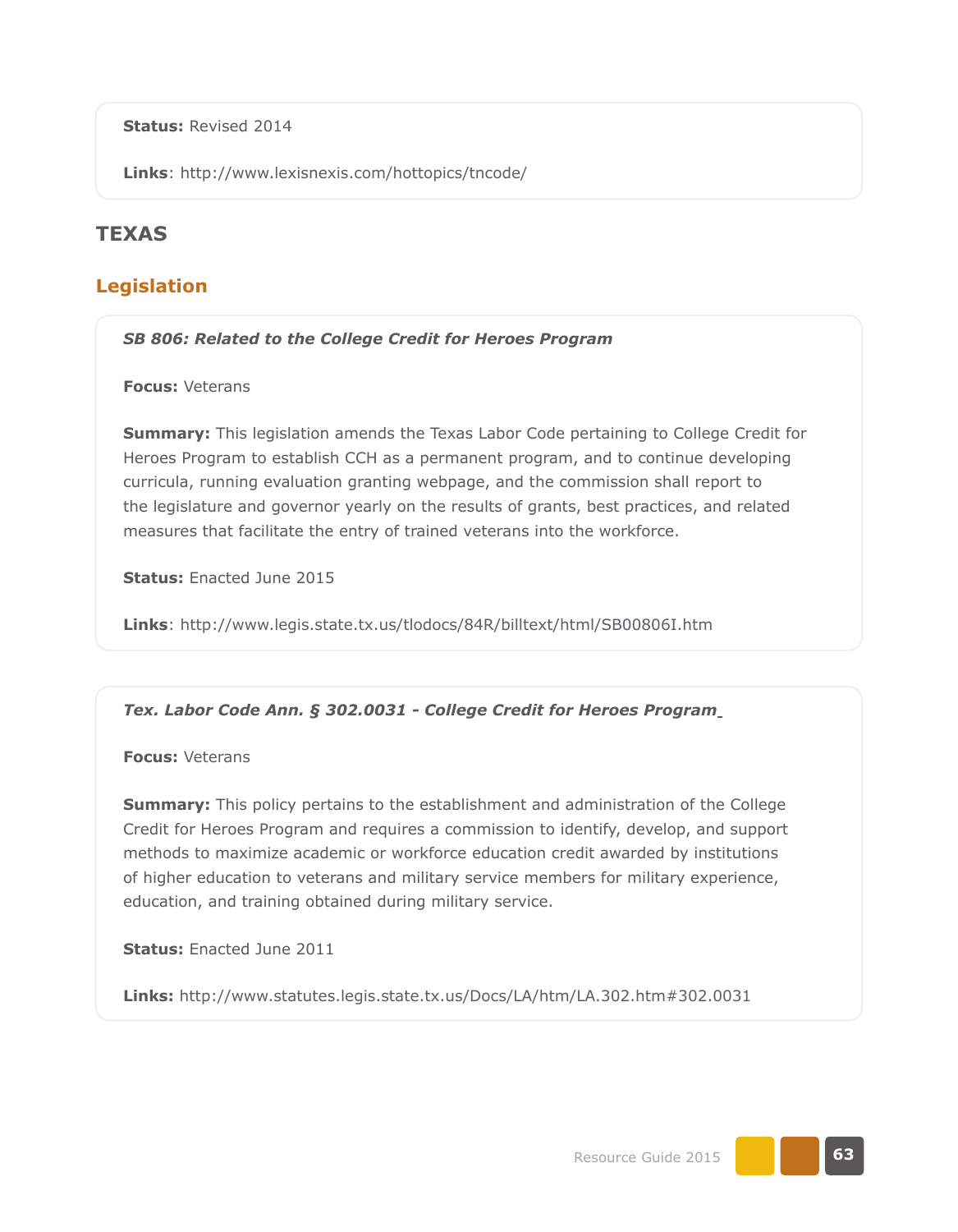## **UTAH**

# **Policy [Executive branch agency]**

### *Board Policy 470-9: To establish the credit by examination policy*

#### **Focus:** Assessment process/methods

**Summary:** The Board of Regents accepts as valid the concept of credit by examination without equivalent previous college coursework. Because of the variety of testing programs, the domain of individual departments and General Education, the following specific policies shall apply: Examinations that replace specific coursework; departmentally devised examinations; external standardized examinations; advanced placement examinations... students may demonstrate that they have specific subject matter credit through the Prior Learning Assessment developed by the Council for Adult and Experiential Learning. Institutional departments should evaluate and accept such credit if it meets institutional and departmental standards.

**Status:** Revised March 2011

**Link:** [http://www.higheredutah.org/wp-content/uploads/2013/06/pff\\_2011\\_r470.pdf](http://www.higheredutah.org/wp-content/uploads/2013/06/pff_2011_r470.pdf)

## **Legislation**

*House Bill 254 Substitute – College credit for veterans*

**Focus:** Veterans

**Summary:** Requires colleges and universities within the state higher education system to award credit for certain military service training and experience as recommended by a postsecondary accreditation agency or association designated by the State Board of Regents.

**Status:** Enacted May 2013

**Link:** <http://le.utah.gov/~2013/htmdoc/hbillhtm/HB0254S01.htm>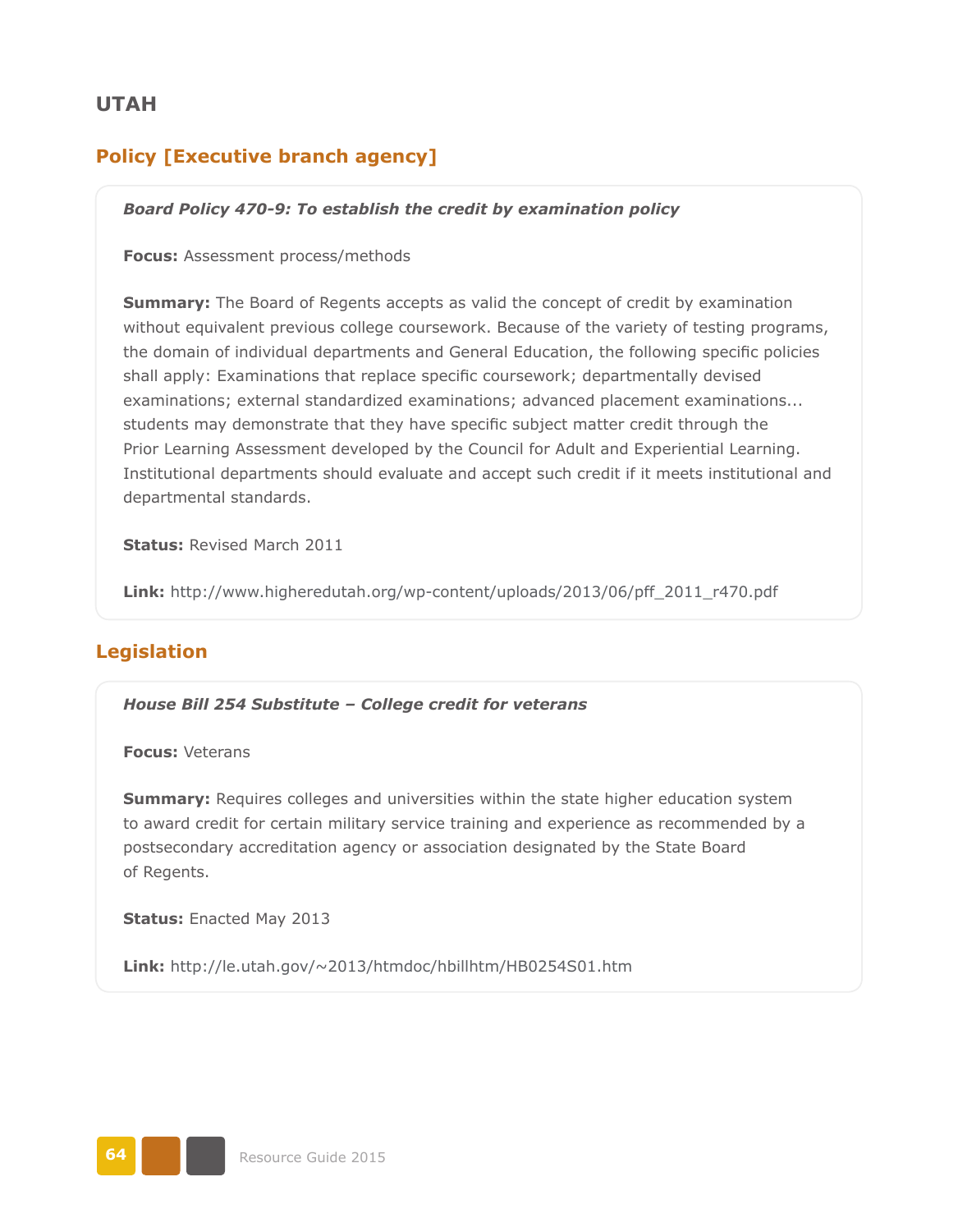*Utah State Board of Regents Policy and Procedures - R473 - Standards for Granting Academic Credit for CTE Course Work Completed in Non-Credit Instructional Formats*

**Focus:** Assessment process/methods

**Summary:** This policy assures the integrity and consistency of the process of awarding credit for instruction received in formal instructional settings where academic credit is not awarded but measured by a non-credit unit (clock hours, continuing education units, competency assessments).

**Status:** Enacted February 2011

**Link:** [http://higheredutah.org/wp-content/uploads/2013/06/pff\\_2011\\_r473.pdf](http://higheredutah.org/wp-content/uploads/2013/06/pff_2011_r473.pdf)

### *VERMONT*

Vermont currently does not have formal PLA policies. However, the Vermont State Colleges centralizes its PLA program as described in the case study presented in the main report.

### **VIRGINIA**

#### **Legislation**

*SB 1335 State Board for Community Colleges; policy for the award of academic credit for military training*

**Focus:** Veterans

**Summary:** Requires the State Board for Community Colleges to adopt, no later than December 31, 2015, a policy for the award of academic credit to any student enrolled at a comprehensive community college who has successfully completed a military training course or program as part of his military service that is applicable to the student's certificate of degree requirements and is recommended for academic credit by a national higher education association that provides academic credit recommendations for military training courses or programs, noted on the student's military transcript issued by any of the armed forces of the United States, or otherwise documented in writing by any of the armed forces of the United States.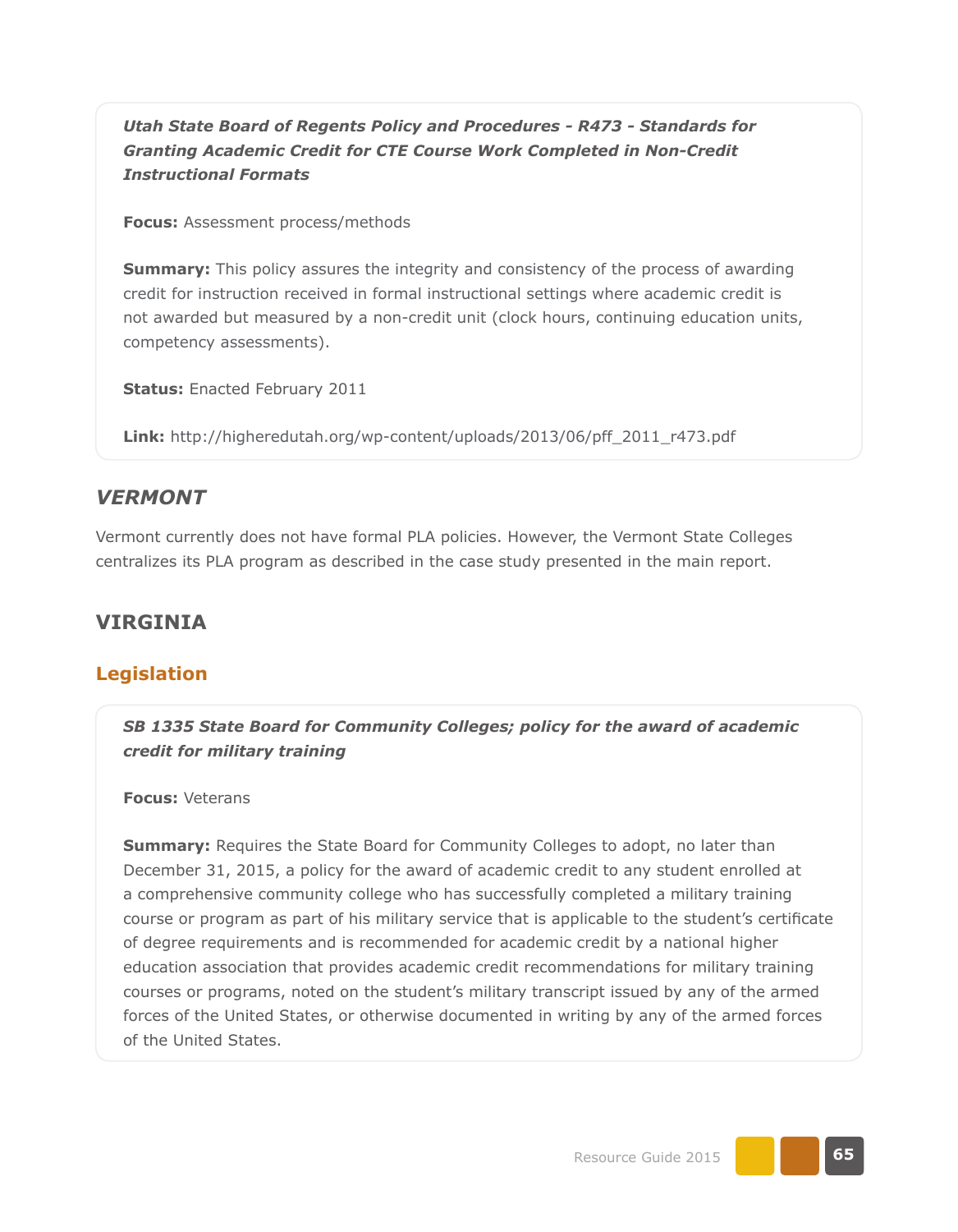**Status:** Enacted March 2015

**Link:** <http://lis.virginia.gov/cgi-bin/legp604.exe?151+sum+SB1335>

#### *HB 195: Higher Education Military Experience Course Credit*

#### **Focus:** Veterans

**Summary:** Requires the governing boards of each public institution of higher education, in accordance with guidelines developed by the State Council of Higher Education for Virginia, to implement policies that award academic credit to students for educational experience gained from military service.

**Status:** Enacted March 2012

**Link:** <http://lis.virginia.gov/cgi-bin/legp604.exe?ses=121&typ=bil&val=hb195>

#### *Va. Code § 23-9.2:3.7 - Course Credit; Veterans; Active Duty Military Students*

#### **Focus:** Veterans

**Summary:** This policy requires all public institutions of higher education to provide opportunities for all military students to earn full course credit when called to active duty during an academic semester; award academic credit to students for educational experience gained from service in the armed forces; and recognize the difficulties and obligations encountered by active duty members of the U.S. armed forces.

#### **Status:** Revised 2012

**Link:** <http://lis.virginia.gov/cgi-bin/legp604.exe?000+cod+23-9.2C3.7>

*SB 209 International Baccalaureate and Advanced Placement courses; course credit*

**Focus:** Assessment process/methods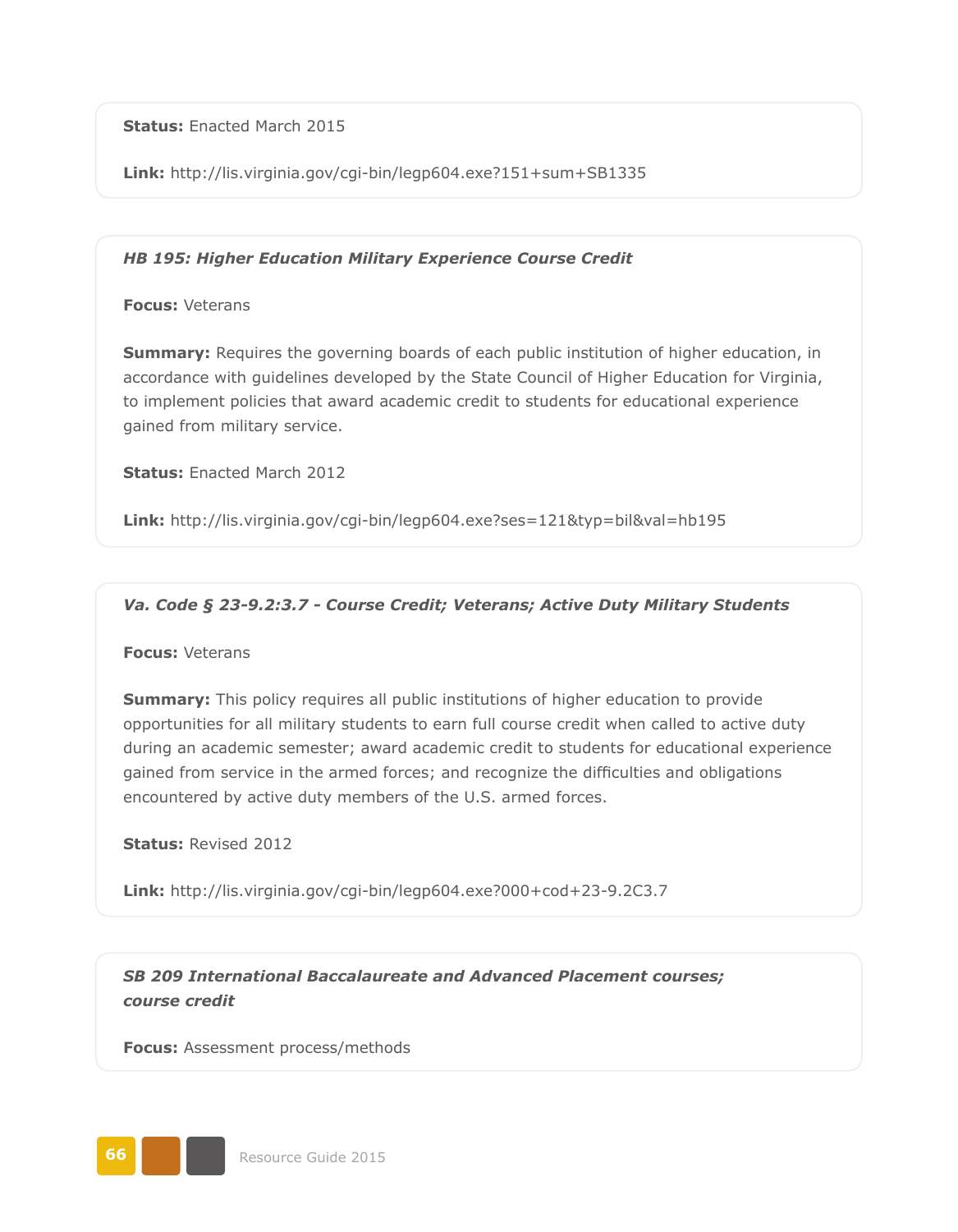**Summary:** Requires the governing boards of each public institution of higher education to implement policies to grant a minimum number of undergraduate semester credit hours to entering freshman students who have successfully completed the IB diploma program or AP exams.

**Status:** Enacted April 2010

**Link:** <https://leg1.state.va.us/cgi-bin/legp504.exe?101+sum+SB209>

### **WASHINGTON**

### **Legislation**

*Senate Bill 5969: An act relating to awarding academic credit for military training*

**Focus:** Veterans

**Summary:** Requires each public institution of higher education to adopt a policy to award academic credit for military training courses or programs before a specified date, and to submit the policy to the Prior Learning Assessment workgroup for evaluation

**Status:** Enacted April 2015

**Link:** [http://apps.leg.wa.gov/documents/billdocs/2013-14/Pdf/Bill%20Reports/](http://apps.leg.wa.gov/documents/billdocs/2013-14/Pdf/Bill%20Reports/Senate/5969%20SBA%20HIE%2014.pdf) [Senate/5969%20SBA%20HIE%2014.pdf](http://apps.leg.wa.gov/documents/billdocs/2013-14/Pdf/Bill%20Reports/Senate/5969%20SBA%20HIE%2014.pdf)

#### *Wash. Rev. Code § 28B.10.057 - Academic Credit for Military Training*

**Focus:** Veterans

**Summary:** This policy states that by 12/31/2015, each institution of higher education must adopt a policy to award academic credit for military training applicable to a student's certificate or degree requirements.

**Status:** Revised 2014

**Link:** <http://apps.leg.wa.gov/rcw/default.aspx?cite=28B.10.057>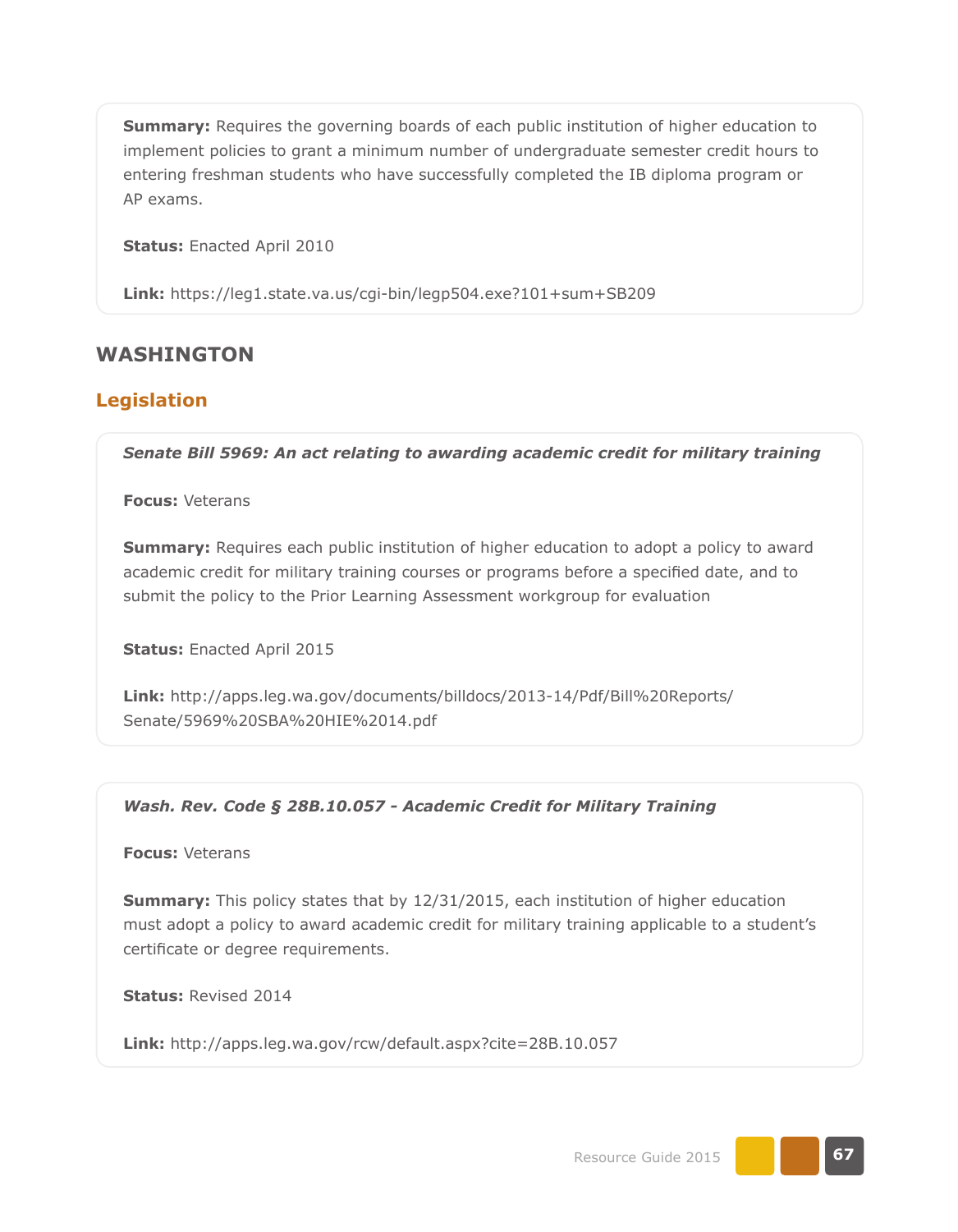### *HB 2483*

**Focus:** Establish PLA committee, Raising awareness and encouraging student PLA participation, Transparent institutional policies

**Summary:** Reaffirmed HB 1795 to establish a task force to: increase the number of students who receive PLA credits; increase the number and type of PLA credits that count towards a major or earn a degree, certificate, or credential, while ensuring quality; develop transparent PLA policies and practices in awarding academic credit for prior learning; create PLA tools to develop faculty and staff and share exemplary policies and practices; develop articulation agreements; and develop outcome measures to track progress on goals.

It also defined Prior Learning as "the knowledge and skills gained through work and life experience; through military training and experience; and through formal and informal education and training from in-state and out-of-state institutions including foreign institutions."

**Status:** Enacted 2012

**Link:** <http://apps.leg.wa.gov/billinfo/summary.aspx?bill=2483&year=2011>

#### *Wash. Rev. Code 28B.10.053: Postsecondary credit for high school coursework*

**Focus:** Assessment process/methods

**Summary:** By December 1, 2011, and by June of each odd-numbered year thereafter, the institutions of higher education shall collaboratively develop a master list of postsecondary courses that can be fulfilled by taking the advanced placement, international baccalaureate, or other recognized college-level proficiency examinations.

**Status:** Enacted 2012

**Link:** <http://apps.leg.wa.gov/rcw/default.aspx?cite=28B.10.053>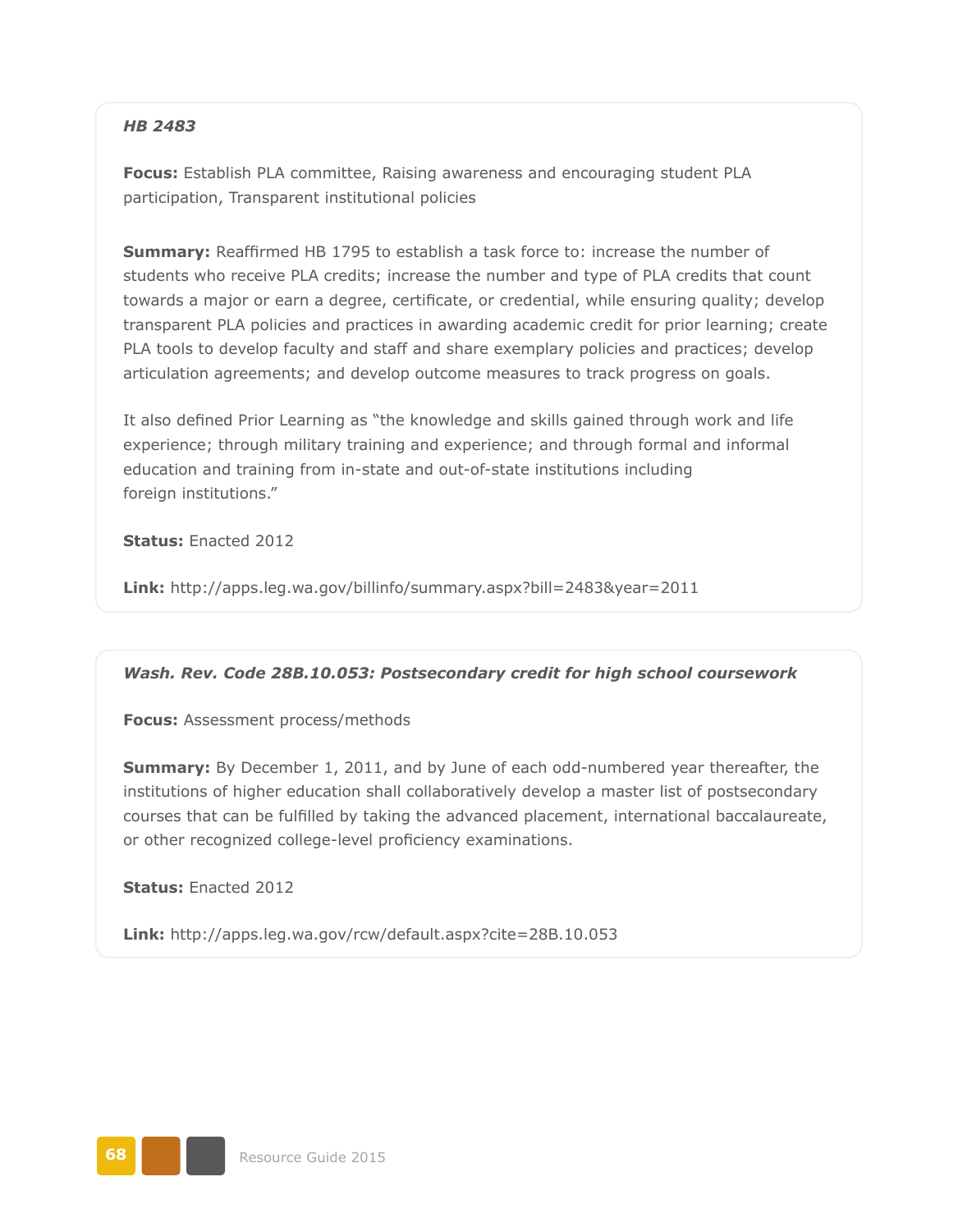*Wash. Rev. Code § 28B.77.230 - Academic Credit for Prior Learning - Goals - Work group - Reports*

**Focus:** Establish PLA committee, Raising awareness and encouraging student PLA participation, Capacity building

**Summary:** This policy requires the council, state board for community and technical colleges, council of presidents, four-year institutions of higher education, private independent higher education institutions, and private career schools to collaborate to carry out goals such as: increasing the number of students who receive PLA credit, increasing the number and type of academic credits accepted for PLA, developing transparent policies and practices for awarding PLA credit, creating tools to develop faculty and staff knowledge and expertise in awarding PLA credits, and more.

**Status:** Enacted 2011

**Link:** <http://apps.leg.wa.gov/rcw/default.aspx?cite=28B.77.230>

#### *HB 1795*

**Focus:** Capacity building

**Summary:** Required the Higher Education Coordinating Board, the State Board for Community and Technical Colleges, the Council of Presidents, the four-year institutions of higher education, the private independent higher education institutions, and the private career schools to work together to improve the administration of PLA statewide.

**Status:** Enacted 2011

**Link:** http://apps.leg.wa.gov/billinfo/summary.aspx?year=2011&bill=1795#documents

*SB 6357: An act relating to policies for the academic recognition of prior 2 learning; and creating new sections*

**Focus:** Establishment of PLA policy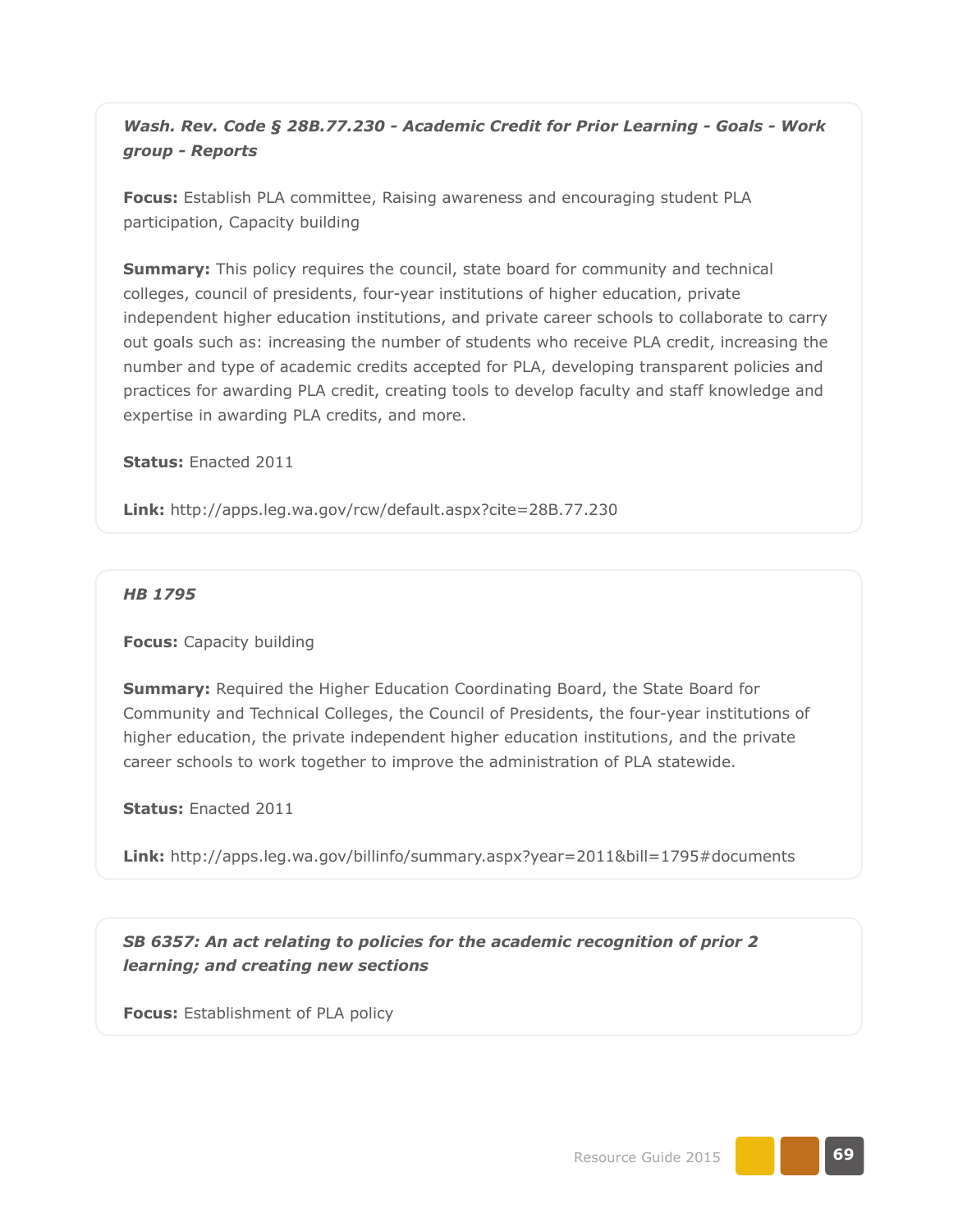**Summary:** The legislation directed the State Board for Community and Technical Colleges (SBCTC) to consult with a variety of specific stakeholder groups and develop policies for awarding academic credit for learning from work and military experience, military and law enforcement training, career college training, internships and externships, and apprenticeships.

**Status:** Enacted March 2010

**Link:** [http://apps.leg.wa.gov/documents/billdocs/2009-10/Pdf/Bills/Senate%20Passed%20](http://apps.leg.wa.gov/documents/billdocs/2009-10/Pdf/Bills/Senate%20Passed%20Legislature/6357-S.PL.pdf) [Legislature/6357-S.PL.pdf](http://apps.leg.wa.gov/documents/billdocs/2009-10/Pdf/Bills/Senate%20Passed%20Legislature/6357-S.PL.pdf)

## **WEST VIRGINIA**

## **Policy [Executive branch agency]**

*West Virginia Higher Education Policy Commission - Procedural Rule Title 133, Series 16: CLEP*

**Focus:** Assessment process/methods

**Summary:** Students in West Virginia state colleges and universities may be awarded credit for the successful completion of any or all of the CLEP Subject Examinations presently offered or developed in the future.

**Status:** Enacted June 2002

**Link:** <https://www.wvhepc.org/resources/133-16.pdf>

### **WISCONSIN**

## **Policy [Executive branch agency]**

*University of Wisconsin System Regent Policy 7-1 - University of Wisconsin System Undergraduate Transfer Policy*

**Focus:** Establishment of PLA policy, Transfer and articulation of PLA credit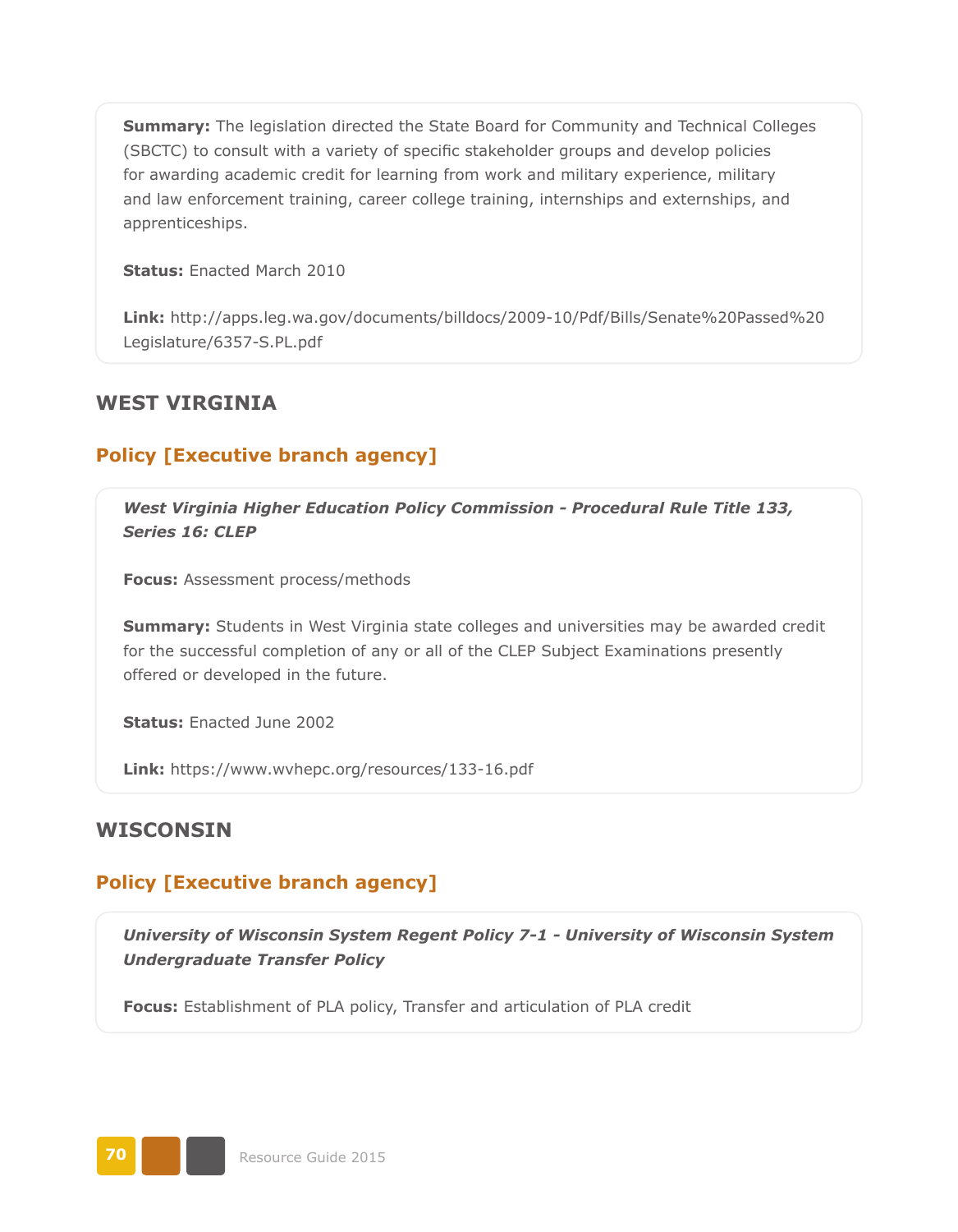**Summary:** UW institutions should provide transfer students the same opportunities as continuing students to demonstrate their competence through the use of internally and/ or externally developed tests, portfolio assessment procedures, and/or other competencybased alternatives.

UW institutions may grant credit for educational accomplishment attained in extrainstitutional settings (e.g., military, professional development, work-place training, etc.) on the basis of an internally developed assessment such as department exams and portfolio review; internal review of recommendations from organizations, or externally assessed standardized exams such as Advanced Placement (AP) or College Level Examination Program (CLEP). All credits awarded by the institution based on extra-institutional accomplishment must be clearly indicated on the student transcript.

#### **Status:** Revised 2015

**Link:** [https://www.wisconsin.edu/regents/policies/university-of-wisconsin-system](https://www.wisconsin.edu/regents/policies/university-of-wisconsin-system-undergraduate-transfer-policy/)[undergraduate-transfer-policy/](https://www.wisconsin.edu/regents/policies/university-of-wisconsin-system-undergraduate-transfer-policy/)

#### *UW System Policies – Prior Learning Assessment Methods*

**Focus:** Assessment process/methods, Veterans

**Summary:** All UW System institutions offer the College Level Examination Program (CLEP) and evaluations of military transcripts and service. In addition, credit can be earned at the discretion of the academic department using various exam and non-exam methods.

**Status:** Adopted May 2011

**Link:** [http://web.uwsa.edu/assets/sites/pla/docs/pdfs/PLA%20Task%20Force%20](http://web.uwsa.edu/assets/sites/pla/docs/pdfs/PLA%20Task%20Force%20Report%20v.7.7.8.11.pdf) [Report%20v.7.7.8.11.pdf](http://web.uwsa.edu/assets/sites/pla/docs/pdfs/PLA%20Task%20Force%20Report%20v.7.7.8.11.pdf) (page 6)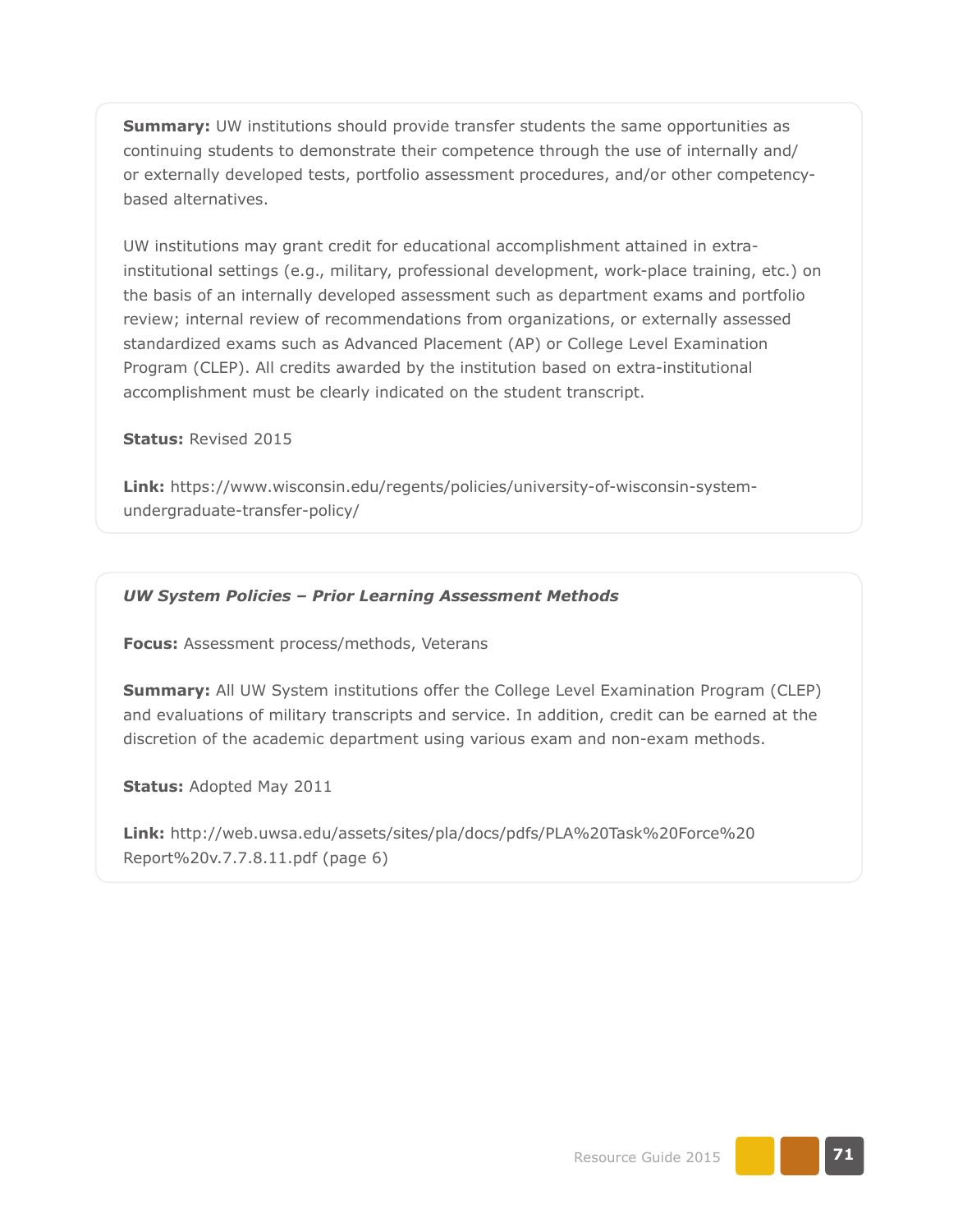# **APPENDIX D: ADDITIONAL RESOURCES**

# **STATE PLA GUIDE EXAMPLES**

# **The following are sample publications from various states regarding their systemwide approaches to PLA.**

**Ohio:** *PLA With a Purpose: Prior Learning Assessment & Ohio's College Completion Agenda***,**  April 14, 2014, [https://www.ohiohighered.org/sites/ohiohighered.org/files/uploads/PLA/PLA](https://www.ohiohighered.org/sites/ohiohighered.org/files/uploads/PLA/PLA-with-a-Purpose_Report_FINAL_041614_0.pdf)[with-a-Purpose\\_Report\\_FINAL\\_041614\\_0.pdf](https://www.ohiohighered.org/sites/ohiohighered.org/files/uploads/PLA/PLA-with-a-Purpose_Report_FINAL_041614_0.pdf)

**Oregon:** *Oregon Credit for Prior Learning Standards, May 8, 2014,* [http://www.oregon.gov/](http://www.oregon.gov/HigherEd/Documents/HECC/Reports-and-Presentations/CPL_Standards_FINAL.pdf) [HigherEd/Documents/HECC/Reports-and-Presentations/CPL\\_Standards\\_FINAL.pdf](http://www.oregon.gov/HigherEd/Documents/HECC/Reports-and-Presentations/CPL_Standards_FINAL.pdf)

**Tennessee:** Recommended Standards in Prior Learning Assessment (PLA) Policy and Practice for Tennessee Public Colleges and Universities, August 7, 2012, [https://www.insidehighered.com/sites/default/server\\_files/files/Recommendations%20](https://www.insidehighered.com/sites/default/server_files/files/Recommendations%20for%20Standards%20in%20PLA%20-%20Final%20Version%201-1.pdf) [for%20Standards%20in%20PLA%20-%20Final%20Version%201-1.pdf](https://www.insidehighered.com/sites/default/server_files/files/Recommendations%20for%20Standards%20in%20PLA%20-%20Final%20Version%201-1.pdf)

**Washington:** *Assessing and Awarding Credit for Prior Learning: A Handbook for Faculty and Staff,* Revised October 2013, [http://www.sbctc.ctc.edu/college/education/pla\\_handbook\\_](http://www.sbctc.ctc.edu/college/education/pla_handbook_oct2013.pdf) [oct2013.pdf](http://www.sbctc.ctc.edu/college/education/pla_handbook_oct2013.pdf)

# **GUIDANCE ON PLA IMPLEMENTATION**

# **From American Council on Education**

#### **A Transfer Guide: Understanding Your Military Credit Recommendations**

This guide is based on the simple principle that if you have a clear understanding of your military transcript and basic information about transfer policies and issues, you can more successfully navigate your way through the process of transfer credit for military training and experience. This publication will serve as your resource for understanding military credit recommendations, transcripts, and their use when you wish to transfer to an academic institution.

https://www.acenet.edu/news-room/Pages/Transfer-Guide-Understanding-Your-Military-Transcript-and-ACE-Credit-Recommendations.aspx

#### **American Council on Education (ACE) Credit Recommendation Service**

[http://www.acenet.edu/news-room/Pages/College-Credit-Recommendation-Service-CREDIT.](http://www.acenet.edu/news-room/Pages/College-Credit-Recommendation-Service-CREDIT.aspx) [aspx](http://www.acenet.edu/news-room/Pages/College-Credit-Recommendation-Service-CREDIT.aspx)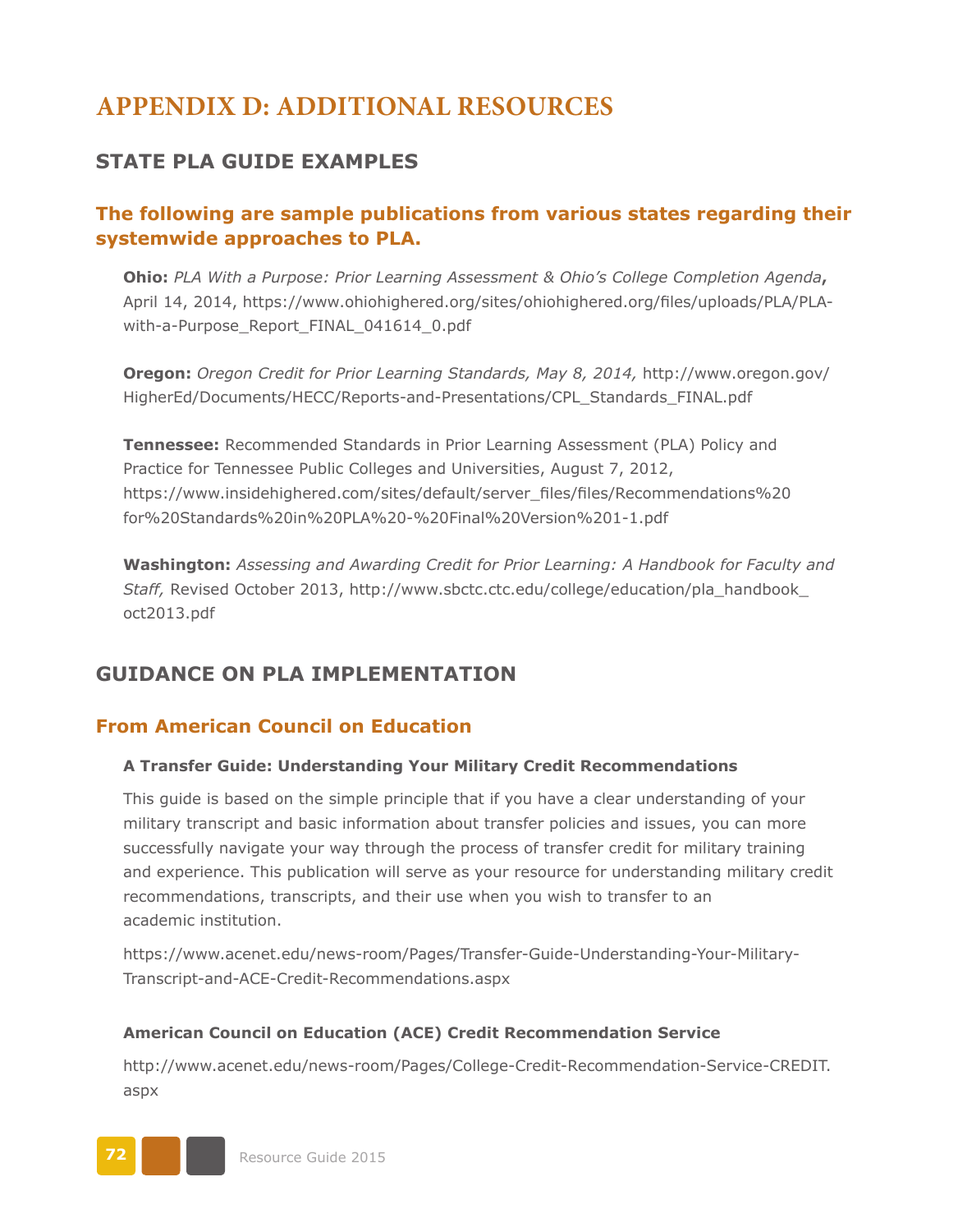#### **ACE Military Guide Online**

http://www.acenet.edu/news-room/Pages/Military-Guide-Online.aspx

#### **Credit for Prior Learning from the student, campus, and industry perspectives.**

[http://www.acenet.edu/news-room/Pages/ACE-Research-Brief-Explores-Credit-for-Prior-](http://www.acenet.edu/news-room/Pages/ACE-Research-Brief-Explores-Credit-for-Prior-Learning-Practices.aspx)[Learning-Practices.aspx](http://www.acenet.edu/news-room/Pages/ACE-Research-Brief-Explores-Credit-for-Prior-Learning-Practices.aspx)

### **From Council for Adult and Experiential Learning**

#### **Assessing Learning: Standards, Principles, & Procedures**

Since CAEL first published Urban Whitaker's book Assessing Learning: Standards, Principles, & Procedures in 1989, the landscape of higher education and adult learning has changed dramatically. While respecting the Whitaker framework and the fundamental principles, authors Morry Fiddler and Catherine Marienau have added important perspectives and contexts that bring the assessment of learning to new venues, including work-based learning and non-credit-based learning. This second edition provides an updated set of standards for the assessment of learning and the awarding of credit for learning gained from experience.

<http://www.kendallhunt.com/store-product.aspx?id=4333>

#### **CAEL Prior Learning Assessment Services**

Provides basic information on PLA, CAEL's quality standard for PLA, information about online portfolio assessment initiative LearningCounts.org, and faculty/staff PLA professional development opportunities.

[http://www.cael.org/Whom-We-Serve/Colleges-and-Universities/Prior-Learning-Assessment-](http://www.cael.org/Whom-We-Serve/Colleges-and-Universities/Prior-Learning-Assessment-Services)[Services](http://www.cael.org/Whom-We-Serve/Colleges-and-Universities/Prior-Learning-Assessment-Services)

#### **Earn College Credit for What You Know**

This book offers information on prior learning assessment (PLA) for adult learners, professionals, evaluators, administrators, faculty and training managers. Prior learning assessment is a valid, yet underused, process of evaluating and recognizing learning that helps adults to earn credit for knowledge acquired through work, training, volunteer and union activities, hobbies and other life experiences.

<http://www.kendallhunt.com/cael/>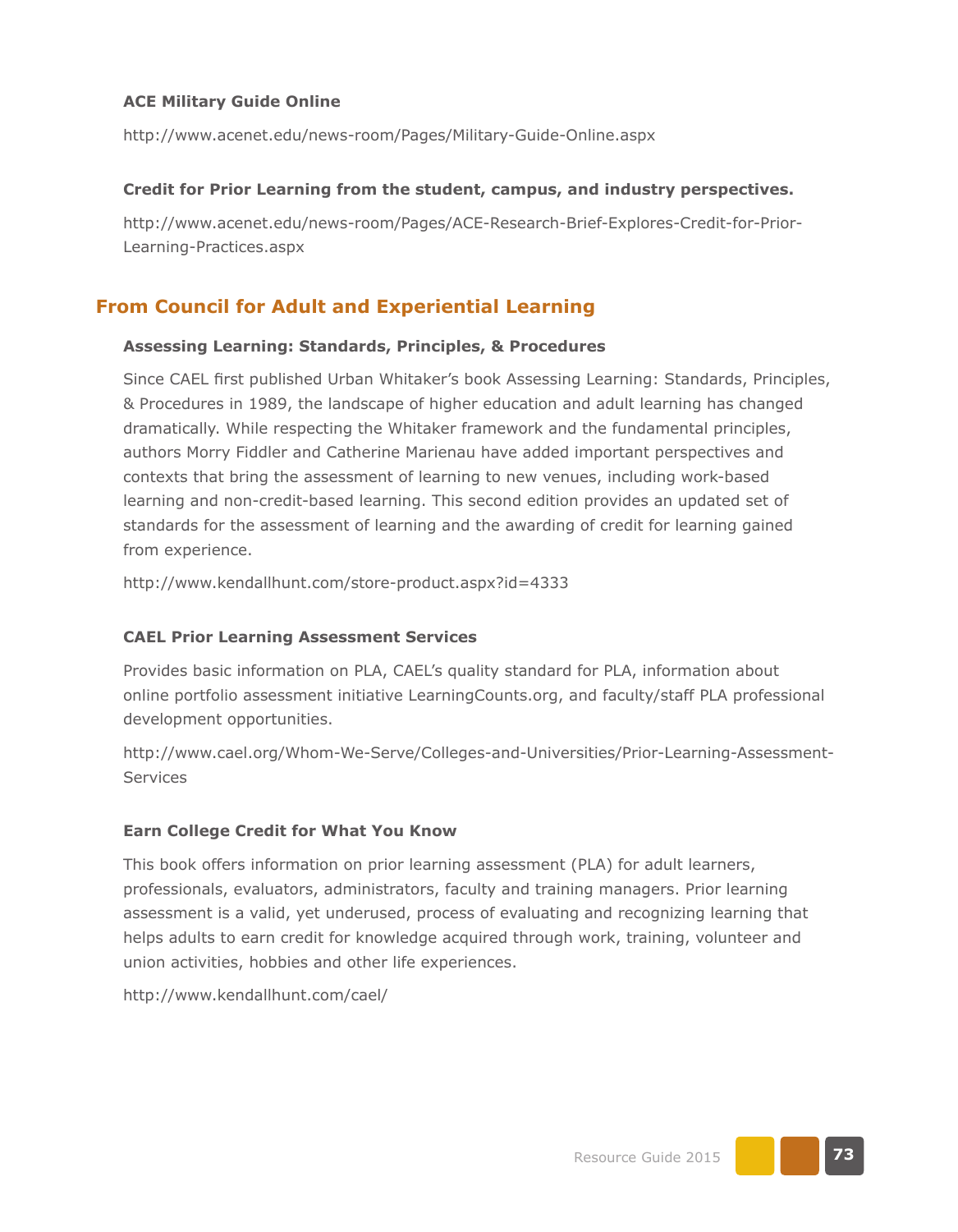#### **LearningCounts.org**

A national online PLA service offering portfolio development services to expand capacity of colleges and universities wanting to offer PLA portfolio option to students. [www.](http://www.learningcounts.org) [learningcounts.org](http://www.learningcounts.org)

## **RESEARCH ON PLA**

**Accelerating Degree Completion for Latinos through Prior Learning Assessment: A Policy Brief.** The Council for Adult and Experiential Learning. [http://www.cael.org/pdfs/](http://www.cael.org/pdfs/latinos_and_pla_2014_policy_brief) latinos and pla\_2014 policy brief

#### **Employer Views on the Value of PLA, February 2012**

This CAEL research brief, produced in partnership with Prometric, presents highlights from conversations with 19 U.S. employers representing a range of industries on the topic of PLA. The conversations address the value of PLA to workers and corporations, as well as employers' views on PLA as an allowable expense within their tuition assistance programs.

[http://www.cael.org/pdfs/PLA\\_Employer\\_Research](http://www.cael.org/pdfs/PLA_Employer_Research)

#### **Fueling the Race to Postsecondary Success**

With support from Lumina Foundation for Education, CAEL collected data on 62,475 students at 48 higher education institutions that offer prior learning assessment (PLA). The report presents our findings on the comparison of PLA students with non-PLA students in terms of earned degrees, persistence and time to degree.

[http://www.cael.org/pdfs/PLA\\_Fueling-the-Race](http://www.cael.org/pdfs/PLA_Fueling-the-Race)

#### **Moving the Starting Line Through Prior Learning Assessment (PLA), 2011**

This research brief provides an analysis of the average number of credits students earn for what they already know. It offers information on the average number of PLA credits earned by a subgroup of 4,905 students, looking at how the average number of credits differs by institution type and by students of various demographic groups.

[http://www.cael.org/pdfs/PLA\\_research\\_brief\\_avg\\_credit](http://www.cael.org/pdfs/PLA_research_brief_avg_credit)

**74** Resource Guide 2015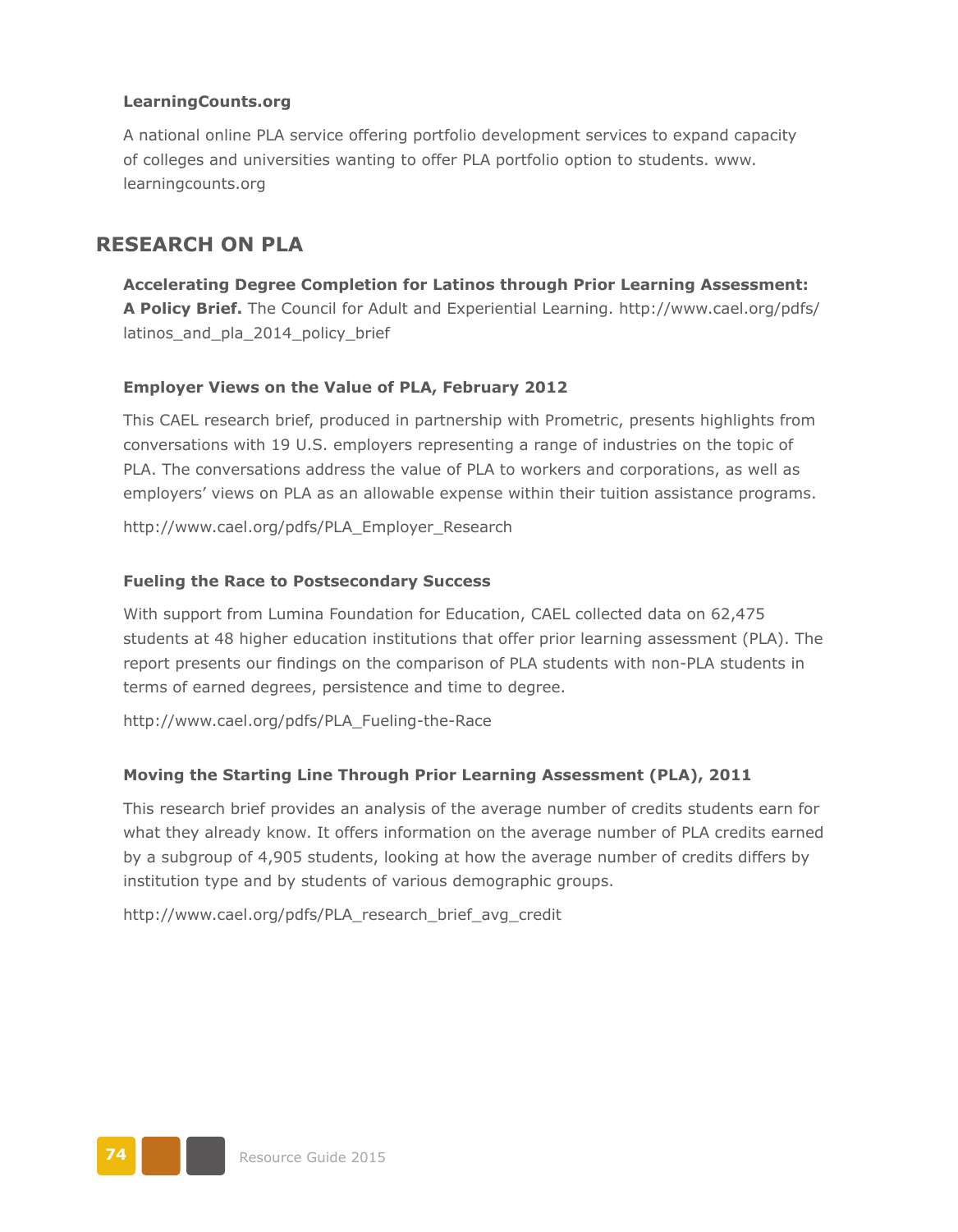### **PLA is Your Business: Pricing and Other Considerations for the PLA Business Model**

As more institutions embrace PLA, two of the questions they frequently have are, "What should my organization be charging for the various PLA services we want to offer?" and "What are the costs to my organization?" This 2015 publication shares findings from a national institutional survey and individual case studies on how institutions should approach the business model for PLA.

http://www.cael.org/pdfs/2015\_CAEL\_PLA\_Business\_Model

#### **Random Access: The Latino Student Experience with Prior Learning Assessment**

This report presents research on the Latino student experience with PLA in ten postsecondary institutions. Researchers examined student record data and interviewed Latino students to learn about their experiences. [http://www.cael.org/pdfs/latinos\\_and\\_](http://www.cael.org/pdfs/latinos_and_pla_2014) [pla\\_2014](http://www.cael.org/pdfs/latinos_and_pla_2014)

#### **State System PLA Adoption: Lessons from a Three-System Initiative**

This 2015 publication shares details on and lessons from three state systems moving forward on developing statewide PLA policies.

http://www.cael.org/pdfs/2015\_CAEL\_State-System-PLA-Adoption

### **Underserved Students Who Earn Credit Through Prior Learning Assessment (PLA) Have Higher Degree Completion Rates and Shorter Time-to-Degree, 2011.**

In this research brief, CAEL showcases findings from our 2010 PLA study by race/ethnicity and income—two demographic categories often used to define underserved student groups. The data show that black non-Hispanic, Hispanic and low-income students with PLA credits have better academic outcomes than similar students without PLA credits. The positive findings for low-income, black non-Hispanic and Hispanic students suggest that awarding college credit for significant life learning could be an effective way to accelerate degree completion, while lowering the cost, for underserved student populations.

[http://www.cael.org/pdfs/126\\_pla\\_research\\_brief\\_1\\_underserved04-2011](http://www.cael.org/pdfs/126_pla_research_brief_1_underserved04-2011)